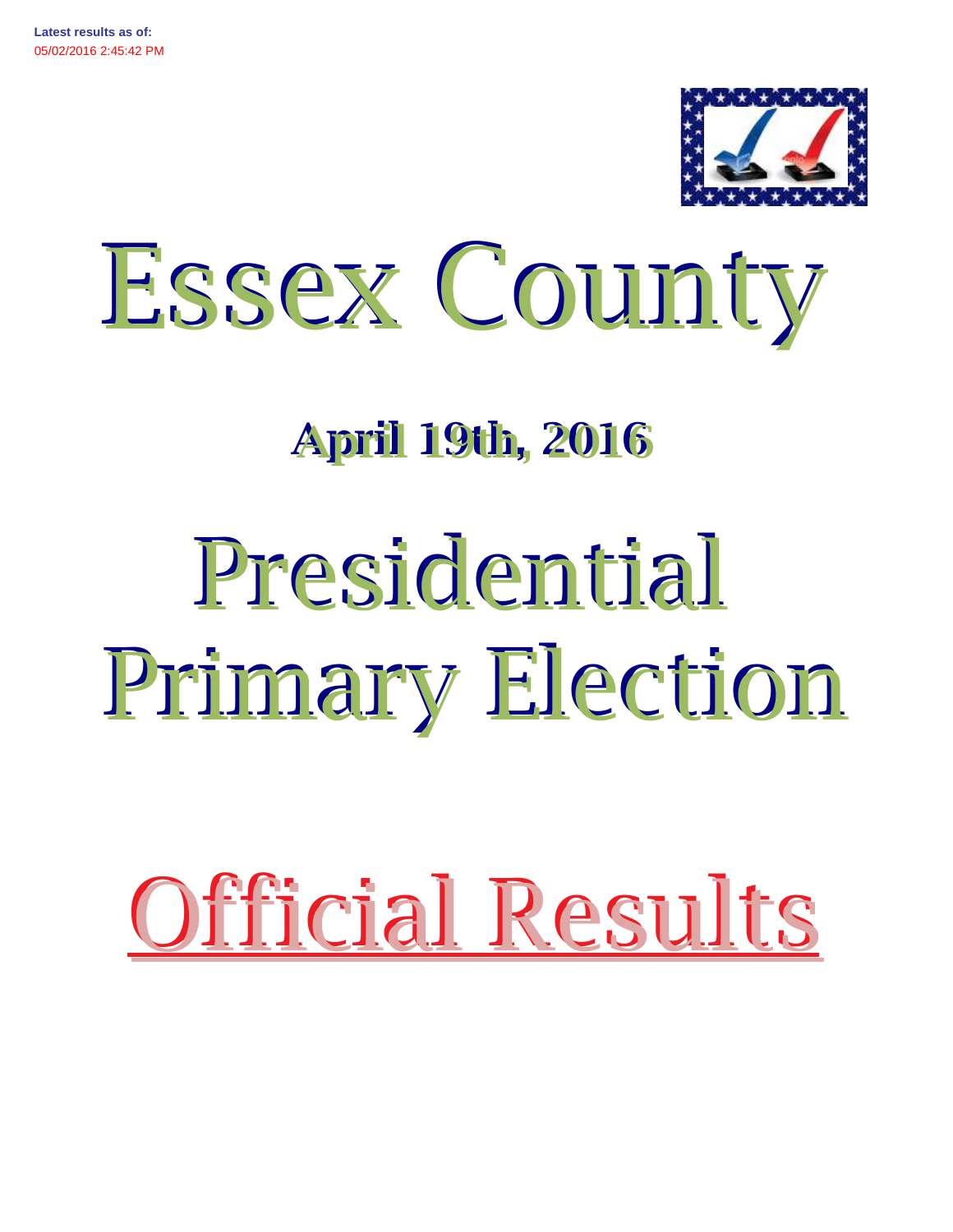| PRESIDENT OF THE UNITED STATES (DEMOCRATIC) |                                                 |      |            |  |  |  |  |  |
|---------------------------------------------|-------------------------------------------------|------|------------|--|--|--|--|--|
| $1A$ :                                      | <b>Bernie Sanders</b>                           | 2145 | <b>DEM</b> |  |  |  |  |  |
| 1B:                                         | <b>Hillary Clinton</b>                          | 838  | <b>DEM</b> |  |  |  |  |  |
|                                             | DELEGATES TO NATIONAL CONVENTION 21st CONG DIST |      |            |  |  |  |  |  |
| 2A:                                         | Martha M. Devaney(F)                            | 1438 | <b>DEM</b> |  |  |  |  |  |
| 3A:                                         | Jay V. Bellanca (M)                             | 1214 | <b>DEM</b> |  |  |  |  |  |
| 4A:                                         | Maria D. Dezotell (F)                           | 1345 | <b>DEM</b> |  |  |  |  |  |
| $5A$ :                                      | Patrick F. Nelson (M)                           | 1291 | <b>DEM</b> |  |  |  |  |  |
| 6A:                                         | S. Sue Abbott-Jones (F)                         | 1460 | <b>DEM</b> |  |  |  |  |  |
| 7A:                                         | Stephen Chagnon (M)                             | 1153 | <b>DEM</b> |  |  |  |  |  |
| 2B:                                         | Lynne Boecher (F)                               | 760  | <b>DEM</b> |  |  |  |  |  |
| 3B:                                         | Jeremy Espinosa (M)                             | 694  | <b>DEM</b> |  |  |  |  |  |
| 4B:                                         | Julie Garcia (F)                                | 1195 | <b>DEM</b> |  |  |  |  |  |
| 5B:                                         | Larry Bulman (M)                                | 583  | <b>DEM</b> |  |  |  |  |  |
| 6B:                                         | Suzanne Cohen (F)                               | 836  | <b>DEM</b> |  |  |  |  |  |
| 7B:                                         | Gregory Young (M)                               | 685  | <b>DEM</b> |  |  |  |  |  |
|                                             | PRESIDENT OF THE UNITED STATES (REPUBLICAN)     |      |            |  |  |  |  |  |
| $1A$ :                                      | Donald J. Trump                                 | 1918 | <b>REP</b> |  |  |  |  |  |
| $2A$ :                                      | John R. Kasich                                  | 1274 | <b>REP</b> |  |  |  |  |  |
| $3A$ :                                      | <b>Ben Carson</b>                               | 68   | <b>REP</b> |  |  |  |  |  |
| 4A:                                         | <b>Ted Cruz</b>                                 | 664  | <b>REP</b> |  |  |  |  |  |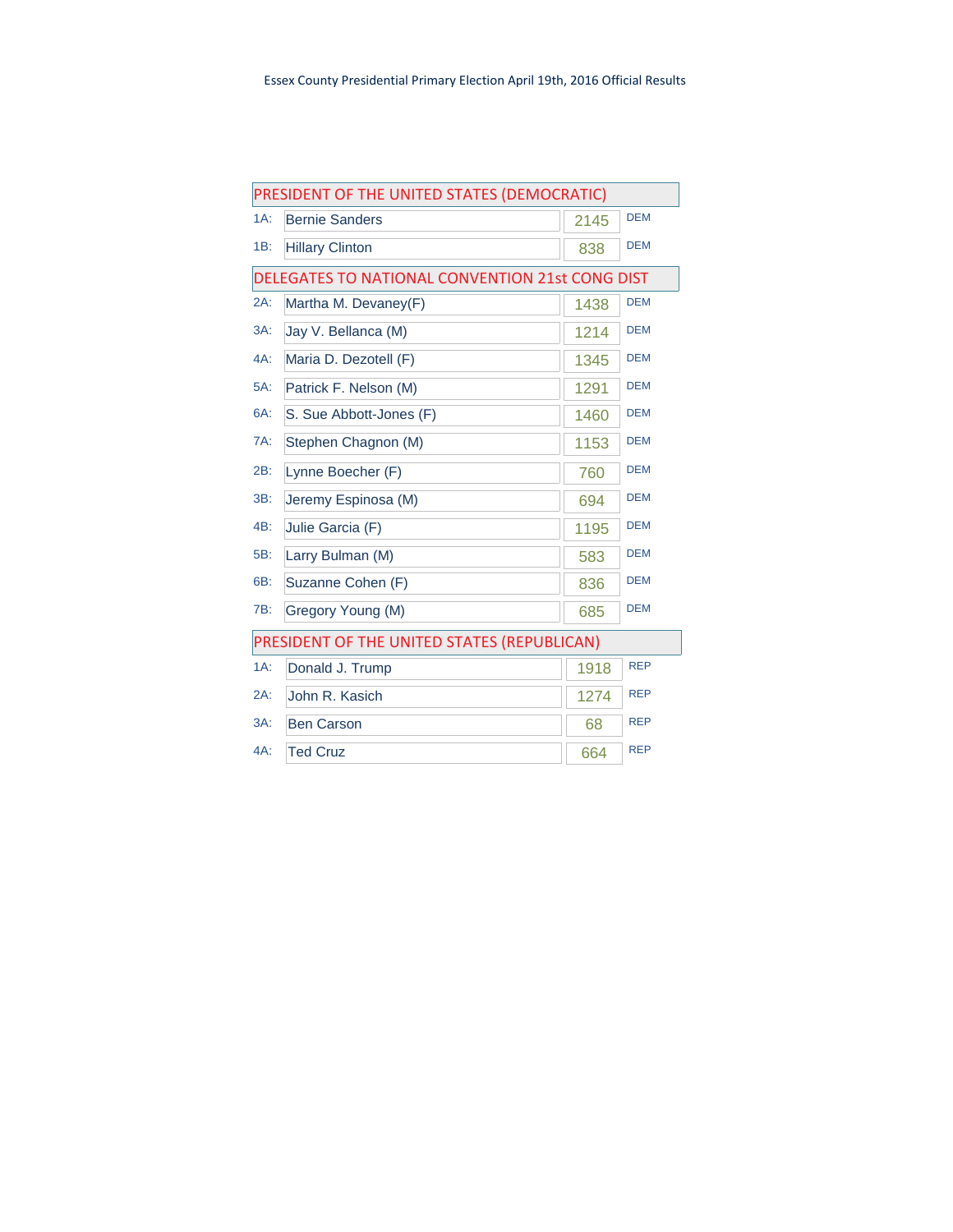## **CHESTERFIELD**

| PRESIDENT OF THE UNITED STATES (DEMOCRATIC) |                                                 |     |            |  |  |  |
|---------------------------------------------|-------------------------------------------------|-----|------------|--|--|--|
| $1A$ :                                      | <b>Bernie Sanders</b>                           | 177 | <b>DEM</b> |  |  |  |
| 1B:                                         | <b>Hillary Clinton</b>                          | 47  | <b>DEM</b> |  |  |  |
|                                             | DELEGATES TO NATIONAL CONVENTION 21st CONG DIST |     |            |  |  |  |
| 2A:                                         | Martha M. Devaney(F)                            | 103 | <b>DEM</b> |  |  |  |
| 3A:                                         | Jay V. Bellanca (M)                             | 85  | <b>DEM</b> |  |  |  |
| 4A:                                         | Maria D. Dezotell (F)                           | 111 | <b>DEM</b> |  |  |  |
| 5A:                                         | Patrick F. Nelson (M)                           | 91  | <b>DEM</b> |  |  |  |
| 6A:                                         | S. Sue Abbott-Jones (F)                         | 94  | <b>DEM</b> |  |  |  |
| 7A:                                         | Stephen Chagnon (M)                             | 82  | <b>DEM</b> |  |  |  |
| 2B:                                         | Lynne Boecher (F)                               | 38  | <b>DEM</b> |  |  |  |
| 3B:                                         | Jeremy Espinosa (M)                             | 42  | <b>DEM</b> |  |  |  |
| 4B:                                         | Julie Garcia (F)                                | 72  | <b>DEM</b> |  |  |  |
| 5B:                                         | Larry Bulman (M)                                | 29  | <b>DEM</b> |  |  |  |
| 6B:                                         | Suzanne Cohen (F)                               | 48  | <b>DEM</b> |  |  |  |
| 7B:                                         | Gregory Young (M)                               | 37  | <b>DEM</b> |  |  |  |

#### PRESIDENT OF THE UNITED STATES (REPUBLICAN)

|     | 1A: Donald J. Trump | 136 | <b>REP</b> |
|-----|---------------------|-----|------------|
|     | 2A: John R. Kasich  | 64  | <b>REP</b> |
|     | 3A: Ben Carson      |     | <b>REP</b> |
| 4A: | Ted Cruz            | 26  | <b>RFP</b> |

#### 2016 CHESTERFIELD 1 Assy Dist 114th - Cong Dist 21st

Ballot#: **3001**

Ballot#: **3043**

| PRESIDENT OF THE UNITED STATES (DEMOCRATIC) |                                                 |    |            |  |  |  |
|---------------------------------------------|-------------------------------------------------|----|------------|--|--|--|
| $1A$ :                                      | <b>Bernie Sanders</b>                           | 66 | DEM        |  |  |  |
| 1B:                                         | <b>Hillary Clinton</b>                          | 11 | <b>DEM</b> |  |  |  |
|                                             | DELEGATES TO NATIONAL CONVENTION 21st CONG DIST |    |            |  |  |  |
| 2A:                                         | Martha M. Devaney(F)                            | 34 | <b>DEM</b> |  |  |  |
| 3A:                                         | Jay V. Bellanca (M)                             | 32 | <b>DEM</b> |  |  |  |
| 4A:                                         | Maria D. Dezotell (F)                           | 41 | <b>DEM</b> |  |  |  |
| 5A:                                         | Patrick F. Nelson (M)                           | 30 | <b>DEM</b> |  |  |  |
| 6A:                                         | S. Sue Abbott-Jones (F)                         | 33 | <b>DEM</b> |  |  |  |
| 7A:                                         | Stephen Chagnon (M)                             | 25 | <b>DEM</b> |  |  |  |
| 2B:                                         | Lynne Boecher (F)                               | 6  | <b>DEM</b> |  |  |  |
| 3B:                                         | Jeremy Espinosa (M)                             | 8  | <b>DEM</b> |  |  |  |
| 4B:                                         | Julie Garcia (F)                                | 18 | <b>DEM</b> |  |  |  |
| 5B:                                         | Larry Bulman (M)                                | 6  | <b>DEM</b> |  |  |  |
| 6B:                                         | Suzanne Cohen (F)                               | 11 | <b>DEM</b> |  |  |  |
| 7B:                                         | Gregory Young (M)                               | 9  | <b>DEM</b> |  |  |  |

#### PRESIDENT OF THE UNITED STATES (REPUBLICAN) 1A: Donald J. Trump 37 2A: John R. Kasich 19 REP REP 3A: Ben Carson 0 REP 4A: Ted Cruz 11 REP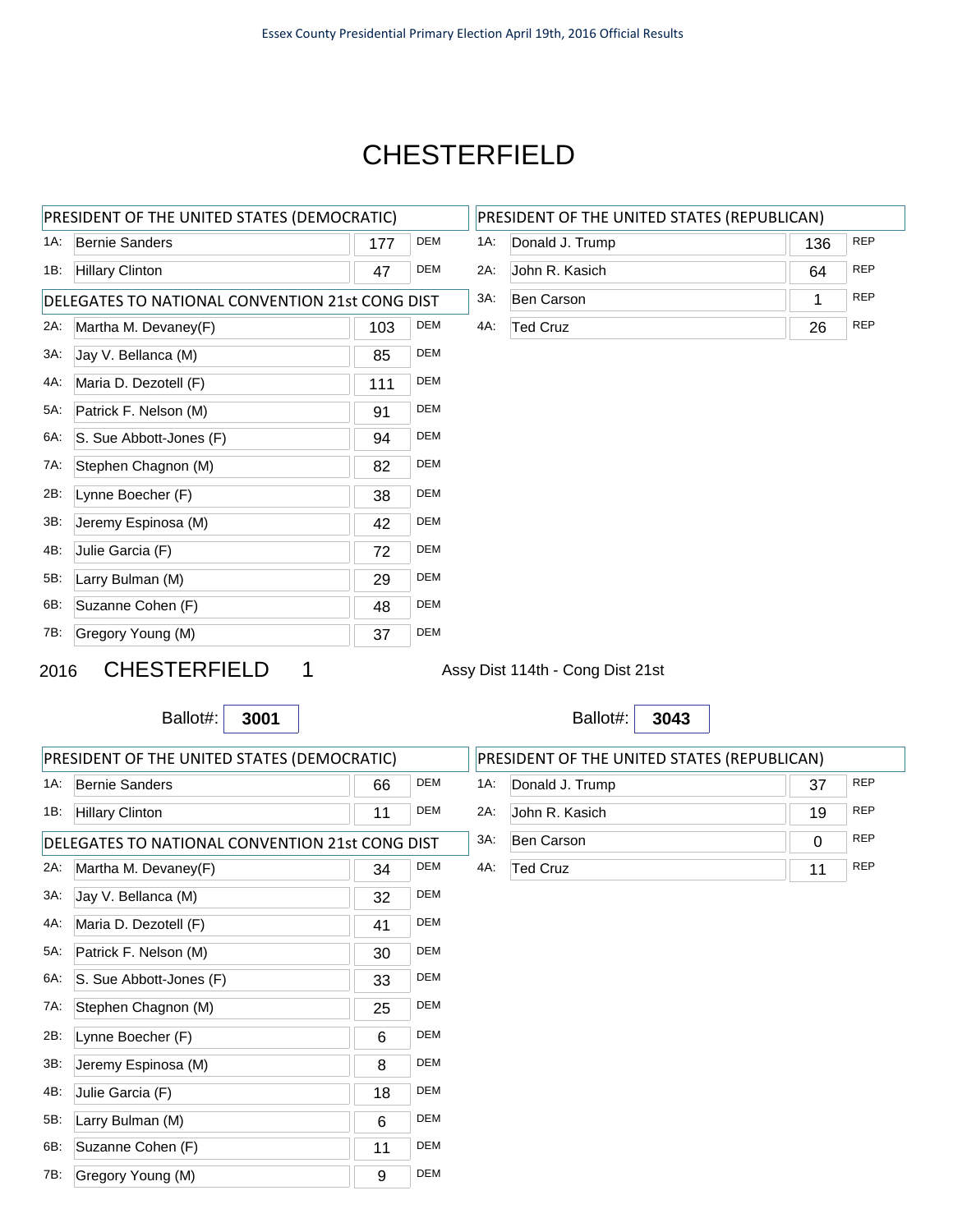#### 2016 CHESTERFIELD 2 Assy Dist 114th - Cong Dist 21st

Ballot#: **3002**

Ballot#: **3044**

|                                                                                                 | PRESIDENT OF THE UNITED STATES (DEMOCRATIC)                       |    |            |     | PRESIDENT OF THE UNITED STATES (REPUBLICAN)          |    |            |
|-------------------------------------------------------------------------------------------------|-------------------------------------------------------------------|----|------------|-----|------------------------------------------------------|----|------------|
| 1A:                                                                                             | <b>Bernie Sanders</b>                                             | 87 | <b>DEM</b> | 1A: | Donald J. Trump                                      | 78 | <b>REP</b> |
| 1B.                                                                                             | <b>Hillary Clinton</b>                                            | 27 | DEM        | 2A: | John R. Kasich                                       | 41 | <b>REP</b> |
|                                                                                                 | DELEGATES TO NATIONAL CONVENTION 21st CONG DIST                   |    |            | 3A: | <b>Ben Carson</b>                                    | 1  | <b>REP</b> |
| 2A.                                                                                             | Martha M. Devaney(F)                                              | 54 | DEM        | 4A: | <b>Ted Cruz</b>                                      | 13 | <b>REP</b> |
| 3A.                                                                                             | Jay V. Bellanca (M)                                               | 41 | <b>DEM</b> |     |                                                      |    |            |
| 4A.                                                                                             | Maria D. Dezotell (F)                                             | 54 | <b>DEM</b> |     |                                                      |    |            |
| 5A.                                                                                             | Patrick F. Nelson (M)                                             | 46 | <b>DEM</b> |     |                                                      |    |            |
| 6A:                                                                                             | S. Sue Abbott-Jones (F)                                           | 47 | <b>DEM</b> |     |                                                      |    |            |
| 7A.                                                                                             | Stephen Chagnon (M)                                               | 43 | <b>DEM</b> |     |                                                      |    |            |
| 2B:                                                                                             | Lynne Boecher (F)                                                 | 21 | <b>DEM</b> |     |                                                      |    |            |
| 3B:                                                                                             | Jeremy Espinosa (M)                                               | 21 | <b>DEM</b> |     |                                                      |    |            |
| 4B:                                                                                             | Julie Garcia (F)                                                  | 39 | <b>DEM</b> |     |                                                      |    |            |
| 5B:                                                                                             | Larry Bulman (M)                                                  | 14 | <b>DEM</b> |     |                                                      |    |            |
| 6B:                                                                                             | Suzanne Cohen (F)                                                 | 24 | <b>DEM</b> |     |                                                      |    |            |
|                                                                                                 |                                                                   |    |            |     |                                                      |    |            |
|                                                                                                 | Gregory Young (M)<br><b>CHESTERFIELD</b><br>4<br>Ballot#:<br>3003 | 18 | <b>DEM</b> |     | Assy Dist 114th - Cong Dist 21st<br>Ballot#:<br>3045 |    |            |
|                                                                                                 | PRESIDENT OF THE UNITED STATES (DEMOCRATIC)                       |    |            |     | PRESIDENT OF THE UNITED STATES (REPUBLICAN)          |    |            |
|                                                                                                 | <b>Bernie Sanders</b>                                             | 24 | <b>DEM</b> | 1A: | Donald J. Trump                                      | 21 | <b>REP</b> |
|                                                                                                 | <b>Hillary Clinton</b>                                            | 9  | <b>DEM</b> | 2A: | John R. Kasich                                       | 4  | <b>REP</b> |
|                                                                                                 | DELEGATES TO NATIONAL CONVENTION 21st CONG DIST                   |    |            | 3A. | <b>Ben Carson</b>                                    | 0  | <b>REP</b> |
|                                                                                                 | Martha M. Devaney(F)                                              | 15 | <b>DEM</b> | 4A. | <b>Ted Cruz</b>                                      | 2  | <b>REP</b> |
|                                                                                                 | Jay V. Bellanca (M)                                               | 12 | DEM        |     |                                                      |    |            |
|                                                                                                 | Maria D. Dezotell (F)                                             | 16 | <b>DEM</b> |     |                                                      |    |            |
|                                                                                                 | Patrick F. Nelson (M)                                             | 15 | <b>DEM</b> |     |                                                      |    |            |
|                                                                                                 | S. Sue Abbott-Jones (F)                                           | 14 | DEM        |     |                                                      |    |            |
|                                                                                                 | Stephen Chagnon (M)                                               | 14 | DEM        |     |                                                      |    |            |
|                                                                                                 | Lynne Boecher (F)                                                 | 11 | <b>DEM</b> |     |                                                      |    |            |
|                                                                                                 | Jeremy Espinosa (M)                                               | 13 | <b>DEM</b> |     |                                                      |    |            |
|                                                                                                 | Julie Garcia (F)                                                  | 15 | <b>DEM</b> |     |                                                      |    |            |
| 7B.<br>2016<br>1A:<br>1B.<br>2A:<br>3A.<br>4A.<br>5A.<br>6A.<br>7A:<br>2B.<br>3B:<br>4B:<br>5B. | Larry Bulman (M)                                                  | 9  | <b>DEM</b> |     |                                                      |    |            |

7B: Gregory Young (M) 10 DEM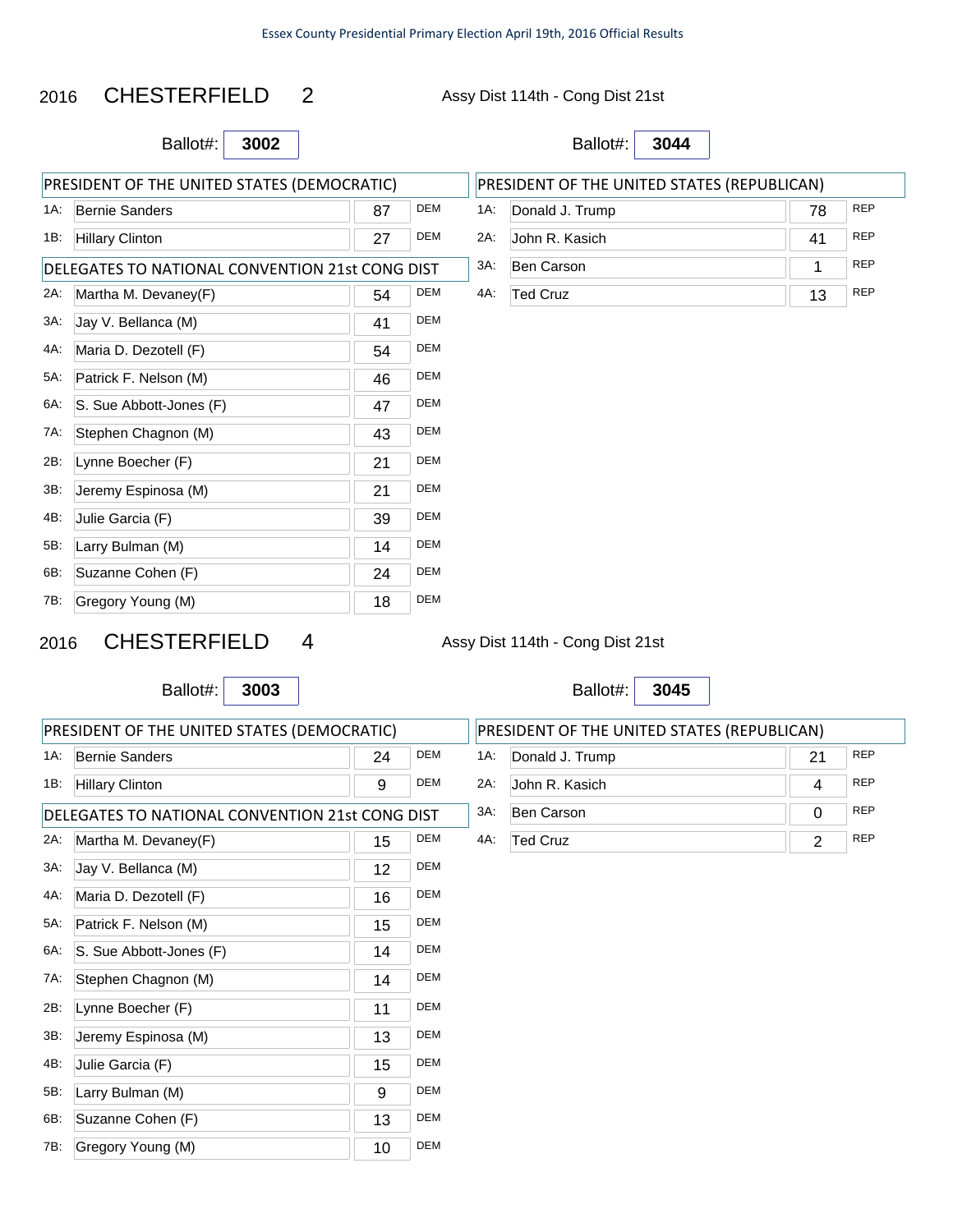## CROWN POINT

|        | PRESIDENT OF THE UNITED STATES (DEMOCRATIC)     |    |            |  |  |  |  |
|--------|-------------------------------------------------|----|------------|--|--|--|--|
| $1A$ : | <b>Bernie Sanders</b>                           | 76 | <b>DEM</b> |  |  |  |  |
| 1B:    | <b>Hillary Clinton</b>                          | 15 | <b>DEM</b> |  |  |  |  |
|        | DELEGATES TO NATIONAL CONVENTION 21st CONG DIST |    |            |  |  |  |  |
| 2A:    | Martha M. Devaney(F)                            | 64 | <b>DEM</b> |  |  |  |  |
| 3A:    | Jay V. Bellanca (M)                             | 60 | <b>DEM</b> |  |  |  |  |
| 4A:    | Maria D. Dezotell (F)                           | 57 | <b>DEM</b> |  |  |  |  |
| 5A:    | Patrick F. Nelson (M)                           | 62 | <b>DEM</b> |  |  |  |  |
| 6A:    | S. Sue Abbott-Jones (F)                         | 59 | <b>DEM</b> |  |  |  |  |
| 7A:    | Stephen Chagnon (M)                             | 56 | <b>DEM</b> |  |  |  |  |
| 2B:    | Lynne Boecher (F)                               | 10 | <b>DEM</b> |  |  |  |  |
| 3B:    | Jeremy Espinosa (M)                             | 12 | <b>DEM</b> |  |  |  |  |
| 4B:    | Julie Garcia (F)                                | 24 | <b>DEM</b> |  |  |  |  |
| 5B:    | Larry Bulman (M)                                | 10 | <b>DEM</b> |  |  |  |  |
| 6B:    | Suzanne Cohen (F)                               | 14 | <b>DEM</b> |  |  |  |  |
| 7B:    | Gregory Young (M)                               | 13 | <b>DEM</b> |  |  |  |  |

#### PRESIDENT OF THE UNITED STATES (REPUBLICAN)

|     | 1A: Donald J. Trump | 92 | <b>REP</b> |
|-----|---------------------|----|------------|
| 2A. | John R. Kasich      | 62 | <b>REP</b> |
| 3A: | Ben Carson          |    | <b>REP</b> |
| 4A: | Ted Cruz            | 57 | <b>REP</b> |

#### 2016 CROWN POINT 1 Assy Dist 114th - Cong Dist 21st

Ballot#: **3004**

| PRESIDENT OF THE UNITED STATES (DEMOCRATIC) |                                                 |    |            |  |  |  |
|---------------------------------------------|-------------------------------------------------|----|------------|--|--|--|
| $1A$ :                                      | <b>Bernie Sanders</b>                           | 28 | <b>DEM</b> |  |  |  |
| 1B:                                         | <b>Hillary Clinton</b>                          | 6  | <b>DEM</b> |  |  |  |
|                                             | DELEGATES TO NATIONAL CONVENTION 21st CONG DIST |    |            |  |  |  |
| 2A:                                         | Martha M. Devaney(F)                            | 21 | <b>DEM</b> |  |  |  |
| 3A:                                         | Jay V. Bellanca (M)                             | 20 | <b>DEM</b> |  |  |  |
| 4A:                                         | Maria D. Dezotell (F)                           | 18 | <b>DEM</b> |  |  |  |
| 5A:                                         | Patrick F. Nelson (M)                           | 21 | <b>DEM</b> |  |  |  |
| 6A:                                         | S. Sue Abbott-Jones (F)                         | 19 | <b>DEM</b> |  |  |  |
| 7A:                                         | Stephen Chagnon (M)                             | 20 | <b>DEM</b> |  |  |  |
| 2B:                                         | Lynne Boecher (F)                               | 3  | <b>DEM</b> |  |  |  |
| 3B:                                         | Jeremy Espinosa (M)                             | 3  | <b>DEM</b> |  |  |  |
| 4B:                                         | Julie Garcia (F)                                | 12 | <b>DEM</b> |  |  |  |
| 5B:                                         | Larry Bulman (M)                                | 3  | <b>DEM</b> |  |  |  |
| 6B:                                         | Suzanne Cohen (F)                               | 6  | <b>DEM</b> |  |  |  |
| 7B:                                         | Gregory Young (M)                               | 4  | <b>DEM</b> |  |  |  |

| PRESIDENT OF THE UNITED STATES (REPUBLICAN) |                   |    |            |  |  |  |
|---------------------------------------------|-------------------|----|------------|--|--|--|
| 1A:                                         | Donald J. Trump   | 29 | <b>REP</b> |  |  |  |
| 2A:                                         | John R. Kasich    | 24 | <b>REP</b> |  |  |  |
| 3A.                                         | <b>Ben Carson</b> |    | <b>REP</b> |  |  |  |
| 4A:                                         | <b>Ted Cruz</b>   | 25 | <b>REP</b> |  |  |  |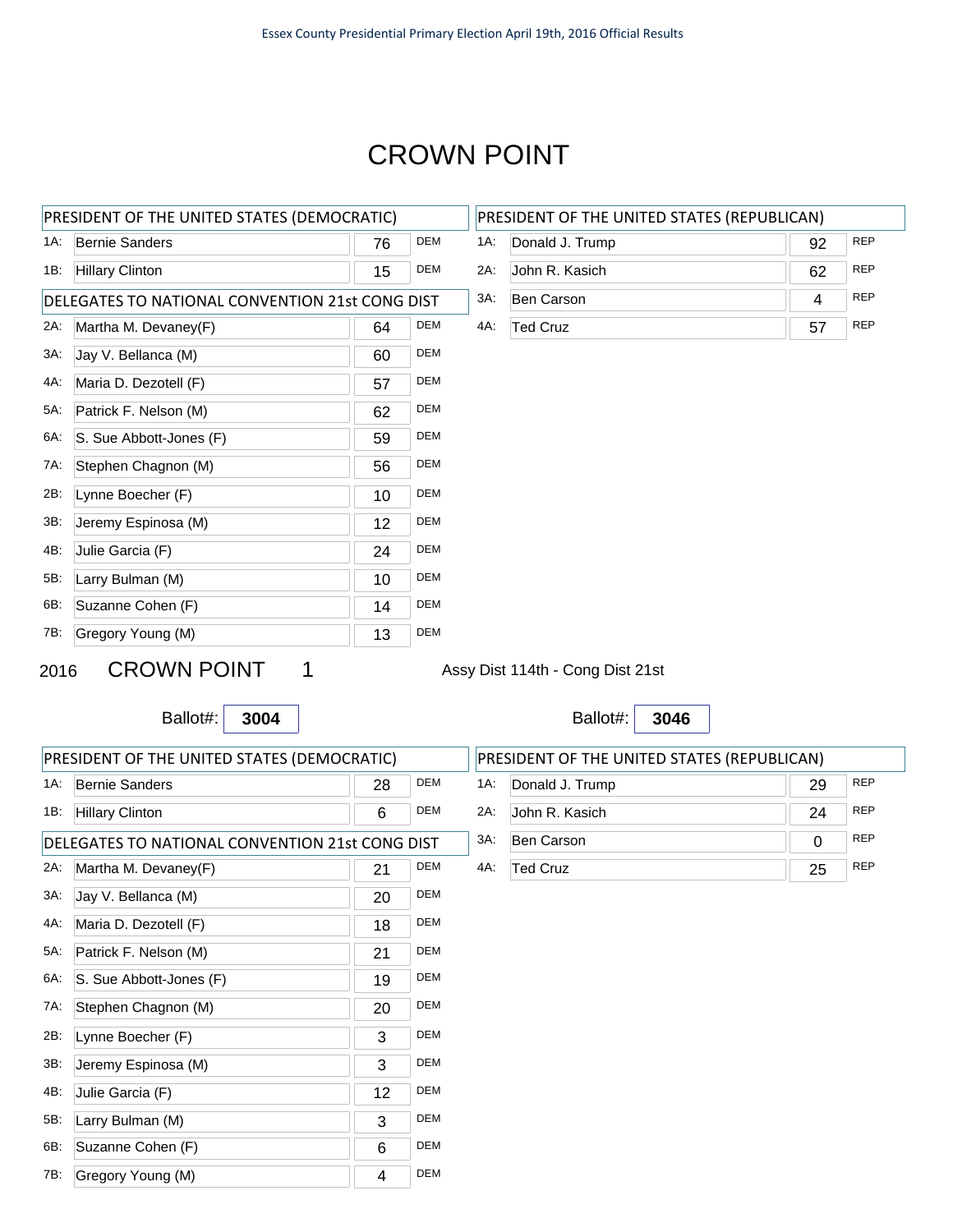#### 2016 CROWN POINT 2 Assy Dist 114th - Cong Dist 21st

Ballot#: **3005**

|                                               | PRESIDENT OF THE UNITED STATES (DEMOCRATIC)     |    |            |        | PRESIDENT OF THE UNITED STATES (REPUBLICAN)                    |    |                          |
|-----------------------------------------------|-------------------------------------------------|----|------------|--------|----------------------------------------------------------------|----|--------------------------|
| 1A.                                           | <b>Bernie Sanders</b>                           | 18 | <b>DEM</b> | 1A:    | Donald J. Trump                                                | 14 | <b>REP</b>               |
| 1B.                                           | <b>Hillary Clinton</b>                          | 4  | <b>DEM</b> | 2A:    | John R. Kasich                                                 | 5  | REP                      |
|                                               | DELEGATES TO NATIONAL CONVENTION 21st CONG DIST |    |            | 3A:    | Ben Carson                                                     | 1  | REP                      |
| 2A.                                           | Martha M. Devaney(F)                            | 17 | DEM        | 4A:    | <b>Ted Cruz</b>                                                | 8  | <b>REP</b>               |
| 3A.                                           | Jay V. Bellanca (M)                             | 15 | DEM        |        |                                                                |    |                          |
| 4A.                                           | Maria D. Dezotell (F)                           | 16 | DEM        |        |                                                                |    |                          |
| 5A.                                           | Patrick F. Nelson (M)                           | 17 | <b>DEM</b> |        |                                                                |    |                          |
| 6A.                                           | S. Sue Abbott-Jones (F)                         | 17 | <b>DEM</b> |        |                                                                |    |                          |
| 7A.                                           | Stephen Chagnon (M)                             | 16 | DEM        |        |                                                                |    |                          |
| 2B:                                           | Lynne Boecher (F)                               | 3  | <b>DEM</b> |        |                                                                |    |                          |
| 3B:                                           | Jeremy Espinosa (M)                             | 5  | <b>DEM</b> |        |                                                                |    |                          |
| 4B:                                           | Julie Garcia (F)                                | 6  | <b>DEM</b> |        |                                                                |    |                          |
| 5B:                                           | Larry Bulman (M)                                | 3  | <b>DEM</b> |        |                                                                |    |                          |
| 6B:                                           | Suzanne Cohen (F)                               | 3  | <b>DEM</b> |        |                                                                |    |                          |
|                                               | Gregory Young (M)                               | 3  | <b>DEM</b> |        |                                                                |    |                          |
| 7B:<br>2016                                   | Ballot#:<br>3006                                |    |            |        | Ballot#:<br>3048                                               |    |                          |
|                                               | PRESIDENT OF THE UNITED STATES (DEMOCRATIC)     |    |            |        |                                                                |    |                          |
|                                               | <b>Bernie Sanders</b>                           | 30 | <b>DEM</b> | 1A:    | PRESIDENT OF THE UNITED STATES (REPUBLICAN)<br>Donald J. Trump | 49 |                          |
|                                               | <b>Hillary Clinton</b>                          | 5  | <b>DEM</b> | 2A:    | John R. Kasich                                                 | 33 | <b>REP</b><br><b>REP</b> |
|                                               | DELEGATES TO NATIONAL CONVENTION 21st CONG DIST |    |            | $3A$ : | Ben Carson                                                     | 3  | <b>REP</b>               |
|                                               | Martha M. Devaney(F)                            | 26 | DEM        | 4A:    | <b>Ted Cruz</b>                                                | 24 | <b>REP</b>               |
|                                               | Jay V. Bellanca (M)                             | 25 | <b>DEM</b> |        |                                                                |    |                          |
|                                               | Maria D. Dezotell (F)                           | 23 | <b>DEM</b> |        |                                                                |    |                          |
| 1A:<br>1B.<br>2A:<br>3A.<br>4A.<br>5A.        | Patrick F. Nelson (M)                           | 24 | <b>DEM</b> |        |                                                                |    |                          |
|                                               | S. Sue Abbott-Jones (F)                         | 23 | <b>DEM</b> |        |                                                                |    |                          |
|                                               | Stephen Chagnon (M)                             | 20 | <b>DEM</b> |        |                                                                |    |                          |
|                                               | Lynne Boecher (F)                               | 4  | <b>DEM</b> |        |                                                                |    |                          |
|                                               | Jeremy Espinosa (M)                             | 4  | <b>DEM</b> |        |                                                                |    |                          |
|                                               | Julie Garcia (F)                                | 6  | DEM        |        |                                                                |    |                          |
|                                               | Larry Bulman (M)                                | 4  | <b>DEM</b> |        |                                                                |    |                          |
| 6A.<br>7A.<br>2B:<br>3B:<br>4B:<br>5B:<br>6B: | Suzanne Cohen (F)                               | 5  | <b>DEM</b> |        |                                                                |    |                          |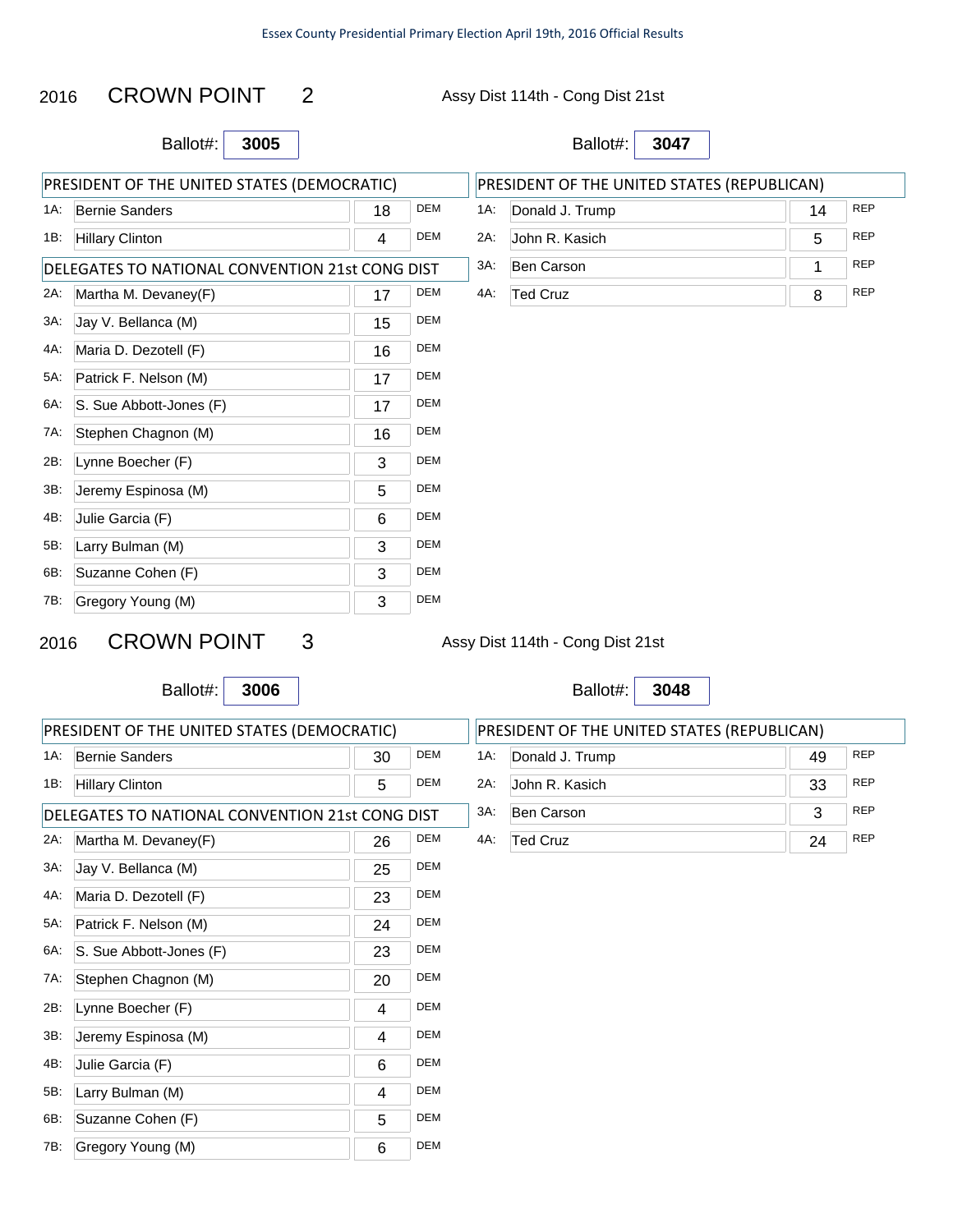#### 2016 ELIZABETHTOWN 0 Assy Dist 114th - Cong Dist 21st

Ballot#: **3007**

7B: Gregory Young (M) 22 DEM

|     | PRESIDENT OF THE UNITED STATES (DEMOCRATIC)     |    |            | PRESIDENT OF THE UNITED STATES (REPUBLICAN) |                   |                |            |
|-----|-------------------------------------------------|----|------------|---------------------------------------------|-------------------|----------------|------------|
| 1A: | <b>Bernie Sanders</b>                           | 66 | <b>DEM</b> | 1A:                                         | Donald J. Trump   | 70             | <b>REP</b> |
| 1B: | <b>Hillary Clinton</b>                          | 32 | <b>DEM</b> | 2A:                                         | John R. Kasich    | 47             | <b>REP</b> |
|     | DELEGATES TO NATIONAL CONVENTION 21st CONG DIST |    |            | 3A:                                         | <b>Ben Carson</b> | $\overline{4}$ | <b>REP</b> |
|     | 2A: Martha M. Devaney(F)                        | 46 | <b>DEM</b> | 4A:                                         | <b>Ted Cruz</b>   | 24             | <b>REP</b> |
| 3A: | Jay V. Bellanca (M)                             | 36 | <b>DEM</b> |                                             |                   |                |            |
| 4A: | Maria D. Dezotell (F)                           | 39 | <b>DEM</b> |                                             |                   |                |            |
| 5A: | Patrick F. Nelson (M)                           | 39 | <b>DEM</b> |                                             |                   |                |            |
| 6A: | S. Sue Abbott-Jones (F)                         | 51 | <b>DEM</b> |                                             |                   |                |            |
| 7A: | Stephen Chagnon (M)                             | 33 | <b>DEM</b> |                                             |                   |                |            |
| 2B: | Lynne Boecher (F)                               | 25 | <b>DEM</b> |                                             |                   |                |            |
| 3B: | Jeremy Espinosa (M)                             | 21 | <b>DEM</b> |                                             |                   |                |            |
| 4B: | Julie Garcia (F)                                | 45 | <b>DEM</b> |                                             |                   |                |            |
| 5B: | Larry Bulman (M)                                | 20 | <b>DEM</b> |                                             |                   |                |            |
| 6B. | Suzanne Cohen (F)                               | 24 | <b>DEM</b> |                                             |                   |                |            |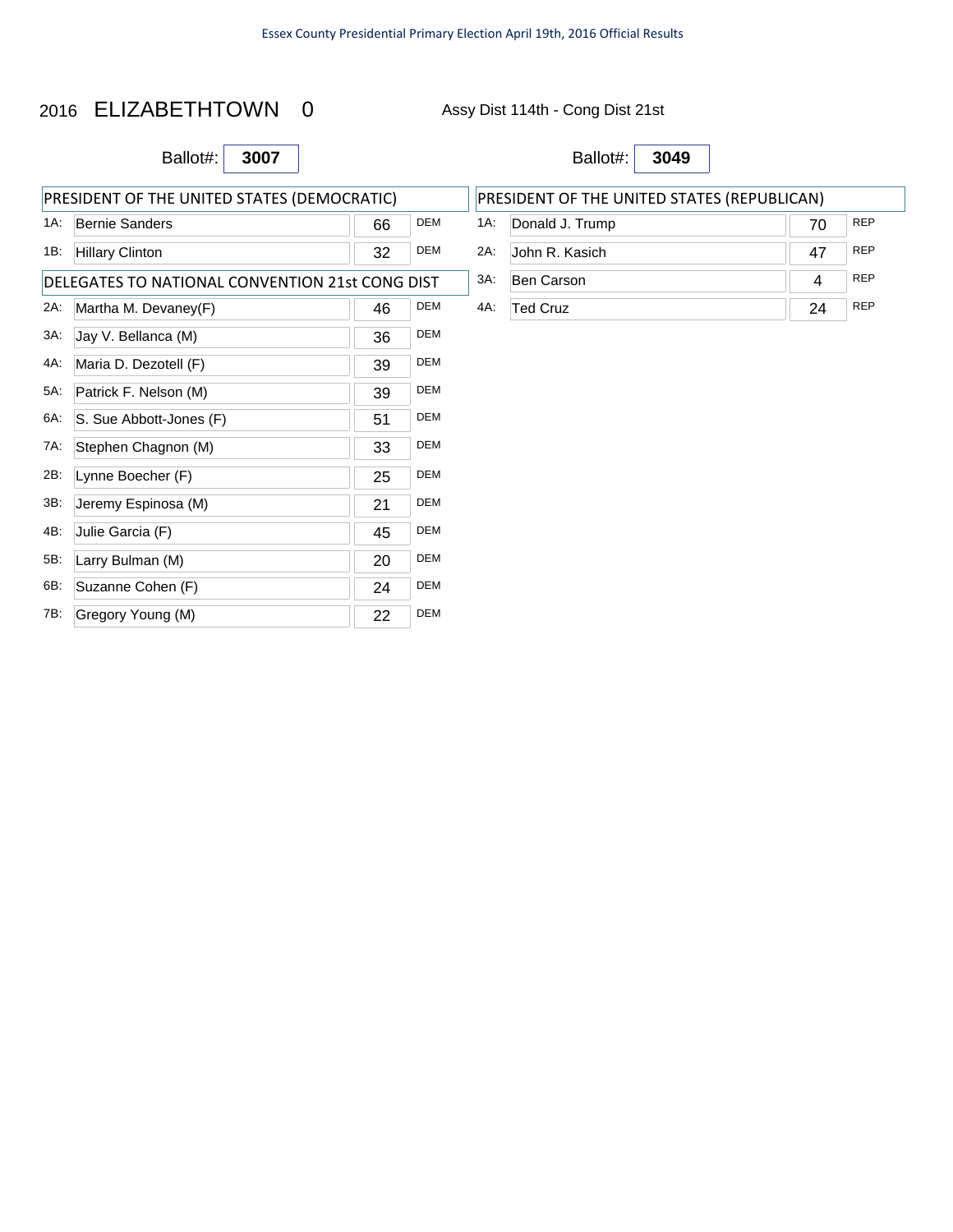## **ESSEX**

| PRESIDENT OF THE UNITED STATES (DEMOCRATIC) |                                                 |    |            |    |  |
|---------------------------------------------|-------------------------------------------------|----|------------|----|--|
| 1A:                                         | <b>Bernie Sanders</b>                           | 88 | <b>DEM</b> | 1A |  |
| 1B:                                         | <b>Hillary Clinton</b>                          | 30 | <b>DEM</b> | 2A |  |
|                                             | DELEGATES TO NATIONAL CONVENTION 21st CONG DIST |    |            | 3A |  |
| 2A:                                         | Martha M. Devaney(F)                            | 57 | <b>DEM</b> | 4A |  |
| 3A:                                         | Jay V. Bellanca (M)                             | 44 | <b>DEM</b> |    |  |
| 4A:                                         | Maria D. Dezotell (F)                           | 57 | <b>DEM</b> |    |  |
| 5A:                                         | Patrick F. Nelson (M)                           | 42 | <b>DEM</b> |    |  |
| 6A:                                         | S. Sue Abbott-Jones (F)                         | 58 | <b>DEM</b> |    |  |
| 7A:                                         | Stephen Chagnon (M)                             | 41 | <b>DEM</b> |    |  |
| 2B:                                         | Lynne Boecher (F)                               | 37 | <b>DEM</b> |    |  |
| 3B:                                         | Jeremy Espinosa (M)                             | 32 | <b>DEM</b> |    |  |
| 4B:                                         | Julie Garcia (F)                                | 52 | <b>DEM</b> |    |  |
| 5B:                                         | Larry Bulman (M)                                | 28 | <b>DEM</b> |    |  |
| 6B:                                         | Suzanne Cohen (F)                               | 37 | <b>DEM</b> |    |  |
| 7B:                                         | Gregory Young (M)                               | 26 | <b>DEM</b> |    |  |
|                                             |                                                 |    |            |    |  |

#### RESIDENT OF THE UNITED STATES (REPUBLICAN)  $\mathbf{A}: \begin{array}{|c|c|c|c|c|c|}\n\hline \text{Donald J. Trump} & & & \text{19}\n\hline \end{array}$  $\therefore$  John R. Kasich 33 REP

| 2A: | John R. Kasich | 33 | <b>REP</b> |
|-----|----------------|----|------------|
| 3A. | Ben Carson     |    | <b>RFP</b> |
|     | 4A: Ted Cruz   | 12 | <b>RFP</b> |

Ballot#: **3008**

2016 ESSEX 1 Assy Dist 114th - Cong Dist 21st

| PRESIDENT OF THE UNITED STATES (DEMOCRATIC) |                                                 |    |            |  |  |  |  |  |
|---------------------------------------------|-------------------------------------------------|----|------------|--|--|--|--|--|
| $1A$ :                                      | <b>Bernie Sanders</b>                           | 51 | <b>DEM</b> |  |  |  |  |  |
| 1B:                                         | <b>Hillary Clinton</b>                          | 15 | <b>DEM</b> |  |  |  |  |  |
|                                             | DELEGATES TO NATIONAL CONVENTION 21st CONG DIST |    |            |  |  |  |  |  |
| 2A:                                         | Martha M. Devaney(F)                            | 35 | <b>DEM</b> |  |  |  |  |  |
| 3A:                                         | Jay V. Bellanca (M)                             | 25 | <b>DEM</b> |  |  |  |  |  |
| 4A:                                         | Maria D. Dezotell (F)                           | 33 | <b>DEM</b> |  |  |  |  |  |
| 5A:                                         | Patrick F. Nelson (M)                           | 25 | <b>DEM</b> |  |  |  |  |  |
| 6A:                                         | S. Sue Abbott-Jones (F)                         | 36 | <b>DEM</b> |  |  |  |  |  |
| 7A:                                         | Stephen Chagnon (M)                             | 24 | <b>DEM</b> |  |  |  |  |  |
| 2B:                                         | Lynne Boecher (F)                               | 20 | <b>DEM</b> |  |  |  |  |  |
| 3B:                                         | Jeremy Espinosa (M)                             | 18 | <b>DEM</b> |  |  |  |  |  |
| 4B:                                         | Julie Garcia (F)                                | 30 | <b>DEM</b> |  |  |  |  |  |
| 5B:                                         | Larry Bulman (M)                                | 16 | <b>DEM</b> |  |  |  |  |  |
| 6B:                                         | Suzanne Cohen (F)                               | 19 | <b>DEM</b> |  |  |  |  |  |
| 7B:                                         | Gregory Young (M)                               | 15 | <b>DEM</b> |  |  |  |  |  |

|     | PRESIDENT OF THE UNITED STATES (REPUBLICAN) |    |            |  |
|-----|---------------------------------------------|----|------------|--|
| 1A. | Donald J. Trump                             |    | <b>REP</b> |  |
| 2A. | John R. Kasich                              | 18 | <b>REP</b> |  |
| 3A: | <b>Ben Carson</b>                           |    | <b>REP</b> |  |
| 4A: | <b>Ted Cruz</b>                             |    | <b>REP</b> |  |
|     |                                             |    |            |  |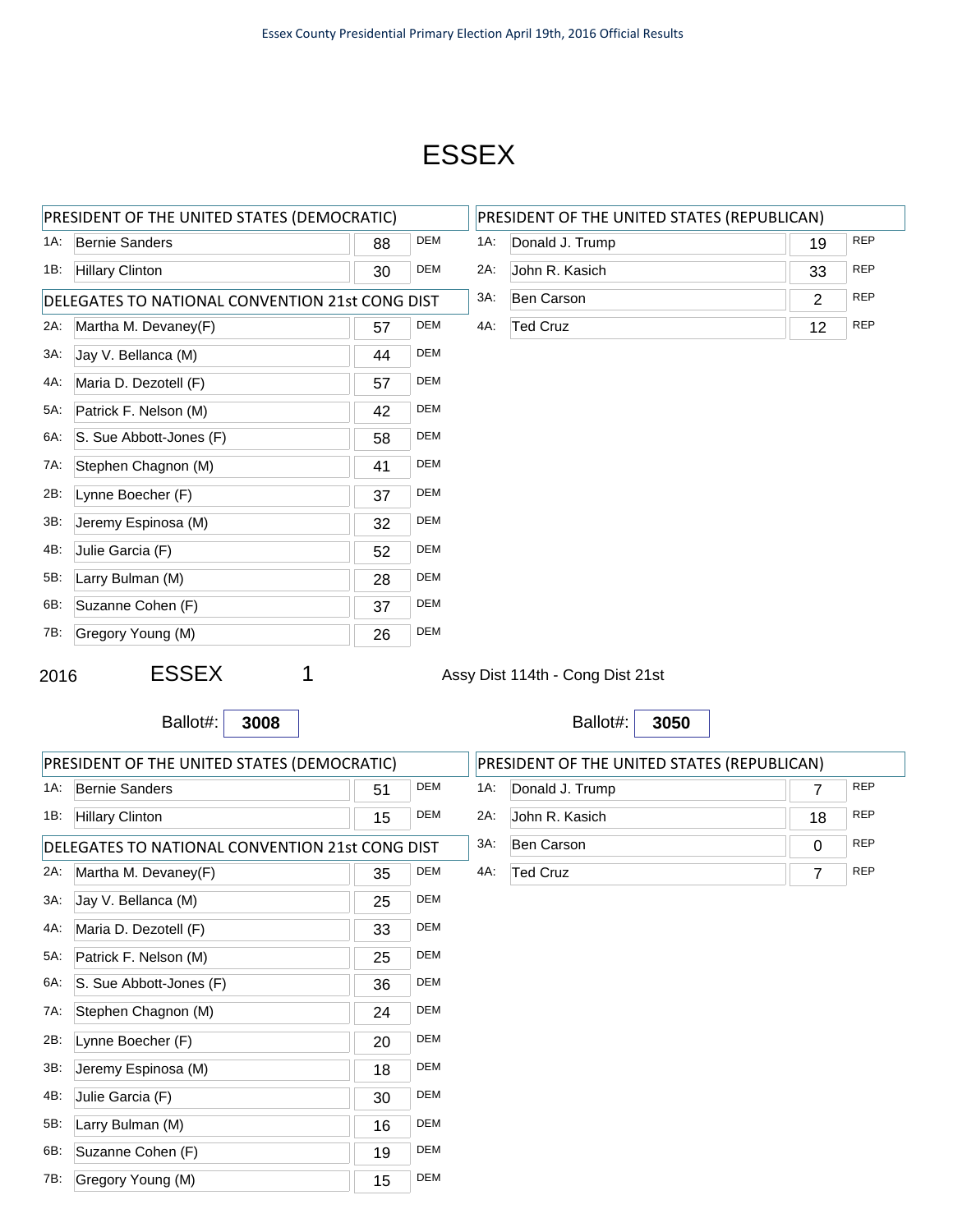| <b>ESSEX</b><br>2016 | Assy Dist 114th - Cong Dist 21st |
|----------------------|----------------------------------|
|----------------------|----------------------------------|

Ballot#: **3009**

7B: Gregory Young (M) 11 DEM

|     | PRESIDENT OF THE UNITED STATES (DEMOCRATIC)     |    |            | PRESIDENT OF THE UNITED STATES (REPUBLICAN) |                 |                |            |
|-----|-------------------------------------------------|----|------------|---------------------------------------------|-----------------|----------------|------------|
| 1A: | <b>Bernie Sanders</b>                           | 37 | <b>DEM</b> | 1A:                                         | Donald J. Trump | 12             | <b>REP</b> |
| 1B: | <b>Hillary Clinton</b>                          | 15 | <b>DEM</b> | 2A:                                         | John R. Kasich  | 15             | <b>REP</b> |
|     | DELEGATES TO NATIONAL CONVENTION 21st CONG DIST |    |            | 3A:                                         | Ben Carson      | $\overline{2}$ | <b>REP</b> |
| 2A: | Martha M. Devaney(F)                            | 22 | <b>DEM</b> | 4A:                                         | <b>Ted Cruz</b> | 5              | <b>REP</b> |
| 3A: | Jay V. Bellanca (M)                             | 19 | <b>DEM</b> |                                             |                 |                |            |
| 4A: | Maria D. Dezotell (F)                           | 24 | <b>DEM</b> |                                             |                 |                |            |
| 5A: | Patrick F. Nelson (M)                           | 17 | <b>DEM</b> |                                             |                 |                |            |
| 6A. | S. Sue Abbott-Jones (F)                         | 22 | <b>DEM</b> |                                             |                 |                |            |
| 7A. | Stephen Chagnon (M)                             | 17 | <b>DEM</b> |                                             |                 |                |            |
| 2B: | Lynne Boecher (F)                               | 17 | <b>DEM</b> |                                             |                 |                |            |
| 3B: | Jeremy Espinosa (M)                             | 14 | <b>DEM</b> |                                             |                 |                |            |
| 4B: | Julie Garcia (F)                                | 22 | <b>DEM</b> |                                             |                 |                |            |
| 5B: | Larry Bulman (M)                                | 12 | <b>DEM</b> |                                             |                 |                |            |
| 6B: | Suzanne Cohen (F)                               | 18 | <b>DEM</b> |                                             |                 |                |            |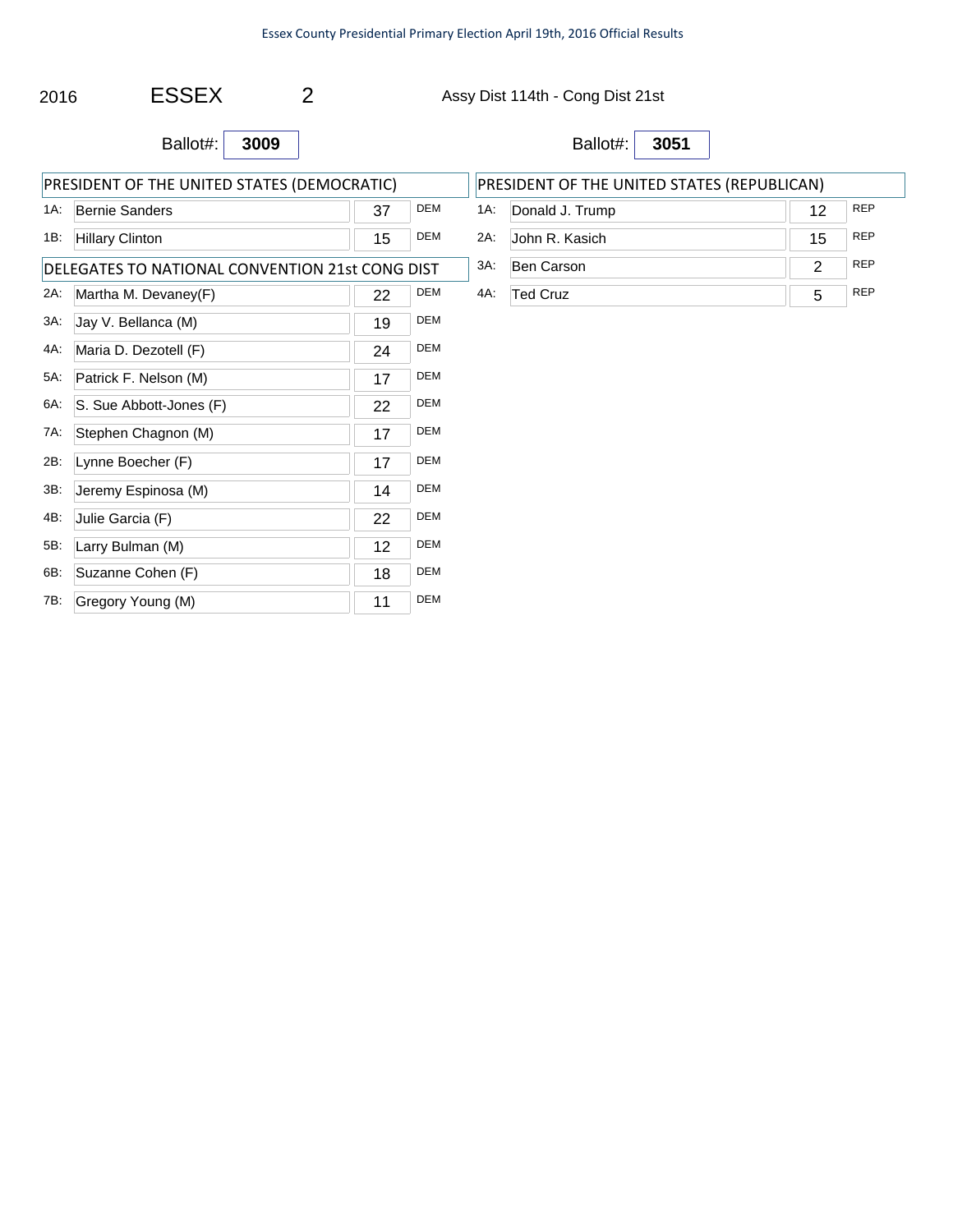## JAY

| 1A:  | <b>Bernie Sanders</b>                           | 179 | <b>DEM</b> | 1A: | Donald J. Trump                  | 114 | <b>REP</b> |
|------|-------------------------------------------------|-----|------------|-----|----------------------------------|-----|------------|
| 1B:  | <b>Hillary Clinton</b>                          | 75  | <b>DEM</b> | 2A: | John R. Kasich                   | 62  | <b>REP</b> |
|      | DELEGATES TO NATIONAL CONVENTION 21st CONG DIST |     |            | 3A: | Ben Carson                       | 8   | <b>REP</b> |
| 2A:  | Martha M. Devaney(F)                            | 112 | <b>DEM</b> | 4A: | <b>Ted Cruz</b>                  | 42  | <b>REP</b> |
| 3A:  | Jay V. Bellanca (M)                             | 98  | <b>DEM</b> |     |                                  |     |            |
| 4A:  | Maria D. Dezotell (F)                           | 107 | <b>DEM</b> |     |                                  |     |            |
| 5A:  | Patrick F. Nelson (M)                           | 109 | <b>DEM</b> |     |                                  |     |            |
| 6A:  | S. Sue Abbott-Jones (F)                         | 116 | <b>DEM</b> |     |                                  |     |            |
| 7A:  | Stephen Chagnon (M)                             | 89  | <b>DEM</b> |     |                                  |     |            |
| 2B:  | Lynne Boecher (F)                               | 75  | <b>DEM</b> |     |                                  |     |            |
| 3B:  | Jeremy Espinosa (M)                             | 66  | <b>DEM</b> |     |                                  |     |            |
| 4B:  | Julie Garcia (F)                                | 113 | <b>DEM</b> |     |                                  |     |            |
| 5B:  | Larry Bulman (M)                                | 62  | <b>DEM</b> |     |                                  |     |            |
| 6B:  | Suzanne Cohen (F)                               | 86  | <b>DEM</b> |     |                                  |     |            |
| 7B:  | Gregory Young (M)                               | 72  | <b>DEM</b> |     |                                  |     |            |
| 2016 | <b>JAY</b><br>1                                 |     |            |     | Assy Dist 114th - Cong Dist 21st |     |            |

DEM

| Ballot#: | 3010 |
|----------|------|
|          |      |

PRESIDENT OF THE UNITED STATES (DEMOCRATIC) 1A: Bernie Sanders 127

Ballot#: **3052** PRESIDENT OF THE UNITED STATES (REPUBLICAN) 1A: Donald J. Trump 87 2A: John R. Kasich 47

| 1B: | <b>Hillary Clinton</b>                          | 57 | <b>DEM</b> |  |  |  |  |  |
|-----|-------------------------------------------------|----|------------|--|--|--|--|--|
|     | DELEGATES TO NATIONAL CONVENTION 21st CONG DIST |    |            |  |  |  |  |  |
| 2A: | Martha M. Devaney(F)                            | 84 | <b>DEM</b> |  |  |  |  |  |
| 3A: | Jay V. Bellanca (M)                             | 69 | <b>DEM</b> |  |  |  |  |  |
| 4A: | Maria D. Dezotell (F)                           | 80 | <b>DEM</b> |  |  |  |  |  |
| 5A: | Patrick F. Nelson (M)                           | 78 | <b>DEM</b> |  |  |  |  |  |
| 6A. | S. Sue Abbott-Jones (F)                         | 87 | <b>DEM</b> |  |  |  |  |  |
| 7A: | Stephen Chagnon (M)                             | 67 | <b>DEM</b> |  |  |  |  |  |
| 2B: | Lynne Boecher (F)                               | 61 | <b>DEM</b> |  |  |  |  |  |
| 3B: | Jeremy Espinosa (M)                             | 51 | <b>DEM</b> |  |  |  |  |  |
| 4B: | Julie Garcia (F)                                | 83 | <b>DEM</b> |  |  |  |  |  |
| 5B: | Larry Bulman (M)                                | 44 | <b>DEM</b> |  |  |  |  |  |
| 6B: | Suzanne Cohen (F)                               | 61 | <b>DEM</b> |  |  |  |  |  |
| 7B: | Gregory Young (M)                               | 50 | <b>DEM</b> |  |  |  |  |  |

|     | PRESIDENT OF THE UNITED STATES (REPUBLICAN) |    |            |  |  |  |  |
|-----|---------------------------------------------|----|------------|--|--|--|--|
| 1A: | Donald J. Trump                             | 87 | <b>REP</b> |  |  |  |  |
| 2A. | John R. Kasich                              | 47 | <b>REP</b> |  |  |  |  |
| 3A. | Ben Carson                                  | 8  | <b>REP</b> |  |  |  |  |
| 4A: | <b>Ted Cruz</b>                             | 34 | <b>REP</b> |  |  |  |  |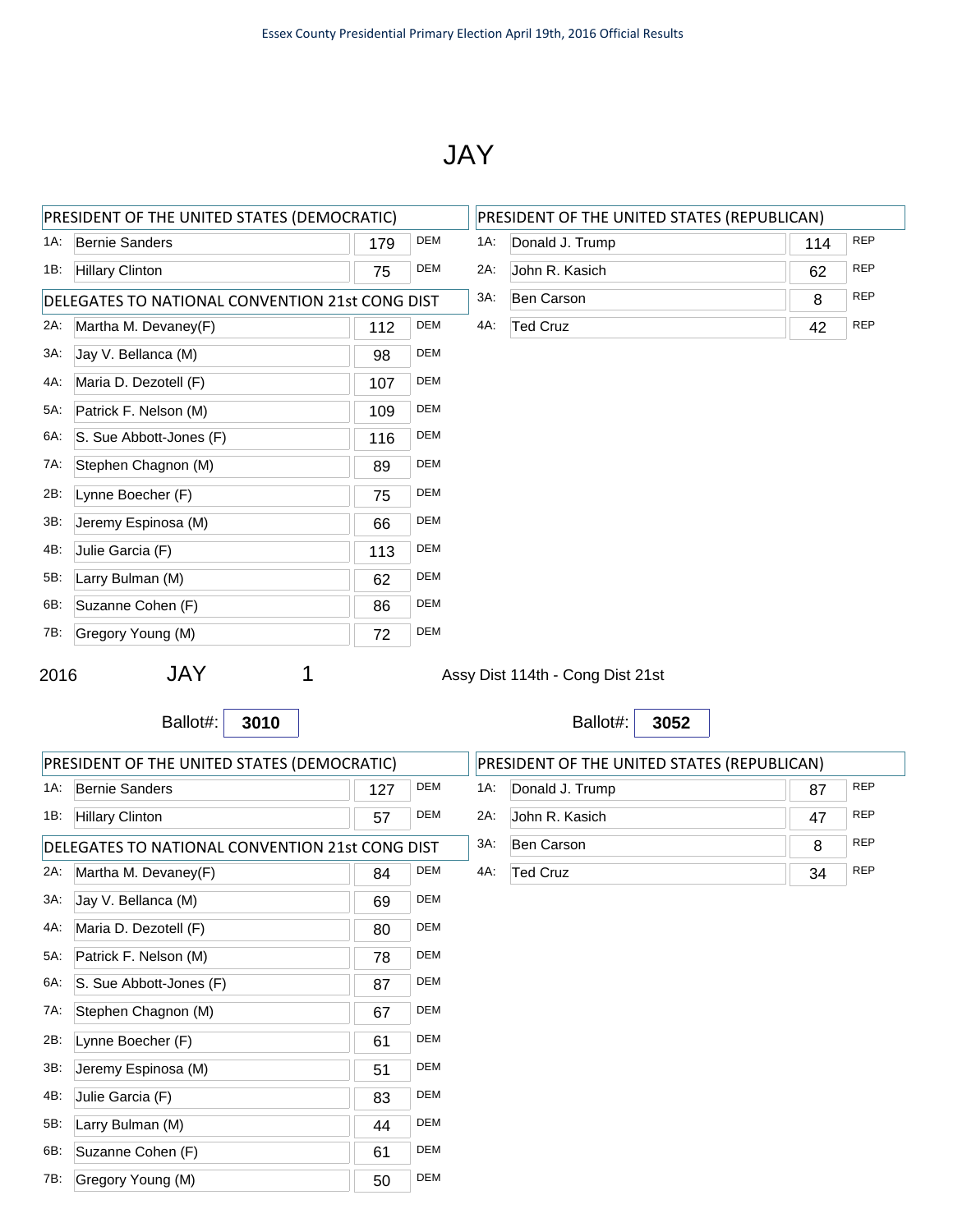

Ballot#: **3011**

7B: Gregory Young (M) 22 DEM

|     | PRESIDENT OF THE UNITED STATES (DEMOCRATIC)     |    |            |     | PRESIDENT OF THE UNITED STATES (REPUBLICAN) |           |            |
|-----|-------------------------------------------------|----|------------|-----|---------------------------------------------|-----------|------------|
| 1A: | <b>Bernie Sanders</b>                           | 52 | <b>DEM</b> | 1A: | Donald J. Trump                             | 27        | <b>REP</b> |
| 1B: | <b>Hillary Clinton</b>                          | 18 | <b>DEM</b> | 2A: | John R. Kasich                              | 15        | <b>REP</b> |
|     | DELEGATES TO NATIONAL CONVENTION 21st CONG DIST |    |            | 3A. | Ben Carson                                  | $\pmb{0}$ | <b>REP</b> |
| 2A: | Martha M. Devaney(F)                            | 28 | <b>DEM</b> | 4A. | <b>Ted Cruz</b>                             | 8         | <b>REP</b> |
| 3A: | Jay V. Bellanca (M)                             | 29 | <b>DEM</b> |     |                                             |           |            |
| 4A: | Maria D. Dezotell (F)                           | 27 | <b>DEM</b> |     |                                             |           |            |
| 5A: | Patrick F. Nelson (M)                           | 31 | <b>DEM</b> |     |                                             |           |            |
| 6A: | S. Sue Abbott-Jones (F)                         | 29 | <b>DEM</b> |     |                                             |           |            |
| 7A: | Stephen Chagnon (M)                             | 22 | <b>DEM</b> |     |                                             |           |            |
| 2B: | Lynne Boecher (F)                               | 14 | <b>DEM</b> |     |                                             |           |            |
| 3B: | Jeremy Espinosa (M)                             | 15 | <b>DEM</b> |     |                                             |           |            |
| 4B: | Julie Garcia (F)                                | 30 | <b>DEM</b> |     |                                             |           |            |
| 5B: | Larry Bulman (M)                                | 18 | <b>DEM</b> |     |                                             |           |            |
| 6B: | Suzanne Cohen (F)                               | 25 | <b>DEM</b> |     |                                             |           |            |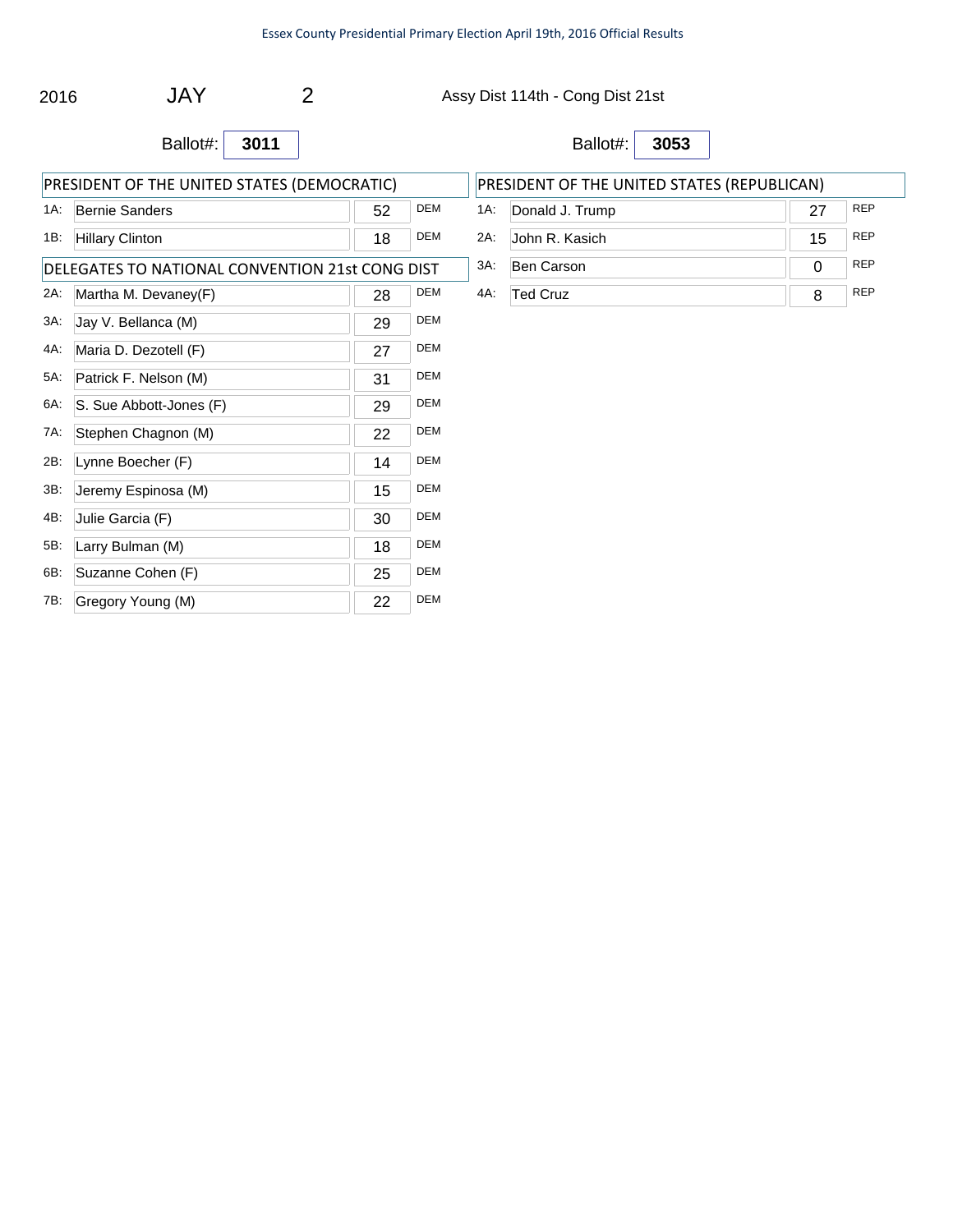## KEENE

|      | PRESIDENT OF THE UNITED STATES (DEMOCRATIC)     |     |            |     | PRESIDENT OF THE UNITED STATES (REPUBLICAN) |    |            |
|------|-------------------------------------------------|-----|------------|-----|---------------------------------------------|----|------------|
| 1A.  | <b>Bernie Sanders</b>                           | 134 | <b>DEM</b> | 1A: | Donald J. Trump                             | 54 | <b>REP</b> |
| 1B.  | <b>Hillary Clinton</b>                          | 88  | DEM        | 2A: | John R. Kasich                              | 62 | <b>REP</b> |
|      | DELEGATES TO NATIONAL CONVENTION 21st CONG DIST |     |            | 3A: | <b>Ben Carson</b>                           | 1  | <b>REP</b> |
| 2A.  | Martha M. Devaney(F)                            | 111 | <b>DEM</b> | 4A: | <b>Ted Cruz</b>                             | 14 | <b>REP</b> |
| 3A.  | Jay V. Bellanca (M)                             | 87  | <b>DEM</b> |     |                                             |    |            |
| 4A.  | Maria D. Dezotell (F)                           | 105 | <b>DEM</b> |     |                                             |    |            |
| 5A.  | Patrick F. Nelson (M)                           | 92  | <b>DEM</b> |     |                                             |    |            |
| 6A:  | S. Sue Abbott-Jones (F)                         | 117 | <b>DEM</b> |     |                                             |    |            |
| 7A:  | Stephen Chagnon (M)                             | 84  | <b>DEM</b> |     |                                             |    |            |
| 2B:  | Lynne Boecher (F)                               | 84  | <b>DEM</b> |     |                                             |    |            |
| 3B:  | Jeremy Espinosa (M)                             | 67  | <b>DEM</b> |     |                                             |    |            |
| 4B:  | Julie Garcia (F)                                | 102 | <b>DEM</b> |     |                                             |    |            |
| 5B:  | Larry Bulman (M)                                | 56  | <b>DEM</b> |     |                                             |    |            |
| 6B:  | Suzanne Cohen (F)                               | 75  | <b>DEM</b> |     |                                             |    |            |
| 7B:  | Gregory Young (M)                               | 60  | <b>DEM</b> |     |                                             |    |            |
| 2016 | 1<br><b>KEENE</b>                               |     |            |     | Assy Dist 114th - Cong Dist 21st            |    |            |
|      |                                                 |     |            |     |                                             |    |            |
|      | Ballot#:<br>3012                                |     |            |     | Ballot#:<br>3054                            |    |            |
|      | PRESIDENT OF THE UNITED STATES (DEMOCRATIC)     |     |            |     | PRESIDENT OF THE UNITED STATES (REPUBLICAN) |    |            |
| 1A:  | <b>Bernie Sanders</b>                           | 65  | <b>DEM</b> | 1A: | Donald J. Trump                             | 27 | <b>REP</b> |
| 1B:  | <b>Hillary Clinton</b>                          | 55  | DEM        | 2A: | John R. Kasich                              | 38 | <b>REP</b> |
|      | DELEGATES TO NATIONAL CONVENTION 21st CONG DIST |     |            | 3A: | <b>Ben Carson</b>                           | 0  | <b>REP</b> |
| 2A:  | Martha M. Devaney(F)                            | 50  | DEM        | 4A. | <b>Ted Cruz</b>                             | 6  | <b>REP</b> |
| 3A.  | Jay V. Bellanca (M)                             | 41  | <b>DEM</b> |     |                                             |    |            |
| 4A:  | Maria D. Dezotell (F)                           | 49  | <b>DEM</b> |     |                                             |    |            |
| 5A.  | Patrick F. Nelson (M)                           | 43  | <b>DEM</b> |     |                                             |    |            |
| 6A:  | S. Sue Abbott-Jones (F)                         | 53  | <b>DEM</b> |     |                                             |    |            |
| 7A:  | Stephen Chagnon (M)                             | 40  | <b>DEM</b> |     |                                             |    |            |
| 2B:  | Lynne Boecher (F)                               | 47  | <b>DEM</b> |     |                                             |    |            |
| 3B:  | Jeremy Espinosa (M)                             | 39  | <b>DEM</b> |     |                                             |    |            |

3B: Jeremy Espinosa (M) 39 5B: Larry Bulman (M) 34 DEM 4B: Julie Garcia (F) 56 DEM 6B: Suzanne Cohen (F) 41 DEM

7B: Gregory Young (M) 37 DEM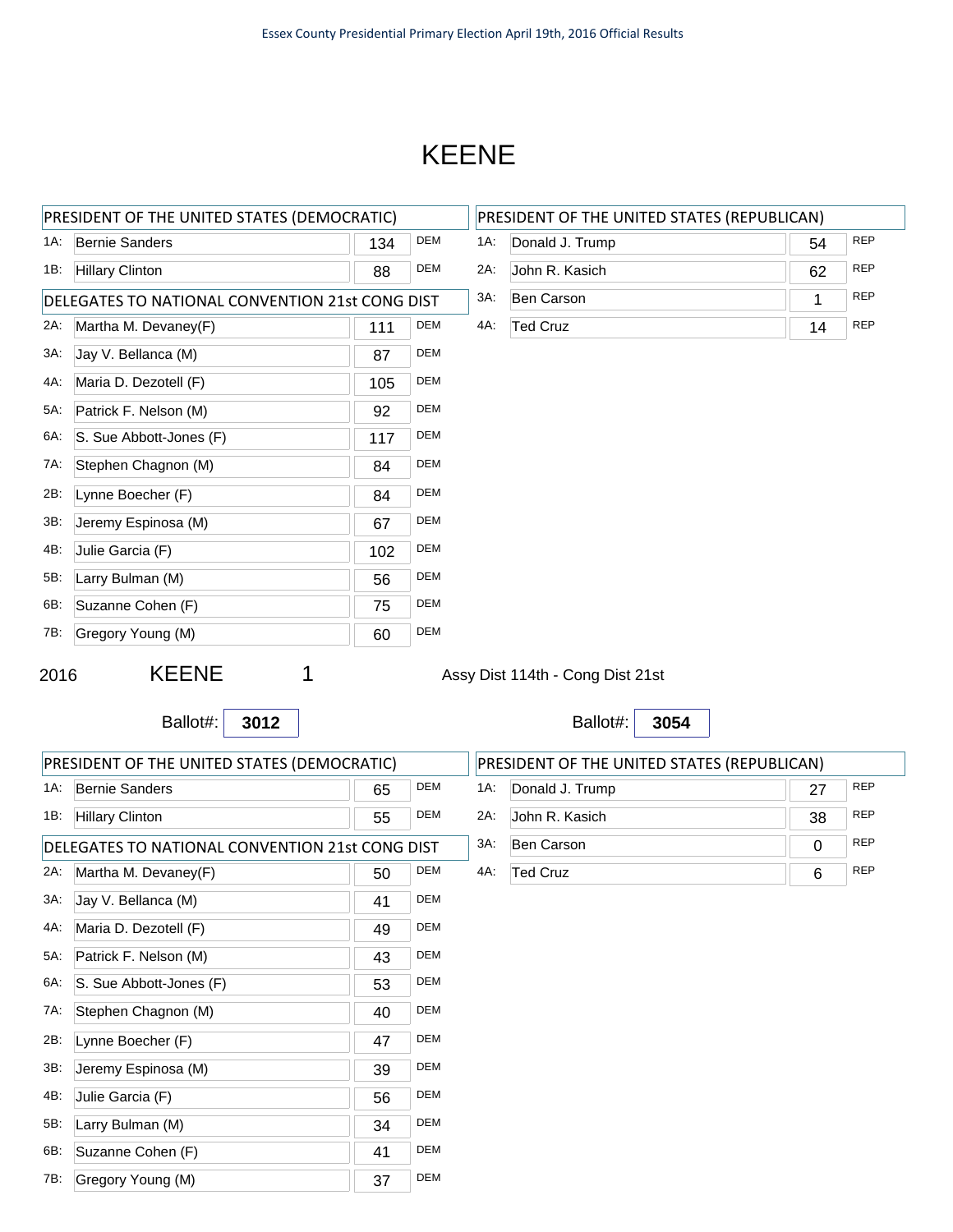| 2016 | <b>KEENE</b> | Assy Dist 114th - Cong Dist 21st |
|------|--------------|----------------------------------|
|      |              |                                  |

Ballot#: **3013**

7B: Gregory Young (M) 23 DEM

|     | PRESIDENT OF THE UNITED STATES (DEMOCRATIC)     |    |            |     | PRESIDENT OF THE UNITED STATES (REPUBLICAN) |    |            |
|-----|-------------------------------------------------|----|------------|-----|---------------------------------------------|----|------------|
| 1A: | <b>Bernie Sanders</b>                           | 69 | <b>DEM</b> | 1A: | Donald J. Trump                             | 27 | <b>REP</b> |
| 1B: | <b>Hillary Clinton</b>                          | 33 | <b>DEM</b> | 2A: | John R. Kasich                              | 24 | <b>REP</b> |
|     | DELEGATES TO NATIONAL CONVENTION 21st CONG DIST |    |            | 3A: | Ben Carson                                  | 1  | <b>REP</b> |
|     | 2A: Martha M. Devaney(F)                        | 61 | <b>DEM</b> | 4A: | <b>Ted Cruz</b>                             | 8  | <b>REP</b> |
| 3A: | Jay V. Bellanca (M)                             | 46 | <b>DEM</b> |     |                                             |    |            |
| 4A: | Maria D. Dezotell (F)                           | 56 | <b>DEM</b> |     |                                             |    |            |
| 5A: | Patrick F. Nelson (M)                           | 49 | <b>DEM</b> |     |                                             |    |            |
| 6A: | S. Sue Abbott-Jones (F)                         | 64 | <b>DEM</b> |     |                                             |    |            |
| 7A: | Stephen Chagnon (M)                             | 44 | <b>DEM</b> |     |                                             |    |            |
| 2B: | Lynne Boecher (F)                               | 37 | <b>DEM</b> |     |                                             |    |            |
| 3B: | Jeremy Espinosa (M)                             | 28 | <b>DEM</b> |     |                                             |    |            |
| 4B: | Julie Garcia (F)                                | 46 | <b>DEM</b> |     |                                             |    |            |
| 5B: | Larry Bulman (M)                                | 22 | <b>DEM</b> |     |                                             |    |            |
| 6B: | Suzanne Cohen (F)                               | 34 | <b>DEM</b> |     |                                             |    |            |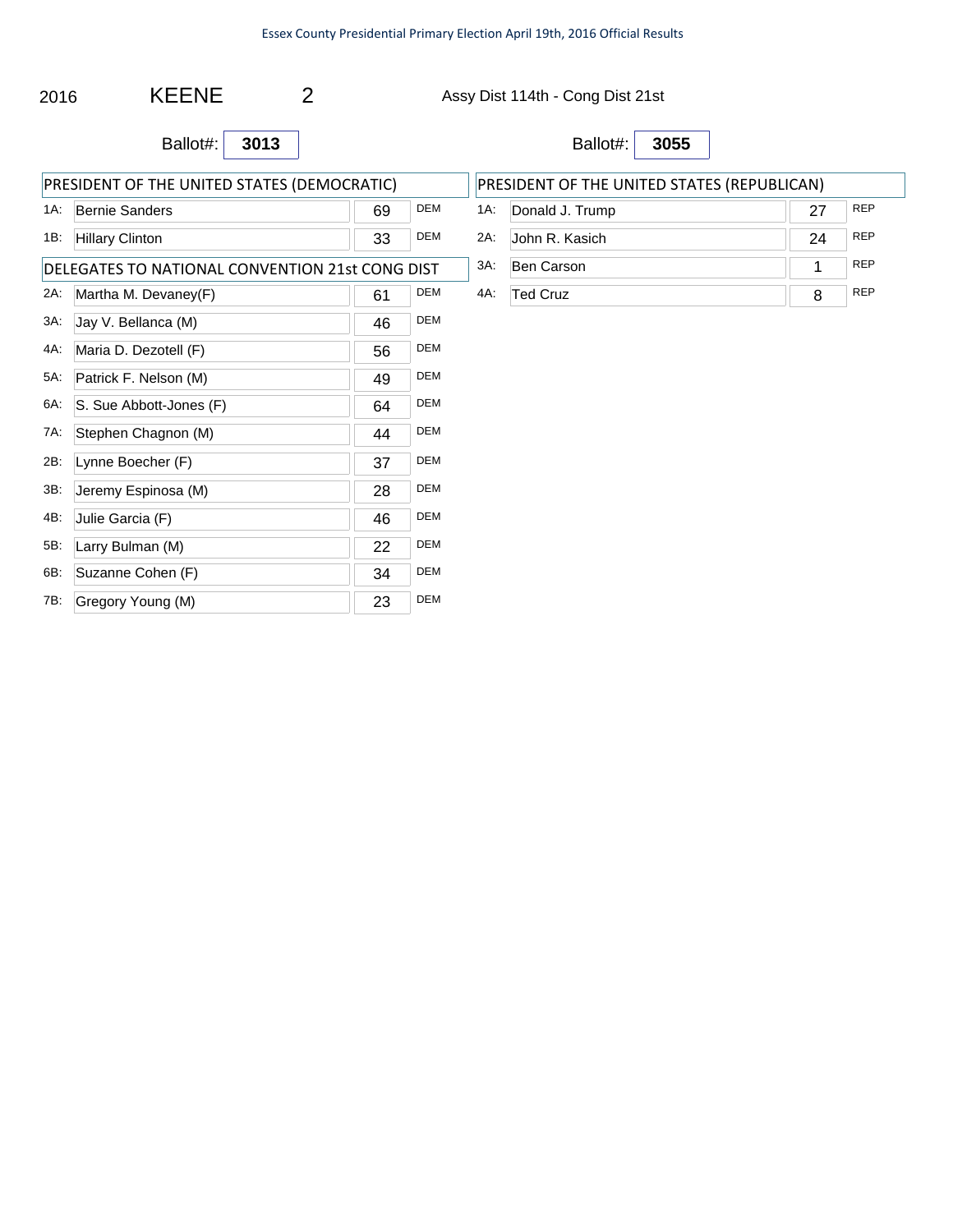| 2016 | <b>LEWIS</b> | Assy Dist 114th - Cong Dist 21st |
|------|--------------|----------------------------------|
|      |              |                                  |

Ballot#: **3014**

7B: Gregory Young (M) 15 DEM

|                                                 | PRESIDENT OF THE UNITED STATES (DEMOCRATIC) |    |            |     | PRESIDENT OF THE UNITED STATES (REPUBLICAN) |    |            |
|-------------------------------------------------|---------------------------------------------|----|------------|-----|---------------------------------------------|----|------------|
| 1A:                                             | <b>Bernie Sanders</b>                       | 57 | DEM        | 1A: | Donald J. Trump                             | 84 | <b>REP</b> |
| 1B:                                             | <b>Hillary Clinton</b>                      | 12 | DEM        | 2A: | John R. Kasich                              | 57 | <b>REP</b> |
| DELEGATES TO NATIONAL CONVENTION 21st CONG DIST |                                             |    |            | 3A: | Ben Carson                                  | 4  | <b>REP</b> |
| 2A:                                             | Martha M. Devaney(F)                        | 33 | DEM        | 4A: | <b>Ted Cruz</b>                             | 30 | <b>REP</b> |
| 3A:                                             | Jay V. Bellanca (M)                         | 26 | DEM        |     |                                             |    |            |
| 4A:                                             | Maria D. Dezotell (F)                       | 27 | <b>DEM</b> |     |                                             |    |            |
| 5A:                                             | Patrick F. Nelson (M)                       | 27 | DEM        |     |                                             |    |            |
| 6A:                                             | S. Sue Abbott-Jones (F)                     | 29 | <b>DEM</b> |     |                                             |    |            |
| 7A:                                             | Stephen Chagnon (M)                         | 18 | DEM        |     |                                             |    |            |
| 2B:                                             | Lynne Boecher (F)                           | 14 | DEM        |     |                                             |    |            |
| 3B:                                             | Jeremy Espinosa (M)                         | 13 | DEM        |     |                                             |    |            |
| 4B:                                             | Julie Garcia (F)                            | 31 | DEM        |     |                                             |    |            |
| 5B:                                             | Larry Bulman (M)                            | 5  | <b>DEM</b> |     |                                             |    |            |
| 6B:                                             | Suzanne Cohen (F)                           | 19 | <b>DEM</b> |     |                                             |    |            |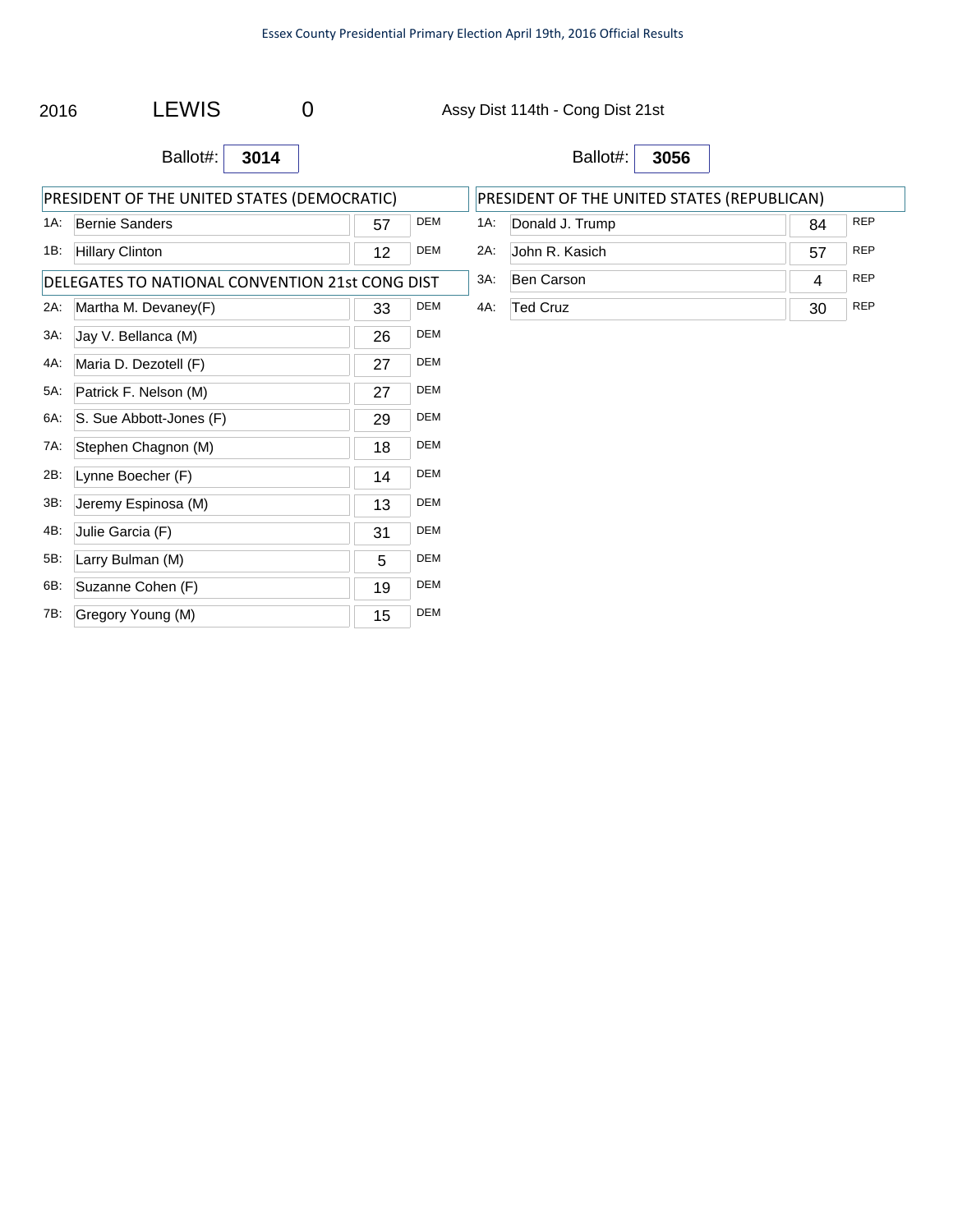0 Assy Dist 114th - Cong Dist 21st

Ballot#: **3015**

7B: Gregory Young (M) 25 DEM

| PRESIDENT OF THE UNITED STATES (DEMOCRATIC)     |                         |    | PRESIDENT OF THE UNITED STATES (REPUBLICAN) |            |                 |            |            |
|-------------------------------------------------|-------------------------|----|---------------------------------------------|------------|-----------------|------------|------------|
| 1A:                                             | <b>Bernie Sanders</b>   | 80 | <b>DEM</b>                                  | 1A:        | Donald J. Trump | 46         | <b>REP</b> |
| 1B:                                             | <b>Hillary Clinton</b>  | 29 | <b>DEM</b>                                  | 2A:        | John R. Kasich  | 34         | <b>REP</b> |
| DELEGATES TO NATIONAL CONVENTION 21st CONG DIST |                         |    | 3A:                                         | Ben Carson |                 | <b>REP</b> |            |
| 2A:                                             | Martha M. Devaney(F)    | 47 | <b>DEM</b>                                  | 4A:        | <b>Ted Cruz</b> | 18         | <b>REP</b> |
| 3A.                                             | Jay V. Bellanca (M)     | 41 | <b>DEM</b>                                  |            |                 |            |            |
| 4A.                                             | Maria D. Dezotell (F)   | 43 | <b>DEM</b>                                  |            |                 |            |            |
| 5A:                                             | Patrick F. Nelson (M)   | 46 | <b>DEM</b>                                  |            |                 |            |            |
| 6A:                                             | S. Sue Abbott-Jones (F) | 46 | <b>DEM</b>                                  |            |                 |            |            |
| 7A:                                             | Stephen Chagnon (M)     | 39 | <b>DEM</b>                                  |            |                 |            |            |
| 2B:                                             | Lynne Boecher (F)       | 20 | <b>DEM</b>                                  |            |                 |            |            |
| 3B:                                             | Jeremy Espinosa (M)     | 23 | <b>DEM</b>                                  |            |                 |            |            |
| 4B:                                             | Julie Garcia (F)        | 33 | <b>DEM</b>                                  |            |                 |            |            |
| 5B:                                             | Larry Bulman (M)        | 22 | <b>DEM</b>                                  |            |                 |            |            |
| 6B:                                             | Suzanne Cohen (F)       | 23 | <b>DEM</b>                                  |            |                 |            |            |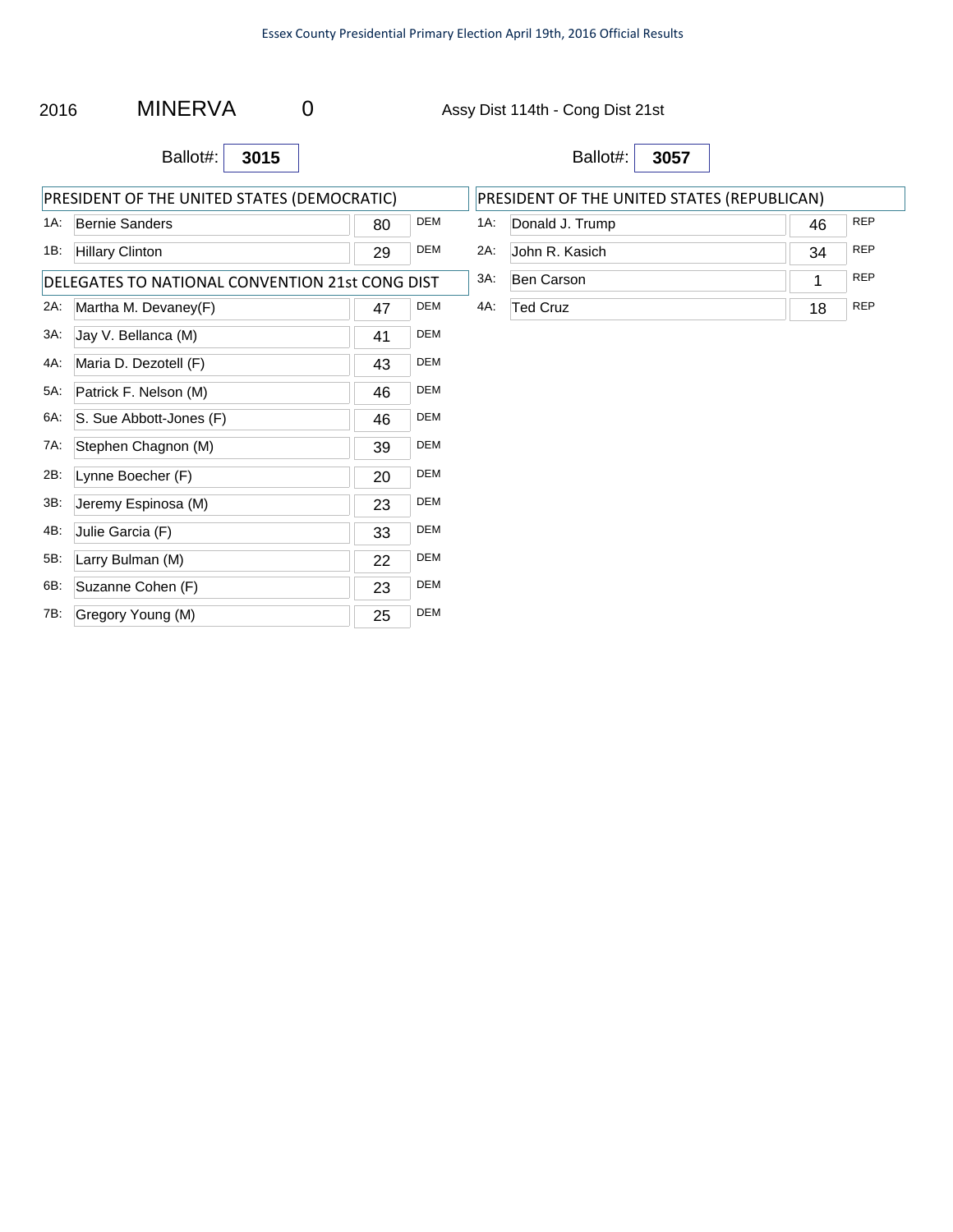### MORIAH

|        | PRESIDENT OF THE UNITED STATES (DEMOCRATIC)     |     |                              |  |
|--------|-------------------------------------------------|-----|------------------------------|--|
| $1A$ : | <b>Bernie Sanders</b>                           | 181 | <b>DEM</b><br>1.             |  |
| 1B:    | <b>Hillary Clinton</b>                          | 41  | <b>DEM</b><br>$\overline{2}$ |  |
|        | DELEGATES TO NATIONAL CONVENTION 21st CONG DIST |     | 3                            |  |
| 2A:    | Martha M. Devaney(F)                            | 119 | <b>DEM</b><br>$\overline{4}$ |  |
| 3A:    | Jay V. Bellanca (M)                             | 98  | <b>DEM</b>                   |  |
| 4A:    | Maria D. Dezotell (F)                           | 93  | <b>DEM</b>                   |  |
| 5A:    | Patrick F. Nelson (M)                           | 105 | <b>DEM</b>                   |  |
| 6A:    | S. Sue Abbott-Jones (F)                         | 102 | <b>DEM</b>                   |  |
| 7A:    | Stephen Chagnon (M)                             | 85  | <b>DEM</b>                   |  |
| 2B:    | Lynne Boecher (F)                               | 36  | <b>DEM</b>                   |  |
| 3B:    | Jeremy Espinosa (M)                             | 38  | <b>DEM</b>                   |  |
| 4B:    | Julie Garcia (F)                                | 99  | <b>DEM</b>                   |  |
| 5B:    | Larry Bulman (M)                                | 28  | <b>DEM</b>                   |  |
| 6B:    | Suzanne Cohen (F)                               | 55  | <b>DEM</b>                   |  |
| 7B:    | Gregory Young (M)                               | 46  | <b>DEM</b>                   |  |
| 2016   | <b>MORIAH</b>                                   |     | Assy [                       |  |
|        | Ballot#:<br>3016                                |     |                              |  |

#### PRESIDENT OF THE UNITED STATES (REPUBLICAN) A: Donald J. Trump 266 A: John R. Kasich 119 REP REP A: Ben Carson 10 REP A: Ted Cruz 62 REP

Dist 114th - Cong Dist 21st

| PRESIDENT OF THE UNITED STATES (DEMOCRATIC) |                                                 |    |            |  |  |  |  |  |  |  |
|---------------------------------------------|-------------------------------------------------|----|------------|--|--|--|--|--|--|--|
| $1A$ :                                      | <b>Bernie Sanders</b>                           | 46 | <b>DEM</b> |  |  |  |  |  |  |  |
| 1B:                                         | <b>Hillary Clinton</b>                          | 11 | DEM        |  |  |  |  |  |  |  |
|                                             | DELEGATES TO NATIONAL CONVENTION 21st CONG DIST |    |            |  |  |  |  |  |  |  |
| 2A:                                         | Martha M. Devaney(F)                            | 29 | <b>DEM</b> |  |  |  |  |  |  |  |
| 3A:                                         | Jay V. Bellanca (M)                             | 28 | <b>DEM</b> |  |  |  |  |  |  |  |
| 4A:                                         | Maria D. Dezotell (F)                           | 23 | <b>DEM</b> |  |  |  |  |  |  |  |
| 5A:                                         | Patrick F. Nelson (M)                           | 29 | <b>DEM</b> |  |  |  |  |  |  |  |
| 6A:                                         | S. Sue Abbott-Jones (F)                         | 25 | <b>DEM</b> |  |  |  |  |  |  |  |
| 7A:                                         | Stephen Chagnon (M)                             | 20 | <b>DEM</b> |  |  |  |  |  |  |  |
| 2B:                                         | Lynne Boecher (F)                               | 9  | <b>DEM</b> |  |  |  |  |  |  |  |
| 3B:                                         | Jeremy Espinosa (M)                             | 10 | <b>DEM</b> |  |  |  |  |  |  |  |
| 4B:                                         | Julie Garcia (F)                                | 29 | <b>DEM</b> |  |  |  |  |  |  |  |
| 5B:                                         | Larry Bulman (M)                                | 9  | <b>DEM</b> |  |  |  |  |  |  |  |
| 6B:                                         | Suzanne Cohen (F)                               | 13 | <b>DEM</b> |  |  |  |  |  |  |  |
| 7B:                                         | Gregory Young (M)                               | 15 | <b>DEM</b> |  |  |  |  |  |  |  |

|     | PRESIDENT OF THE UNITED STATES (REPUBLICAN) |    |            |  |
|-----|---------------------------------------------|----|------------|--|
| 1A. | Donald J. Trump                             | 63 | <b>REP</b> |  |
| 2A: | John R. Kasich                              | 35 | <b>REP</b> |  |
| 3A. | <b>Ben Carson</b>                           |    | <b>REP</b> |  |
| 4A: | <b>Ted Cruz</b>                             | 6  | <b>REP</b> |  |
|     |                                             |    |            |  |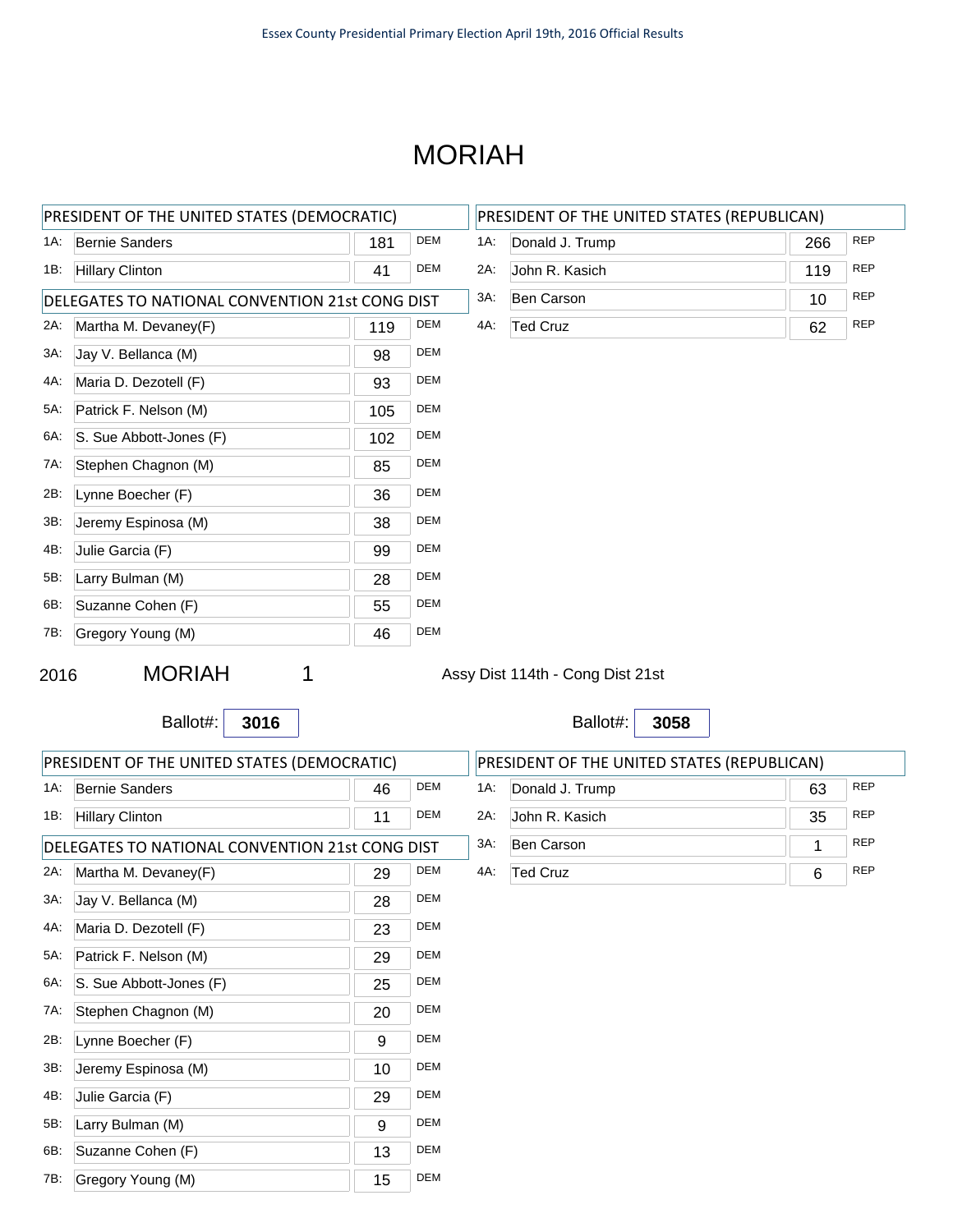| 2016 | <b>MORIAH</b><br>2                              |                |            |     | Assy Dist 114th - Cong Dist 21st            |    |            |
|------|-------------------------------------------------|----------------|------------|-----|---------------------------------------------|----|------------|
|      | Ballot#:<br>3017                                |                |            |     | Ballot#:<br>3059                            |    |            |
|      | PRESIDENT OF THE UNITED STATES (DEMOCRATIC)     |                |            |     | PRESIDENT OF THE UNITED STATES (REPUBLICAN) |    |            |
| 1A.  | <b>Bernie Sanders</b>                           | 48             | <b>DEM</b> | 1A: | Donald J. Trump                             | 98 | <b>REP</b> |
| 1B:  | <b>Hillary Clinton</b>                          | 16             | <b>DEM</b> | 2A: | John R. Kasich                              | 44 | <b>REP</b> |
|      | DELEGATES TO NATIONAL CONVENTION 21st CONG DIST |                |            | 3A: | <b>Ben Carson</b>                           | 1  | <b>REP</b> |
| 2A:  | Martha M. Devaney(F)                            | 33             | <b>DEM</b> | 4A: | <b>Ted Cruz</b>                             | 33 | <b>REP</b> |
| 3A:  | Jay V. Bellanca (M)                             | 24             | <b>DEM</b> |     |                                             |    |            |
| 4A:  | Maria D. Dezotell (F)                           | 24             | <b>DEM</b> |     |                                             |    |            |
| 5A:  | Patrick F. Nelson (M)                           | 26             | <b>DEM</b> |     |                                             |    |            |
| 6A.  | S. Sue Abbott-Jones (F)                         | 26             | <b>DEM</b> |     |                                             |    |            |
| 7A:  | Stephen Chagnon (M)                             | 24             | <b>DEM</b> |     |                                             |    |            |
| 2B.  | Lynne Boecher (F)                               | 12             | <b>DEM</b> |     |                                             |    |            |
| 3B.  | Jeremy Espinosa (M)                             | 14             | <b>DEM</b> |     |                                             |    |            |
| 4B.  | Julie Garcia (F)                                | 31             | <b>DEM</b> |     |                                             |    |            |
| 5B:  | Larry Bulman (M)                                | 8              | <b>DEM</b> |     |                                             |    |            |
| 6B.  | Suzanne Cohen (F)                               | 21             | <b>DEM</b> |     |                                             |    |            |
| 7B:  | Gregory Young (M)                               | 15             | <b>DEM</b> |     |                                             |    |            |
| 2016 | <b>MORIAH</b><br>3                              |                |            |     |                                             |    |            |
|      |                                                 |                |            |     | Assy Dist 114th - Cong Dist 21st            |    |            |
|      | Ballot#:<br>3018                                |                |            |     | Ballot#:<br>3060                            |    |            |
|      | PRESIDENT OF THE UNITED STATES (DEMOCRATIC)     |                |            |     | PRESIDENT OF THE UNITED STATES (REPUBLICAN) |    |            |
| 1A:  | <b>Bernie Sanders</b>                           | 48             | <b>DEM</b> | 1A: | Donald J. Trump                             | 66 | <b>REP</b> |
| 1B:  | <b>Hillary Clinton</b>                          | 10             | <b>DEM</b> | 2A: | John R. Kasich                              | 24 | <b>REP</b> |
|      | DELEGATES TO NATIONAL CONVENTION 21st CONG DIST |                |            | 3A: | Ben Carson                                  | 6  | <b>REP</b> |
| 2A:  | Martha M. Devaney(F)                            | 32             | DEM        | 4A: | <b>Ted Cruz</b>                             | 12 | <b>REP</b> |
| 3A:  | Jay V. Bellanca (M)                             | 25             | <b>DEM</b> |     |                                             |    |            |
| 4A:  | Maria D. Dezotell (F)                           | 28             | <b>DEM</b> |     |                                             |    |            |
| 5A:  | Patrick F. Nelson (M)                           | 30             | <b>DEM</b> |     |                                             |    |            |
| 6A:  | S. Sue Abbott-Jones (F)                         | 28             | <b>DEM</b> |     |                                             |    |            |
| 7A:  | Stephen Chagnon (M)                             | 25             | <b>DEM</b> |     |                                             |    |            |
| 2B.  | Lynne Boecher (F)                               | $\overline{7}$ | <b>DEM</b> |     |                                             |    |            |
| 3B.  | Jeremy Espinosa (M)                             | 8              | <b>DEM</b> |     |                                             |    |            |
| 4B.  | Julie Garcia (F)                                | 20             | <b>DEM</b> |     |                                             |    |            |
| 5B.  | Larry Bulman (M)                                | 6              | <b>DEM</b> |     |                                             |    |            |
| 6B:  | Suzanne Cohen (F)                               | 10             | <b>DEM</b> |     |                                             |    |            |

7B: Gregory Young (M) 8 DEM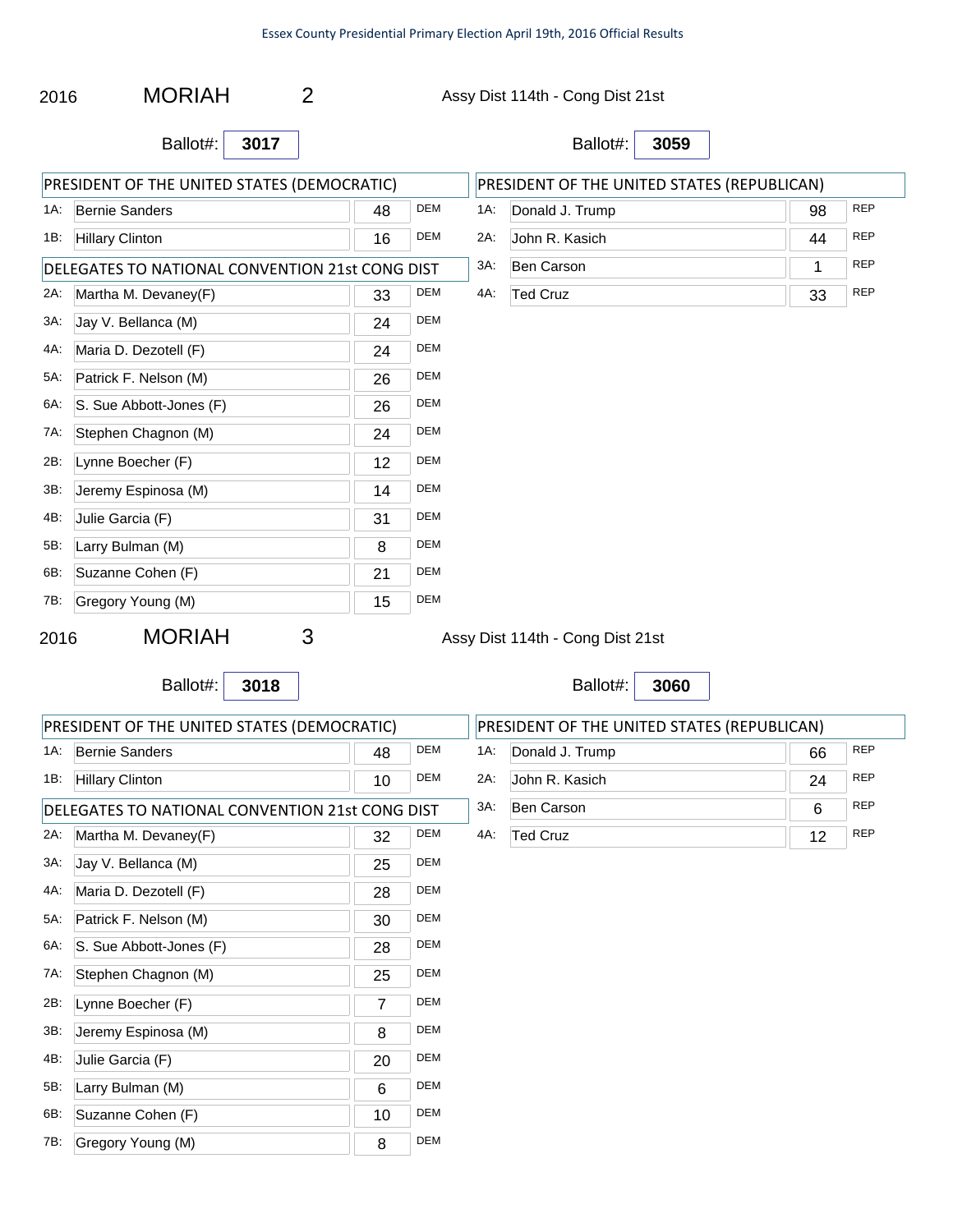|  | <b>MORIAH</b><br>2016 |  | Assy Dist 114th - Cong Dist 21st |
|--|-----------------------|--|----------------------------------|
|--|-----------------------|--|----------------------------------|

Ballot#: **3019**

7B: Gregory Young (M) 8

Ballot#: **3061**

|                                                 | PRESIDENT OF THE UNITED STATES (DEMOCRATIC) |    |            |     | PRESIDENT OF THE UNITED STATES (REPUBLICAN) |                |            |
|-------------------------------------------------|---------------------------------------------|----|------------|-----|---------------------------------------------|----------------|------------|
| 1A:                                             | <b>Bernie Sanders</b>                       | 39 | <b>DEM</b> | 1A. | Donald J. Trump                             | 39             | <b>REP</b> |
| 1B:                                             | <b>Hillary Clinton</b>                      | 4  | DEM        | 2A: | John R. Kasich                              | 16             | <b>REP</b> |
| DELEGATES TO NATIONAL CONVENTION 21st CONG DIST |                                             |    |            | 3A: | Ben Carson                                  | $\overline{2}$ | <b>REP</b> |
| 2A:                                             | Martha M. Devaney(F)                        | 25 | DEM        | 4A: | <b>Ted Cruz</b>                             | 11             | <b>REP</b> |
| 3A:                                             | Jay V. Bellanca (M)                         | 21 | <b>DEM</b> |     |                                             |                |            |
| 4A.                                             | Maria D. Dezotell (F)                       | 18 | <b>DEM</b> |     |                                             |                |            |
| 5A.                                             | Patrick F. Nelson (M)                       | 20 | <b>DEM</b> |     |                                             |                |            |
| 6A:                                             | S. Sue Abbott-Jones (F)                     | 23 | <b>DEM</b> |     |                                             |                |            |
| 7A:                                             | Stephen Chagnon (M)                         | 16 | <b>DEM</b> |     |                                             |                |            |
| 2B:                                             | Lynne Boecher (F)                           | 8  | <b>DEM</b> |     |                                             |                |            |
| 3B:                                             | Jeremy Espinosa (M)                         | 6  | DEM        |     |                                             |                |            |
| 4B:                                             | Julie Garcia (F)                            | 19 | <b>DEM</b> |     |                                             |                |            |
| 5B:                                             | Larry Bulman (M)                            | 5  | DEM        |     |                                             |                |            |
| 6B:                                             | Suzanne Cohen (F)                           | 11 | <b>DEM</b> |     |                                             |                |            |

DEM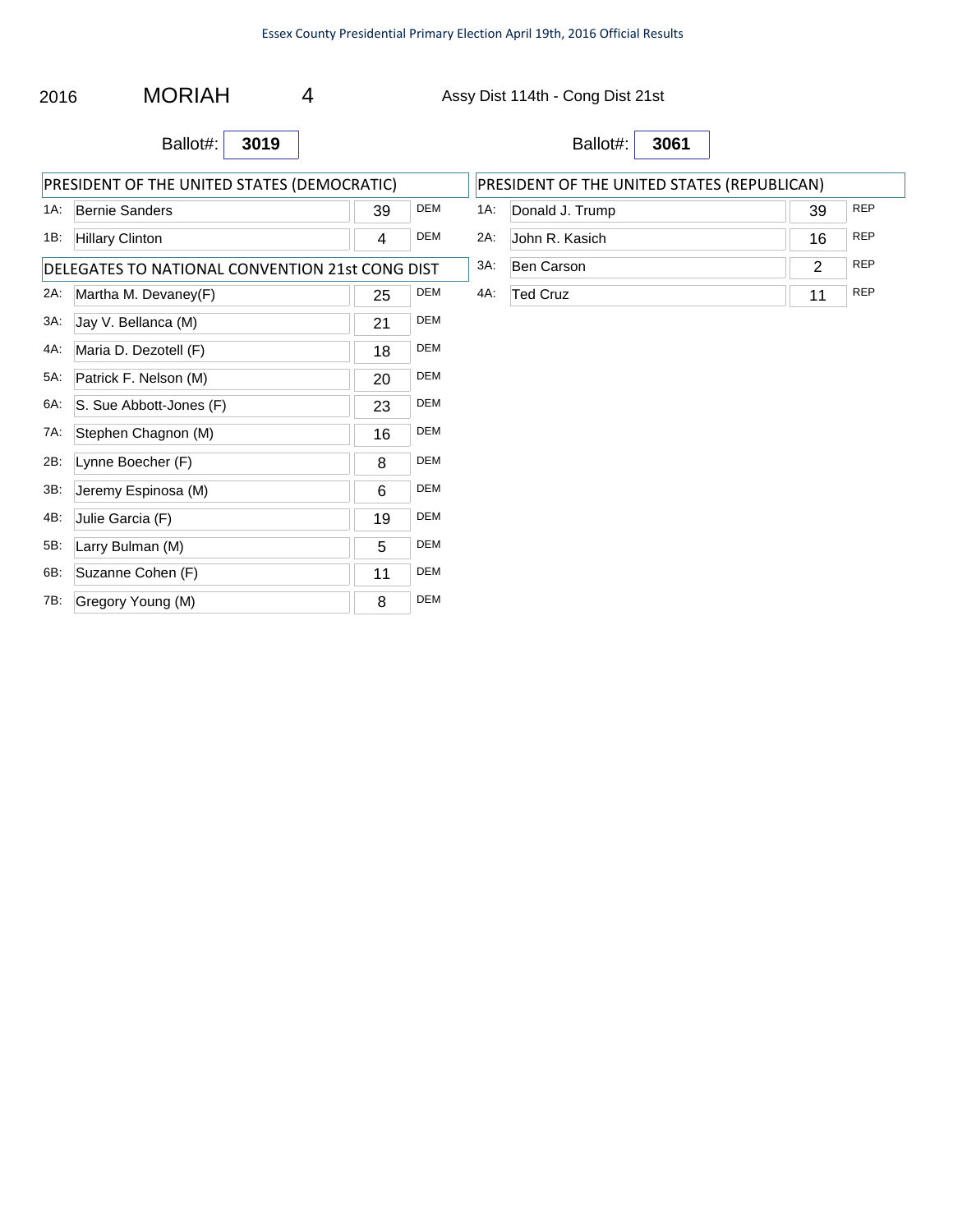2016 **NEWCOMB** 0 Assy Dist 114th - Cong Dist 21st

Ballot#: **3020**

7B: Gregory Young (M) 18 DEM

|                                                 | PRESIDENT OF THE UNITED STATES (DEMOCRATIC) |    |            |     | PRESIDENT OF THE UNITED STATES (REPUBLICAN) |    |            |
|-------------------------------------------------|---------------------------------------------|----|------------|-----|---------------------------------------------|----|------------|
| 1A:                                             | <b>Bernie Sanders</b>                       | 45 | DEM        | 1A: | Donald J. Trump                             | 30 | <b>REP</b> |
| 1B:                                             | <b>Hillary Clinton</b>                      | 17 | <b>DEM</b> | 2A: | John R. Kasich                              | 19 | <b>REP</b> |
| DELEGATES TO NATIONAL CONVENTION 21st CONG DIST |                                             |    |            | 3A: | Ben Carson                                  | 0  | <b>REP</b> |
| 2A:                                             | Martha M. Devaney(F)                        | 41 | DEM        | 4A: | <b>Ted Cruz</b>                             | 6  | <b>REP</b> |
| 3A:                                             | Jay V. Bellanca (M)                         | 27 | DEM        |     |                                             |    |            |
| 4A:                                             | Maria D. Dezotell (F)                       | 34 | DEM        |     |                                             |    |            |
| 5A:                                             | Patrick F. Nelson (M)                       | 38 | DEM        |     |                                             |    |            |
| 6A:                                             | S. Sue Abbott-Jones (F)                     | 33 | <b>DEM</b> |     |                                             |    |            |
| 7A:                                             | Stephen Chagnon (M)                         | 31 | DEM        |     |                                             |    |            |
| 2B:                                             | Lynne Boecher (F)                           | 14 | DEM        |     |                                             |    |            |
| 3B:                                             | Jeremy Espinosa (M)                         | 18 | DEM        |     |                                             |    |            |
| 4B:                                             | Julie Garcia (F)                            | 29 | DEM        |     |                                             |    |            |
| 5B:                                             | Larry Bulman (M)                            | 15 | <b>DEM</b> |     |                                             |    |            |
| 6B:                                             | Suzanne Cohen (F)                           | 23 | <b>DEM</b> |     |                                             |    |            |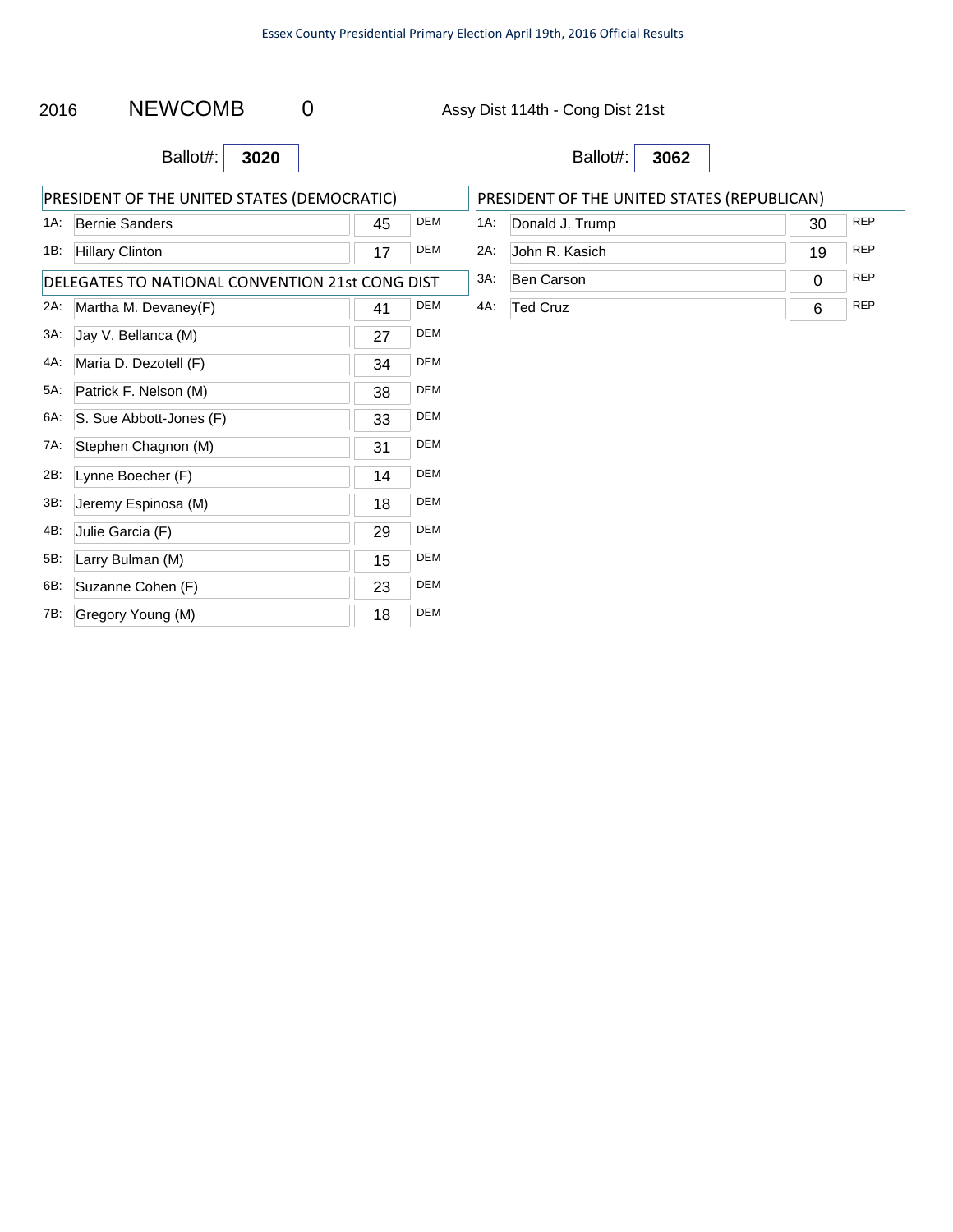## NORTH ELBA

 $\overline{\phantom{a}}$ 

|        | PRESIDENT OF THE UNITED STATES (DEMOCRATIC)     |     |            |
|--------|-------------------------------------------------|-----|------------|
| $1A$ : | <b>Bernie Sanders</b>                           | 436 | <b>DEM</b> |
| 1B:    | <b>Hillary Clinton</b>                          | 211 | <b>DEM</b> |
|        | DELEGATES TO NATIONAL CONVENTION 21st CONG DIST |     |            |
| 2A:    | Martha M. Devaney(F)                            | 292 | <b>DEM</b> |
| 3A.    | Jay V. Bellanca (M)                             | 257 | <b>DEM</b> |
| 4A:    | Maria D. Dezotell (F)                           | 289 | <b>DEM</b> |
| 5A:    | Patrick F. Nelson (M)                           | 264 | <b>DEM</b> |
| 6A:    | S. Sue Abbott-Jones (F)                         | 327 | <b>DEM</b> |
| 7A:    | Stephen Chagnon (M)                             | 253 | <b>DEM</b> |
| 2B:    | Lynne Boecher (F)                               | 188 | <b>DEM</b> |
| 3B:    | Jeremy Espinosa (M)                             | 158 | <b>DEM</b> |
| 4B:    | Julie Garcia (F)                                | 243 | <b>DEM</b> |
| 5B:    | Larry Bulman (M)                                | 136 | <b>DEM</b> |
| 6B:    | Suzanne Cohen (F)                               | 186 | <b>DEM</b> |
| 7B:    | Gregory Young (M)                               | 152 | <b>DEM</b> |

#### PRESIDENT OF THE UNITED STATES (REPUBLICAN) 1A: Donald J. Trump  $\overline{\phantom{a}}$  RFP

|     | $10.$ Durald J. Trump | 201 | .          |
|-----|-----------------------|-----|------------|
|     | 2A: John R. Kasich    | 243 | <b>REP</b> |
| 3A: | Ben Carson            |     | <b>REP</b> |
|     | 4A: Ted Cruz          | 79  | <b>REP</b> |

Ballot#: **3021**

2016 NORTH ELBA 1 Assy Dist 114th - Cong Dist 21st

|        | PRESIDENT OF THE UNITED STATES (DEMOCRATIC)     |    |            |
|--------|-------------------------------------------------|----|------------|
| $1A$ : | <b>Bernie Sanders</b>                           | 51 | <b>DEM</b> |
| 1B:    | <b>Hillary Clinton</b>                          | 21 | <b>DEM</b> |
|        | DELEGATES TO NATIONAL CONVENTION 21st CONG DIST |    |            |
| 2A:    | Martha M. Devaney(F)                            | 31 | <b>DEM</b> |
| 3A:    | Jay V. Bellanca (M)                             | 31 | <b>DEM</b> |
| 4A:    | Maria D. Dezotell (F)                           | 32 | <b>DEM</b> |
| 5A:    | Patrick F. Nelson (M)                           | 32 | <b>DEM</b> |
| 6A:    | S. Sue Abbott-Jones (F)                         | 37 | <b>DEM</b> |
| 7A:    | Stephen Chagnon (M)                             | 26 | <b>DEM</b> |
| 2B:    | Lynne Boecher (F)                               | 23 | <b>DEM</b> |
| 3B:    | Jeremy Espinosa (M)                             | 20 | <b>DEM</b> |
| 4B:    | Julie Garcia (F)                                | 29 | <b>DEM</b> |
| 5B:    | Larry Bulman (M)                                | 14 | <b>DEM</b> |
| 6B:    | Suzanne Cohen (F)                               | 22 | <b>DEM</b> |
| 7B:    | Gregory Young (M)                               | 19 | <b>DEM</b> |

| PRESIDENT OF THE UNITED STATES (REPUBLICAN) |                 |    |            |  |
|---------------------------------------------|-----------------|----|------------|--|
| 1A:                                         | Donald J. Trump | 24 | <b>REP</b> |  |
| 2A:                                         | John R. Kasich  | 31 | <b>REP</b> |  |
| 3A:                                         | Ben Carson      |    | <b>REP</b> |  |
| 4A:                                         | <b>Ted Cruz</b> | 3  | <b>REP</b> |  |
|                                             |                 |    |            |  |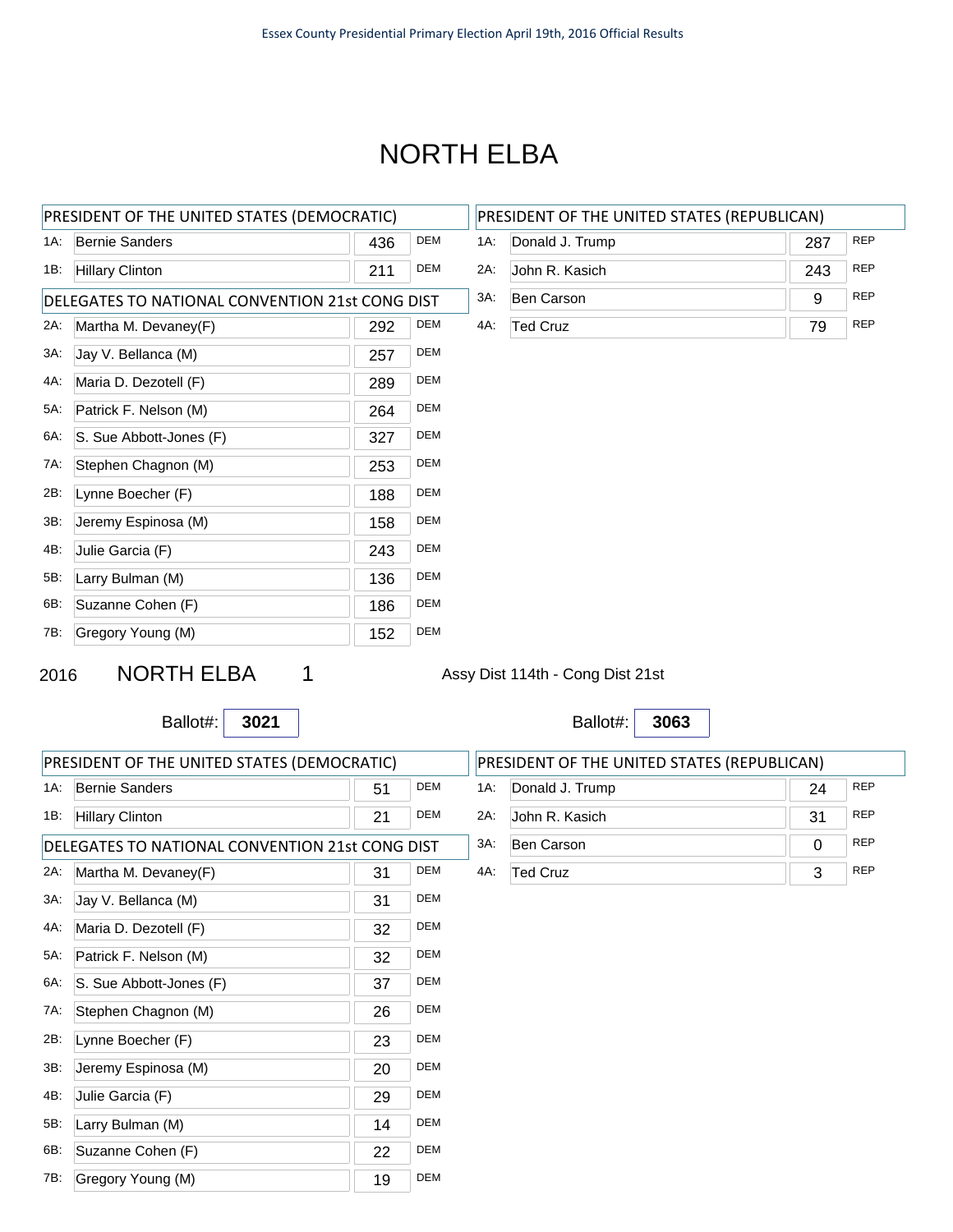#### 2016 NORTH ELBA 2 Assy Dist 114th - Cong Dist 21st

Ballot#: **3022**

Ballot#: **3064**

|             | PRESIDENT OF THE UNITED STATES (DEMOCRATIC)                             |     |            |     | PRESIDENT OF THE UNITED STATES (REPUBLICAN) |                |            |
|-------------|-------------------------------------------------------------------------|-----|------------|-----|---------------------------------------------|----------------|------------|
| 1A:         | <b>Bernie Sanders</b>                                                   | 110 | <b>DEM</b> | 1A: | Donald J. Trump                             | 38             | <b>REP</b> |
| 1B.         | <b>Hillary Clinton</b>                                                  | 45  | <b>DEM</b> | 2A: | John R. Kasich                              | 28             | <b>REP</b> |
|             | DELEGATES TO NATIONAL CONVENTION 21st CONG DIST                         |     |            | 3A. | Ben Carson                                  | $\overline{2}$ | <b>REP</b> |
| 2A.         | Martha M. Devaney(F)                                                    | 75  | DEM        | 4A. | <b>Ted Cruz</b>                             | 10             | <b>REP</b> |
| 3A.         | Jay V. Bellanca (M)                                                     | 67  | <b>DEM</b> |     |                                             |                |            |
| 4A.         | Maria D. Dezotell (F)                                                   | 72  | <b>DEM</b> |     |                                             |                |            |
| 5A.         | Patrick F. Nelson (M)                                                   | 69  | <b>DEM</b> |     |                                             |                |            |
| 6A.         | S. Sue Abbott-Jones (F)                                                 | 87  | <b>DEM</b> |     |                                             |                |            |
| 7A:         | Stephen Chagnon (M)                                                     | 68  | <b>DEM</b> |     |                                             |                |            |
| 2B.         | Lynne Boecher (F)                                                       | 36  | <b>DEM</b> |     |                                             |                |            |
| 3B.         | Jeremy Espinosa (M)                                                     | 36  | <b>DEM</b> |     |                                             |                |            |
| 4B:         | Julie Garcia (F)                                                        | 52  | <b>DEM</b> |     |                                             |                |            |
| 5B.         | Larry Bulman (M)                                                        | 29  | <b>DEM</b> |     |                                             |                |            |
| 6B:         | Suzanne Cohen (F)                                                       | 35  | <b>DEM</b> |     |                                             |                |            |
|             |                                                                         |     | <b>DEM</b> |     |                                             |                |            |
| 7B:         | Gregory Young (M)<br>3<br><b>NORTH ELBA</b>                             | 33  |            |     | Assy Dist 114th - Cong Dist 21st            |                |            |
|             | Ballot#:<br>3023                                                        |     |            |     | Ballot#:<br>3065                            |                |            |
| 1A.         | PRESIDENT OF THE UNITED STATES (DEMOCRATIC)                             |     | <b>DEM</b> | 1A: | PRESIDENT OF THE UNITED STATES (REPUBLICAN) |                | <b>REP</b> |
| 1B:         | <b>Bernie Sanders</b><br><b>Hillary Clinton</b>                         | 41  | DEM        | 2A: | Donald J. Trump<br>John R. Kasich           | 52             | <b>REP</b> |
|             |                                                                         | 26  |            | 3A. | Ben Carson                                  | 25<br>0        | <b>REP</b> |
| 2A:         | DELEGATES TO NATIONAL CONVENTION 21st CONG DIST<br>Martha M. Devaney(F) | 29  | DEM        | 4A. | <b>Ted Cruz</b>                             | 11             | <b>REP</b> |
|             | 3A: Jay V. Bellanca (M)                                                 | 29  | <b>DEM</b> |     |                                             |                |            |
| 4A.         | Maria D. Dezotell (F)                                                   | 28  | DEM        |     |                                             |                |            |
| 5A.         | Patrick F. Nelson (M)                                                   | 27  | <b>DEM</b> |     |                                             |                |            |
| 6A.         | S. Sue Abbott-Jones (F)                                                 | 33  | <b>DEM</b> |     |                                             |                |            |
| 7A.         | Stephen Chagnon (M)                                                     | 24  | DEM        |     |                                             |                |            |
| 2B:         | Lynne Boecher (F)                                                       | 27  | DEM        |     |                                             |                |            |
| 3B:         | Jeremy Espinosa (M)                                                     | 15  | DEM        |     |                                             |                |            |
| 2016<br>4B: | Julie Garcia (F)                                                        | 29  | DEM        |     |                                             |                |            |
| 5B.         | Larry Bulman (M)                                                        | 15  | DEM        |     |                                             |                |            |

7B: Gregory Young (M) 19 DEM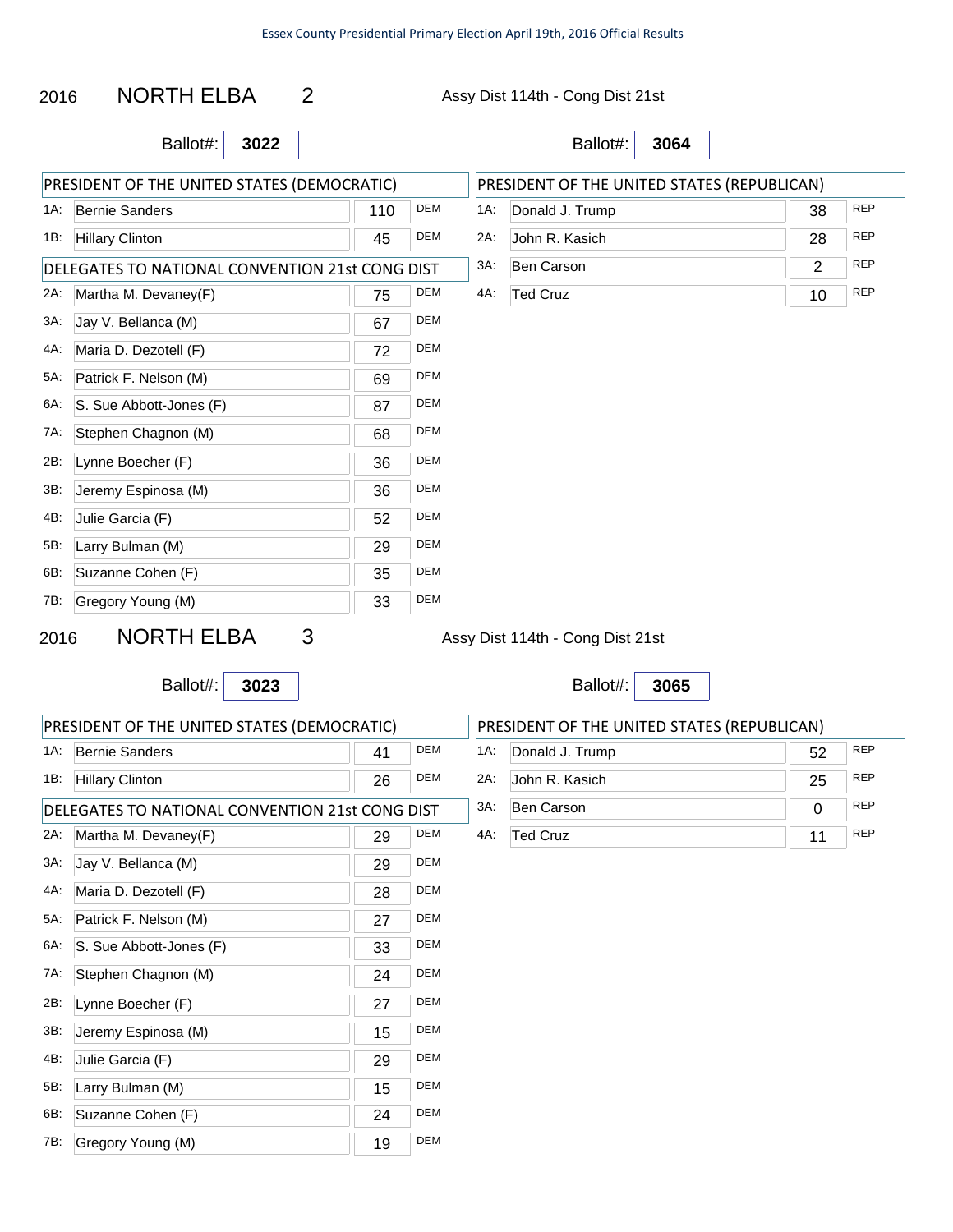#### 2016 NORTH ELBA 4 Assy Dist 114th - Cong Dist 21st

Ballot#: **3024**

Ballot#: **3066**

|                                                                           | PRESIDENT OF THE UNITED STATES (DEMOCRATIC)                             |          |            |               | PRESIDENT OF THE UNITED STATES (REPUBLICAN) |    |            |
|---------------------------------------------------------------------------|-------------------------------------------------------------------------|----------|------------|---------------|---------------------------------------------|----|------------|
| 1A.                                                                       | <b>Bernie Sanders</b>                                                   | 47       | DEM        | 1A:           | Donald J. Trump                             | 40 | <b>REP</b> |
| 1B.                                                                       | <b>Hillary Clinton</b>                                                  | 26       | <b>DEM</b> | 2A:           | John R. Kasich                              | 48 | <b>REP</b> |
|                                                                           | DELEGATES TO NATIONAL CONVENTION 21st CONG DIST                         |          |            | $3A$ :        | <b>Ben Carson</b>                           | 3  | <b>REP</b> |
| 2A:                                                                       | Martha M. Devaney(F)                                                    | 32       | DEM        | 4A:           | <b>Ted Cruz</b>                             | 11 | <b>REP</b> |
| 3A:                                                                       | Jay V. Bellanca (M)                                                     | 27       | DEM        |               |                                             |    |            |
| 4A:                                                                       | Maria D. Dezotell (F)                                                   | 35       | <b>DEM</b> |               |                                             |    |            |
| 5A:                                                                       | Patrick F. Nelson (M)                                                   | 29       | <b>DEM</b> |               |                                             |    |            |
| 6A.                                                                       | S. Sue Abbott-Jones (F)                                                 | 33       | <b>DEM</b> |               |                                             |    |            |
| 7A:                                                                       | Stephen Chagnon (M)                                                     | 26       | <b>DEM</b> |               |                                             |    |            |
| 2B.                                                                       | Lynne Boecher (F)                                                       | 17       | <b>DEM</b> |               |                                             |    |            |
| 3B.                                                                       | Jeremy Espinosa (M)                                                     | 16       | <b>DEM</b> |               |                                             |    |            |
| 4B.                                                                       | Julie Garcia (F)                                                        | 22       | <b>DEM</b> |               |                                             |    |            |
| 5B.                                                                       | Larry Bulman (M)                                                        | 14       | <b>DEM</b> |               |                                             |    |            |
| 6B.                                                                       | Suzanne Cohen (F)                                                       | 21       | <b>DEM</b> |               |                                             |    |            |
|                                                                           |                                                                         |          | <b>DEM</b> |               |                                             |    |            |
| 7B.<br>2016                                                               | Gregory Young (M)<br><b>NORTH ELBA</b><br>5                             | 15       |            |               | Assy Dist 114th - Cong Dist 21st            |    |            |
|                                                                           | Ballot#:<br>3025                                                        |          |            |               | Ballot#:<br>3067                            |    |            |
|                                                                           | PRESIDENT OF THE UNITED STATES (DEMOCRATIC)                             |          |            |               | PRESIDENT OF THE UNITED STATES (REPUBLICAN) |    | <b>REP</b> |
|                                                                           | <b>Bernie Sanders</b>                                                   | 61       | <b>DEM</b> | 1A:           | Donald J. Trump                             | 49 | <b>REP</b> |
|                                                                           | <b>Hillary Clinton</b>                                                  | 28       | <b>DEM</b> | 2A.<br>$3A$ : | John R. Kasich                              | 48 | <b>REP</b> |
|                                                                           | DELEGATES TO NATIONAL CONVENTION 21st CONG DIST<br>Martha M. Devaney(F) |          | DEM        | 4A.           | Ben Carson<br><b>Ted Cruz</b>               | 1  | <b>REP</b> |
|                                                                           |                                                                         | 39<br>32 | DEM        |               |                                             | 15 |            |
|                                                                           | 3A: Jay V. Bellanca (M)<br>Maria D. Dezotell (F)                        | 34       | <b>DEM</b> |               |                                             |    |            |
|                                                                           | Patrick F. Nelson (M)                                                   | 32       | <b>DEM</b> |               |                                             |    |            |
|                                                                           | S. Sue Abbott-Jones (F)                                                 | 41       | <b>DEM</b> |               |                                             |    |            |
|                                                                           | Stephen Chagnon (M)                                                     | 36       | <b>DEM</b> |               |                                             |    |            |
|                                                                           | Lynne Boecher (F)                                                       | 18       | <b>DEM</b> |               |                                             |    |            |
|                                                                           | Jeremy Espinosa (M)                                                     | 14       | DEM        |               |                                             |    |            |
|                                                                           | Julie Garcia (F)                                                        | 27       | <b>DEM</b> |               |                                             |    |            |
| 1A.<br>1B:<br>2A:<br>4A:<br>5A:<br>6A.<br>7A:<br>2B:<br>3B:<br>4B:<br>5B. | Larry Bulman (M)                                                        | 15       | DEM        |               |                                             |    |            |

7B: Gregory Young (M) 15 DEM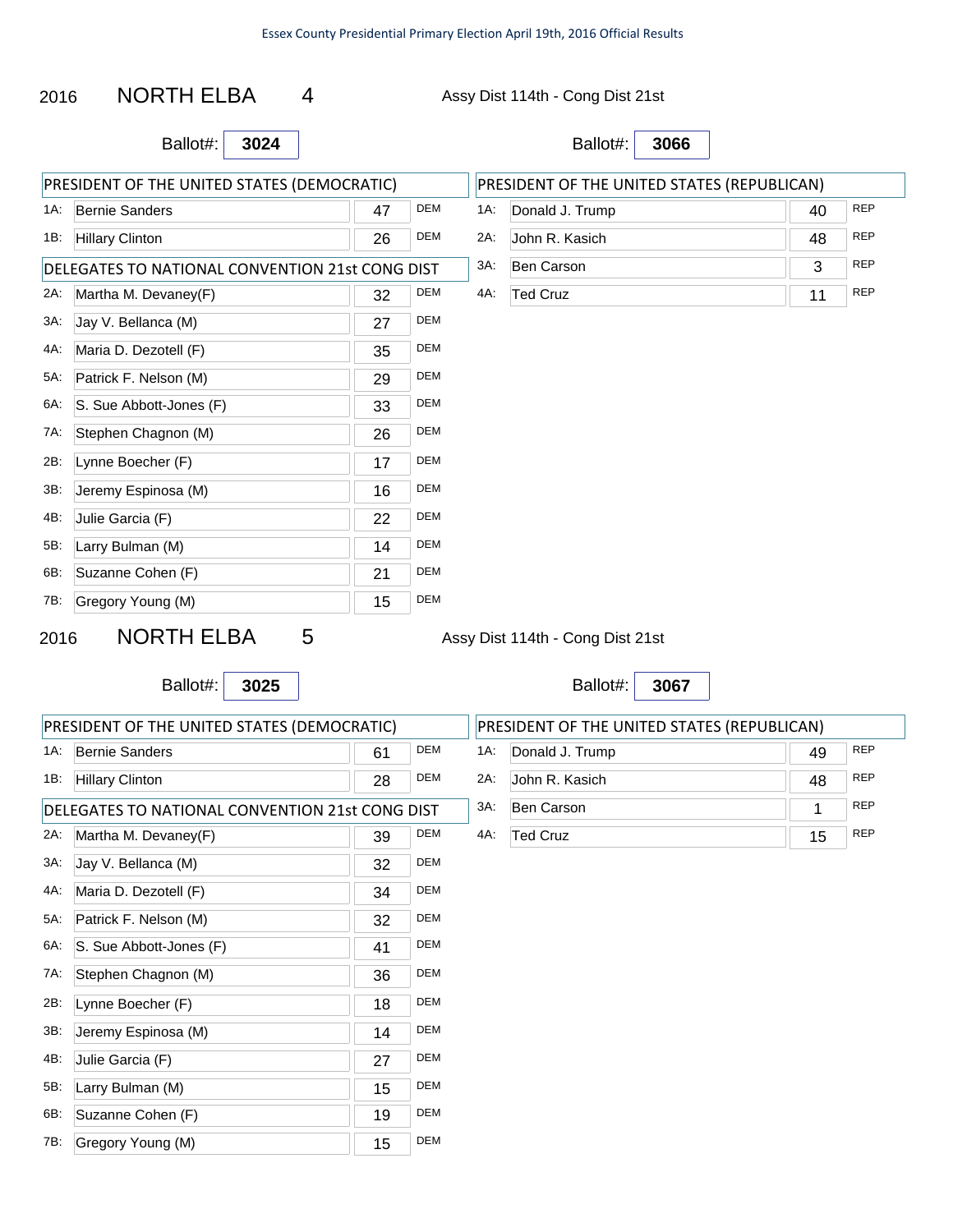| 2016 | <b>NORTH ELBA</b> |
|------|-------------------|
|      |                   |

6 Assy Dist 114th - Cong Dist 21st

Ballot#: **3026**

7B: Gregory Young (M) 15 DEM

|                                                                                                                         | PRESIDENT OF THE UNITED STATES (DEMOCRATIC)     |    |            |     | PRESIDENT OF THE UNITED STATES (REPUBLICAN) |    |            |
|-------------------------------------------------------------------------------------------------------------------------|-------------------------------------------------|----|------------|-----|---------------------------------------------|----|------------|
| 1A.                                                                                                                     | <b>Bernie Sanders</b>                           | 82 | <b>DEM</b> | 1A. | Donald J. Trump                             | 66 | <b>REP</b> |
| 1B:                                                                                                                     | <b>Hillary Clinton</b>                          | 46 | <b>DEM</b> | 2A: | John R. Kasich                              | 51 | <b>REP</b> |
|                                                                                                                         | DELEGATES TO NATIONAL CONVENTION 21st CONG DIST |    |            | 3A. | <b>Ben Carson</b>                           | 3  | <b>REP</b> |
| 2A:                                                                                                                     | Martha M. Devaney(F)                            | 54 | DEM        | 4A. | <b>Ted Cruz</b>                             | 18 | <b>REP</b> |
| 3A.                                                                                                                     | Jay V. Bellanca (M)                             | 44 | <b>DEM</b> |     |                                             |    |            |
| 4A:                                                                                                                     | Maria D. Dezotell (F)                           | 55 | <b>DEM</b> |     |                                             |    |            |
| 5A:                                                                                                                     | Patrick F. Nelson (M)                           | 45 | <b>DEM</b> |     |                                             |    |            |
| 6A:                                                                                                                     | S. Sue Abbott-Jones (F)                         | 57 | <b>DEM</b> |     |                                             |    |            |
| 7A:                                                                                                                     | Stephen Chagnon (M)                             | 44 | <b>DEM</b> |     |                                             |    |            |
| 2B:                                                                                                                     | Lynne Boecher (F)                               | 42 | <b>DEM</b> |     |                                             |    |            |
| 3B.                                                                                                                     | Jeremy Espinosa (M)                             | 36 | <b>DEM</b> |     |                                             |    |            |
| 4B:                                                                                                                     | Julie Garcia (F)                                | 54 | <b>DEM</b> |     |                                             |    |            |
| 5B.                                                                                                                     | Larry Bulman (M)                                | 34 | <b>DEM</b> |     |                                             |    |            |
| 6B:                                                                                                                     | Suzanne Cohen (F)                               | 42 | <b>DEM</b> |     |                                             |    |            |
| 7B:                                                                                                                     | Gregory Young (M)                               | 36 | <b>DEM</b> |     |                                             |    |            |
| <b>NORTH ELBA</b><br>$\overline{7}$<br>Assy Dist 114th - Cong Dist 21st<br>2016<br>Ballot#:<br>3027<br>Ballot#:<br>3069 |                                                 |    |            |     |                                             |    |            |
|                                                                                                                         |                                                 |    |            |     |                                             |    |            |
|                                                                                                                         | PRESIDENT OF THE UNITED STATES (DEMOCRATIC)     |    |            |     | PRESIDENT OF THE UNITED STATES (REPUBLICAN) |    |            |
| 1A.                                                                                                                     | <b>Bernie Sanders</b>                           | 44 | <b>DEM</b> | 1A. | Donald J. Trump                             | 18 | <b>REP</b> |
| 1B:                                                                                                                     | <b>Hillary Clinton</b>                          | 19 | DEM        | 2A: | John R. Kasich                              | 12 | REP        |
|                                                                                                                         | DELEGATES TO NATIONAL CONVENTION 21st CONG DIST |    |            | 3A. | Ben Carson                                  | 0  | <b>REP</b> |
| 2A:                                                                                                                     | Martha M. Devaney(F)                            | 32 | DEM        | 4A: | <b>Ted Cruz</b>                             | 11 | <b>REP</b> |
|                                                                                                                         | 3A: Jay V. Bellanca (M)                         | 27 | <b>DEM</b> |     |                                             |    |            |
| 4A:                                                                                                                     | Maria D. Dezotell (F)                           | 33 | <b>DEM</b> |     |                                             |    |            |
| 5A.                                                                                                                     | Patrick F. Nelson (M)                           | 30 | <b>DEM</b> |     |                                             |    |            |
| 6A.                                                                                                                     | S. Sue Abbott-Jones (F)                         | 39 | DEM        |     |                                             |    |            |
| 7A.                                                                                                                     | Stephen Chagnon (M)                             | 29 | DEM        |     |                                             |    |            |
| 2B:                                                                                                                     | Lynne Boecher (F)                               | 25 | DEM        |     |                                             |    |            |
| 3B.                                                                                                                     | Jeremy Espinosa (M)                             | 21 | DEM        |     |                                             |    |            |
| 4B:                                                                                                                     | Julie Garcia (F)                                | 30 | DEM        |     |                                             |    |            |
| 5B:                                                                                                                     | Larry Bulman (M)                                | 15 | DEM        |     |                                             |    |            |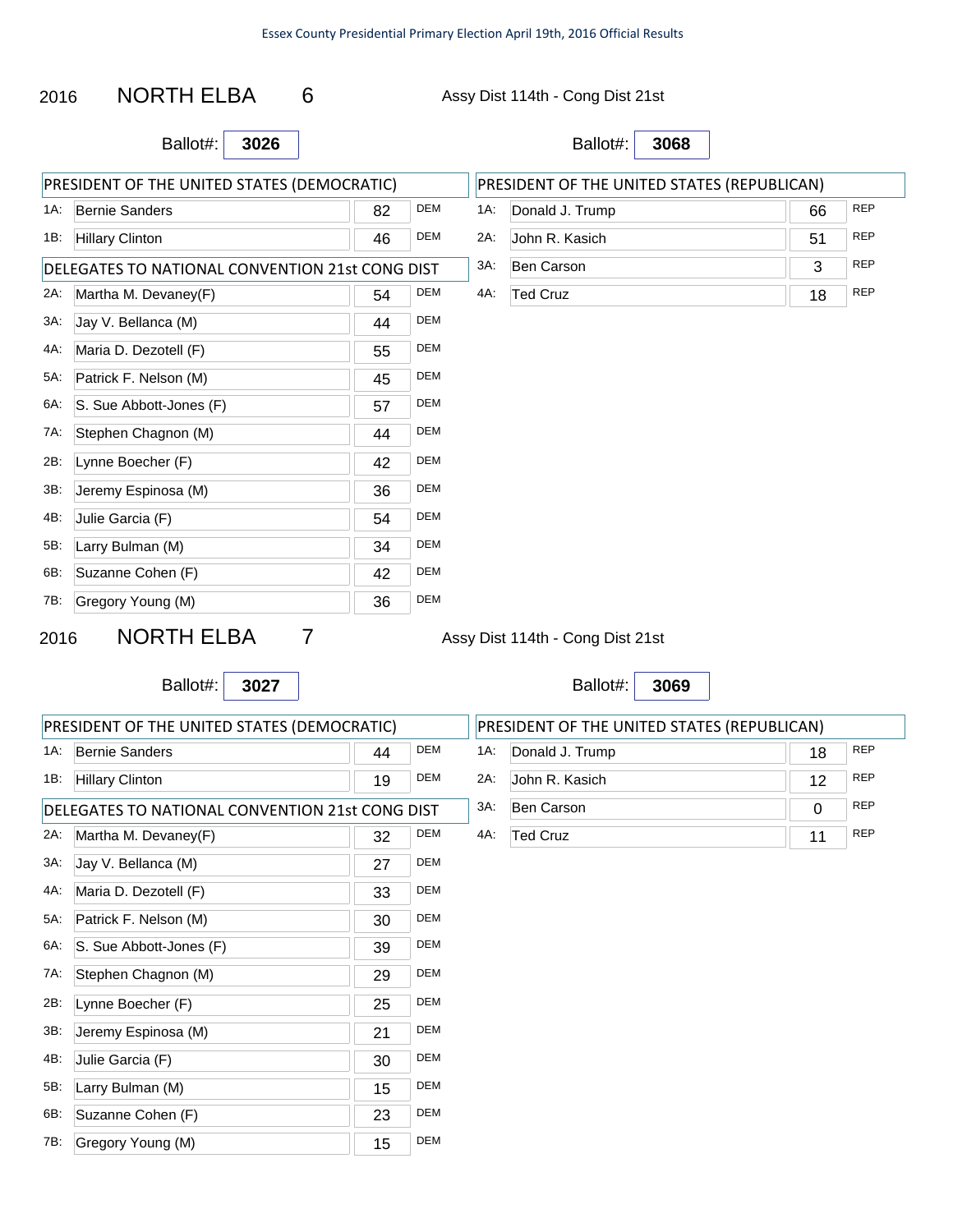#### 2016 NORTH HUDSON 0 Assy Dist 114th - Cong Dist 21st

Ballot#: **3028**

7B: Gregory Young (M) 6

Ballot#: **3070**

|     | PRESIDENT OF THE UNITED STATES (DEMOCRATIC)     |    |            |     | PRESIDENT OF THE UNITED STATES (REPUBLICAN) |    |            |
|-----|-------------------------------------------------|----|------------|-----|---------------------------------------------|----|------------|
| 1A: | <b>Bernie Sanders</b>                           | 12 | <b>DEM</b> | 1A: | Donald J. Trump                             | 39 | <b>REP</b> |
| 1B: | <b>Hillary Clinton</b>                          | 4  | <b>DEM</b> | 2A: | John R. Kasich                              | 14 | <b>REP</b> |
|     | DELEGATES TO NATIONAL CONVENTION 21st CONG DIST |    |            | 3A: | <b>Ben Carson</b>                           | 1  | <b>REP</b> |
| 2A: | Martha M. Devaney(F)                            | 9  | <b>DEM</b> | 4A: | <b>Ted Cruz</b>                             | 8  | <b>REP</b> |
| 3A: | Jay V. Bellanca (M)                             | 6  | <b>DEM</b> |     |                                             |    |            |
| 4A. | Maria D. Dezotell (F)                           | 9  | <b>DEM</b> |     |                                             |    |            |
| 5A. | Patrick F. Nelson (M)                           | 7  | <b>DEM</b> |     |                                             |    |            |
| 6A: | S. Sue Abbott-Jones (F)                         | 8  | <b>DEM</b> |     |                                             |    |            |
| 7A: | Stephen Chagnon (M)                             | 5  | <b>DEM</b> |     |                                             |    |            |
| 2B: | Lynne Boecher (F)                               | 7  | <b>DEM</b> |     |                                             |    |            |
| 3B: | Jeremy Espinosa (M)                             | 4  | <b>DEM</b> |     |                                             |    |            |
| 4B: | Julie Garcia (F)                                | 8  | <b>DEM</b> |     |                                             |    |            |
| 5B: | Larry Bulman (M)                                | 5  | <b>DEM</b> |     |                                             |    |            |
| 6B: | Suzanne Cohen (F)                               | 6  | <b>DEM</b> |     |                                             |    |            |

DEM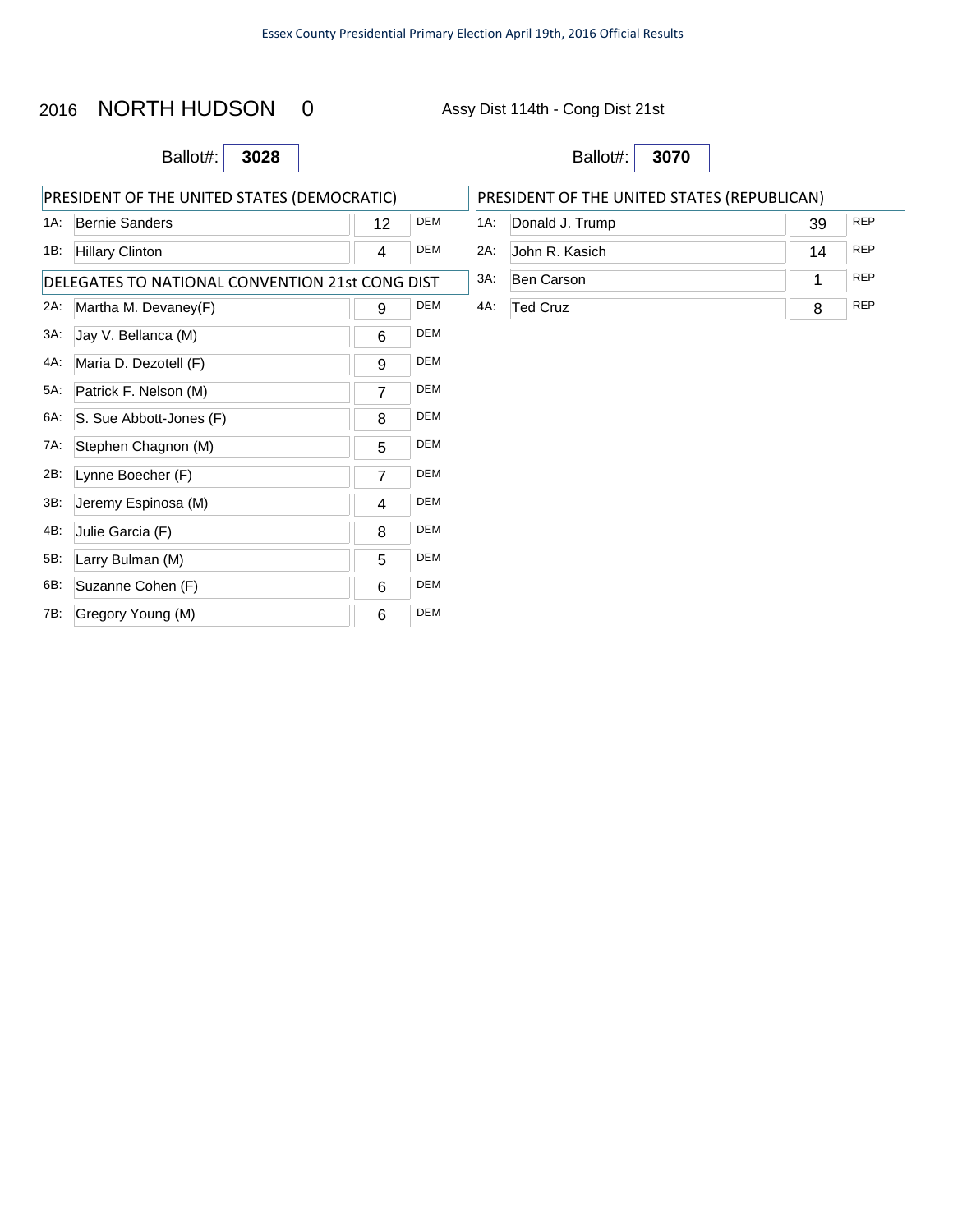### **SCHROON**

|     | PRESIDENT OF THE UNITED STATES (DEMOCRATIC)     |    |            |
|-----|-------------------------------------------------|----|------------|
| 1A: | <b>Bernie Sanders</b>                           | 61 | <b>DEM</b> |
| 1B: | <b>Hillary Clinton</b>                          | 29 | <b>DEM</b> |
|     | DELEGATES TO NATIONAL CONVENTION 21st CONG DIST |    |            |
| 2A: | Martha M. Devaney(F)                            | 39 | <b>DEM</b> |
| 3A: | Jay V. Bellanca (M)                             | 27 | <b>DEM</b> |
| 4A: | Maria D. Dezotell (F)                           | 39 | <b>DEM</b> |
| 5A: | Patrick F. Nelson (M)                           | 31 | <b>DEM</b> |
| 6A: | S. Sue Abbott-Jones (F)                         | 40 | <b>DEM</b> |
| 7A: | Stephen Chagnon (M)                             | 27 | <b>DEM</b> |
| 2B: | Lynne Boecher (F)                               | 31 | <b>DEM</b> |
| 3B: | Jeremy Espinosa (M)                             | 25 | <b>DEM</b> |
| 4B: | Julie Garcia (F)                                | 42 | <b>DEM</b> |
| 5B: | Larry Bulman (M)                                | 25 | <b>DEM</b> |
| 6B: | Suzanne Cohen (F)                               | 31 | <b>DEM</b> |
| 7B: | Gregory Young (M)                               | 27 | <b>DEM</b> |

#### PRESIDENT OF THE UNITED STATES (REPUBLICAN) 1A: Donald I. Trump  $\neg$ <sub>REP</sub>

|     | <b>A.</b> Donald J. Frump | ୀ ୦୦ | 1 N L L    |
|-----|---------------------------|------|------------|
|     | 2A: John R. Kasich        |      | <b>REP</b> |
| 3A: | Ben Carson                |      | <b>REP</b> |
|     | 4A:   Ted Cruz            | 88   | <b>RFP</b> |

Ballot#: **3029**

2016 SCHROON 1 Assy Dist 114th - Cong Dist 21st

|     | PRESIDENT OF THE UNITED STATES (DEMOCRATIC)     |    |            |
|-----|-------------------------------------------------|----|------------|
| 1A: | <b>Bernie Sanders</b>                           | 32 | <b>DEM</b> |
| 1B: | <b>Hillary Clinton</b>                          | 11 | <b>DEM</b> |
|     | DELEGATES TO NATIONAL CONVENTION 21st CONG DIST |    |            |
| 2A: | Martha M. Devaney(F)                            | 18 | <b>DEM</b> |
| 3A: | Jay V. Bellanca (M)                             | 13 | <b>DEM</b> |
| 4A: | Maria D. Dezotell (F)                           | 18 | <b>DEM</b> |
| 5A: | Patrick F. Nelson (M)                           | 18 | <b>DEM</b> |
| 6A: | S. Sue Abbott-Jones (F)                         | 20 | <b>DEM</b> |
| 7A: | Stephen Chagnon (M)                             | 14 | <b>DEM</b> |
| 2B: | Lynne Boecher (F)                               | 10 | <b>DEM</b> |
| 3B: | Jeremy Espinosa (M)                             | 10 | <b>DEM</b> |
| 4B: | Julie Garcia (F)                                | 17 | <b>DEM</b> |
| 5B: | Larry Bulman (M)                                | 8  | <b>DEM</b> |
| 6B: | Suzanne Cohen (F)                               | 12 | <b>DEM</b> |
| 7B: | Gregory Young (M)                               | 11 | <b>DEM</b> |

|     | PRESIDENT OF THE UNITED STATES (REPUBLICAN) |    |            |  |
|-----|---------------------------------------------|----|------------|--|
| 1A. | Donald J. Trump                             | 77 | <b>REP</b> |  |
| 2A. | John R. Kasich                              | 37 | <b>REP</b> |  |
| 3A: | Ben Carson                                  | 3  | <b>REP</b> |  |
| 4A: | <b>Ted Cruz</b>                             | 38 | <b>REP</b> |  |
|     |                                             |    |            |  |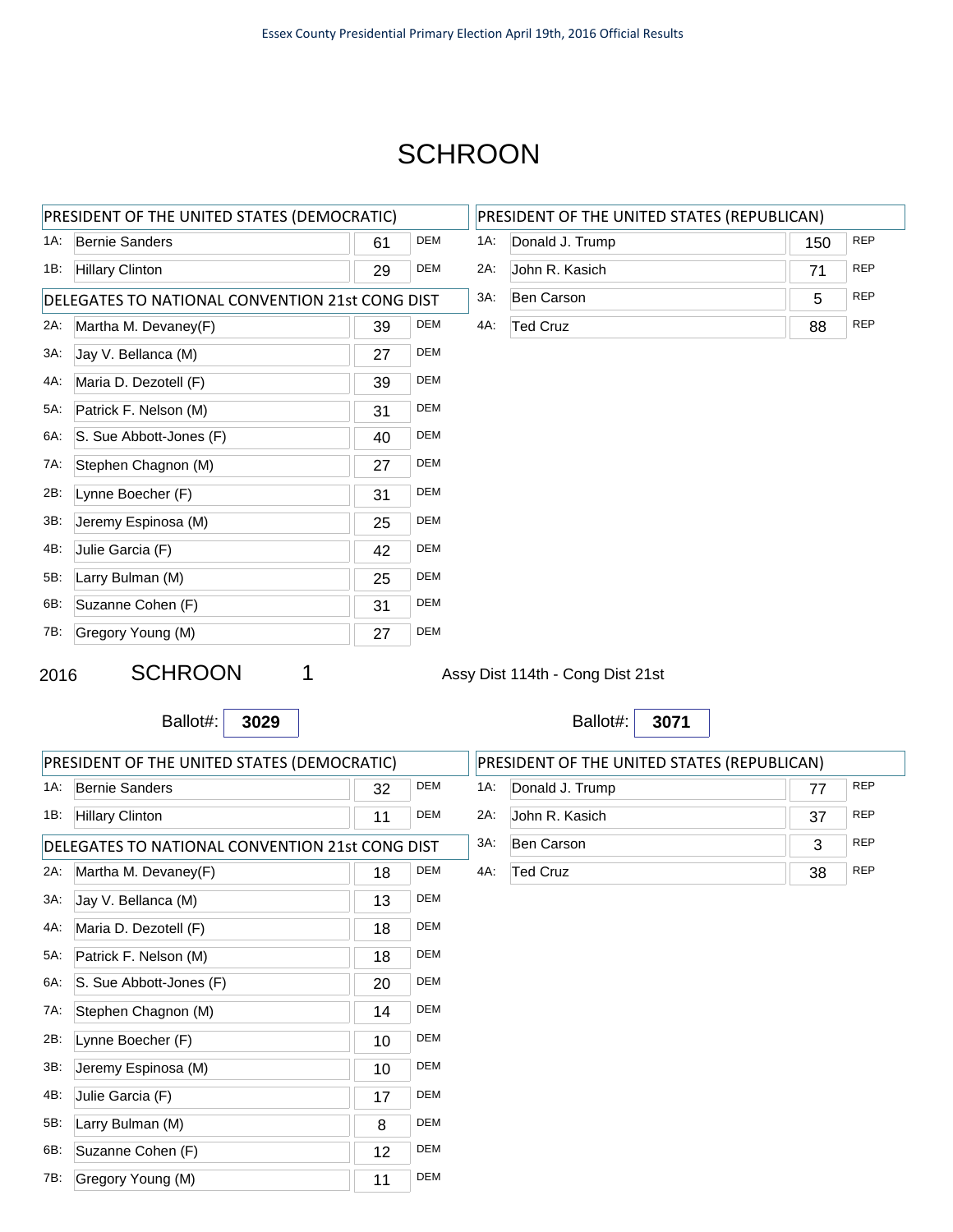2 Assy Dist 114th - Cong Dist 21st

Ballot#: **3030**

7B: Gregory Young (M) 16 DEM

| PRESIDENT OF THE UNITED STATES (DEMOCRATIC) |                                                 |    |            | PRESIDENT OF THE UNITED STATES (REPUBLICAN) |                 |    |            |  |
|---------------------------------------------|-------------------------------------------------|----|------------|---------------------------------------------|-----------------|----|------------|--|
| 1A:                                         | <b>Bernie Sanders</b>                           | 29 | DEM        | 1A:                                         | Donald J. Trump | 73 | <b>REP</b> |  |
| 1B:                                         | <b>Hillary Clinton</b>                          | 18 | <b>DEM</b> | 2A:                                         | John R. Kasich  | 34 | <b>REP</b> |  |
|                                             | DELEGATES TO NATIONAL CONVENTION 21st CONG DIST |    |            | 3A:                                         | Ben Carson      | 2  | <b>REP</b> |  |
| 2A:                                         | Martha M. Devaney(F)                            | 21 | <b>DEM</b> | 4A:                                         | <b>Ted Cruz</b> | 50 | <b>REP</b> |  |
| 3A:                                         | Jay V. Bellanca (M)                             | 14 | <b>DEM</b> |                                             |                 |    |            |  |
| 4A:                                         | Maria D. Dezotell (F)                           | 21 | <b>DEM</b> |                                             |                 |    |            |  |
| 5A:                                         | Patrick F. Nelson (M)                           | 13 | <b>DEM</b> |                                             |                 |    |            |  |
| 6A:                                         | S. Sue Abbott-Jones (F)                         | 20 | <b>DEM</b> |                                             |                 |    |            |  |
| 7A:                                         | Stephen Chagnon (M)                             | 13 | <b>DEM</b> |                                             |                 |    |            |  |
| 2B:                                         | Lynne Boecher (F)                               | 21 | <b>DEM</b> |                                             |                 |    |            |  |
| 3B:                                         | Jeremy Espinosa (M)                             | 15 | <b>DEM</b> |                                             |                 |    |            |  |
| 4B:                                         | Julie Garcia (F)                                | 25 | DEM        |                                             |                 |    |            |  |
| 5B:                                         | Larry Bulman (M)                                | 17 | <b>DEM</b> |                                             |                 |    |            |  |
| 6B:                                         | Suzanne Cohen (F)                               | 19 | DEM        |                                             |                 |    |            |  |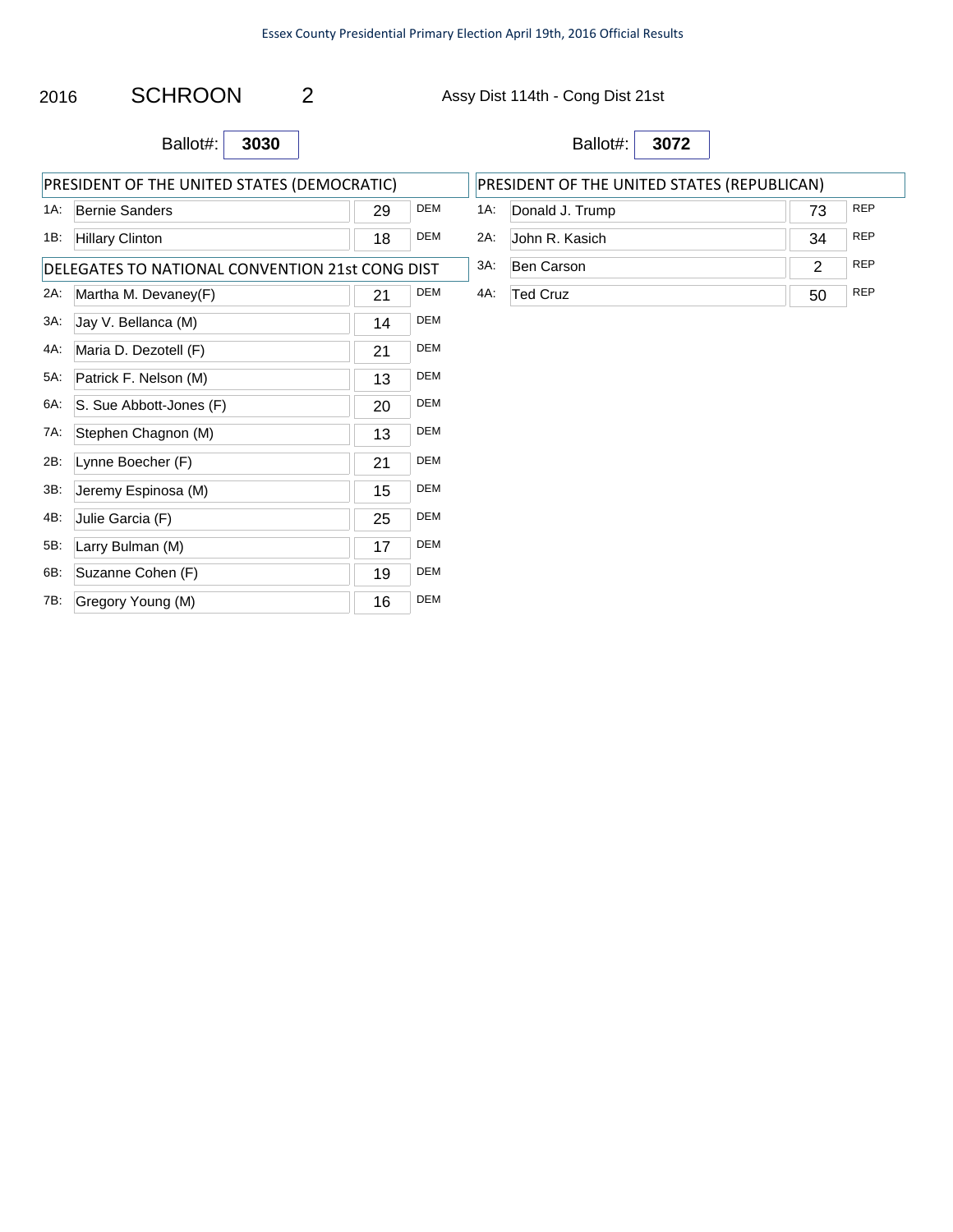#### 2016 ST ARMAND 0 Assy Dist 114th - Cong Dist 21st

Ballot#: **3031**

7B: Gregory Young (M) 26 DEM

|     | PRESIDENT OF THE UNITED STATES (DEMOCRATIC)     |    |            |     | PRESIDENT OF THE UNITED STATES (REPUBLICAN) |    |            |
|-----|-------------------------------------------------|----|------------|-----|---------------------------------------------|----|------------|
| 1A: | Bernie Sanders                                  | 88 | <b>DEM</b> | 1A: | Donald J. Trump                             | 59 | <b>REP</b> |
| 1B: | <b>Hillary Clinton</b>                          | 40 | <b>DEM</b> | 2A: | John R. Kasich                              | 51 | <b>REP</b> |
|     | DELEGATES TO NATIONAL CONVENTION 21st CONG DIST |    |            | 3A: | <b>Ben Carson</b>                           | 1  | <b>REP</b> |
| 2A: | Martha M. Devaney(F)                            | 53 | DEM        | 4A. | <b>Ted Cruz</b>                             | 22 | <b>REP</b> |
| 3A: | Jay V. Bellanca (M)                             | 49 | <b>DEM</b> |     |                                             |    |            |
| 4A. | Maria D. Dezotell (F)                           | 54 | <b>DEM</b> |     |                                             |    |            |
| 5A: | Patrick F. Nelson (M)                           | 48 | <b>DEM</b> |     |                                             |    |            |
| 6A: | S. Sue Abbott-Jones (F)                         | 73 | <b>DEM</b> |     |                                             |    |            |
| 7A: | Stephen Chagnon (M)                             | 47 | <b>DEM</b> |     |                                             |    |            |
| 2B: | Lynne Boecher (F)                               | 28 | <b>DEM</b> |     |                                             |    |            |
| 3B: | Jeremy Espinosa (M)                             | 29 | <b>DEM</b> |     |                                             |    |            |
| 4B: | Julie Garcia (F)                                | 43 | <b>DEM</b> |     |                                             |    |            |
| 5B: | Larry Bulman (M)                                | 22 | <b>DEM</b> |     |                                             |    |            |
| 6B: | Suzanne Cohen (F)                               | 29 | <b>DEM</b> |     |                                             |    |            |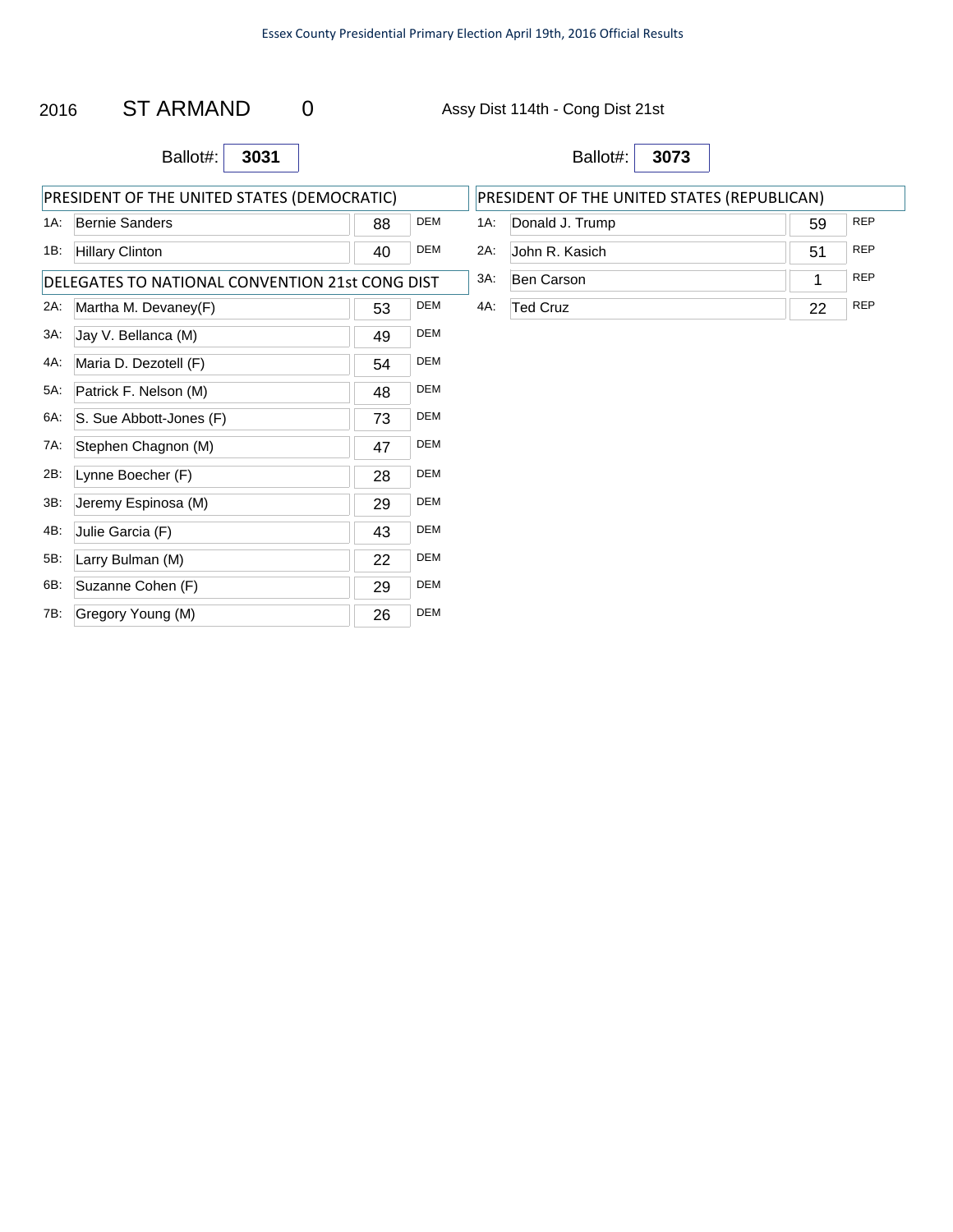## **TICONDEROGA**

|     | PRESIDENT OF THE UNITED STATES (DEMOCRATIC)     |     |            |
|-----|-------------------------------------------------|-----|------------|
| 1A: | <b>Bernie Sanders</b>                           | 159 | <b>DEM</b> |
| 1B: | <b>Hillary Clinton</b>                          | 60  | <b>DEM</b> |
|     | DELEGATES TO NATIONAL CONVENTION 21st CONG DIST |     |            |
| 2A: | Martha M. Devaney(F)                            | 111 | <b>DEM</b> |
| 3A: | Jay V. Bellanca (M)                             | 89  | <b>DEM</b> |
| 4A: | Maria D. Dezotell (F)                           | 84  | <b>DEM</b> |
| 5A: | Patrick F. Nelson (M)                           | 97  | <b>DEM</b> |
| 6A: | S. Sue Abbott-Jones (F)                         | 99  | <b>DEM</b> |
| 7A: | Stephen Chagnon (M)                             | 85  | <b>DEM</b> |
| 2B: | Lynne Boecher (F)                               | 53  | <b>DEM</b> |
| 3B: | Jeremy Espinosa (M)                             | 54  | <b>DEM</b> |
| 4B: | Julie Garcia (F)                                | 95  | <b>DEM</b> |
| 5B: | Larry Bulman (M)                                | 44  | <b>DEM</b> |
| 6B: | Suzanne Cohen (F)                               | 68  | <b>DEM</b> |
| 7B: | Gregory Young (M)                               | 49  | <b>DEM</b> |

#### PRESIDENT OF THE UNITED STATES (REPUBLICAN)

| 1A: | Donald J. Trump    | 235 | REP        |
|-----|--------------------|-----|------------|
|     | 2A: John R. Kasich | 153 | <b>REP</b> |
|     | 3A: Ben Carson     |     | <b>REP</b> |
| 4A: | Ted Cruz           | 80  | <b>REP</b> |

#### 2016 TICONDEROGA 1 Assy Dist 114th - Cong Dist 21st

Ballot#: **3032**

Ballot#: **3074**

|        | PRESIDENT OF THE UNITED STATES (DEMOCRATIC)     |                |            |
|--------|-------------------------------------------------|----------------|------------|
| $1A$ : | <b>Bernie Sanders</b>                           | 35             | <b>DEM</b> |
| 1B:    | <b>Hillary Clinton</b>                          | 11             | <b>DEM</b> |
|        | DELEGATES TO NATIONAL CONVENTION 21st CONG DIST |                |            |
| 2A:    | Martha M. Devaney(F)                            | 22             | <b>DEM</b> |
| 3A:    | Jay V. Bellanca (M)                             | 19             | <b>DEM</b> |
| 4A:    | Maria D. Dezotell (F)                           | 22             | <b>DEM</b> |
| 5A:    | Patrick F. Nelson (M)                           | 22             | <b>DEM</b> |
| 6A:    | S. Sue Abbott-Jones (F)                         | 22             | <b>DEM</b> |
| 7A:    | Stephen Chagnon (M)                             | 21             | <b>DEM</b> |
| 2B:    | Lynne Boecher (F)                               | 9              | <b>DEM</b> |
| 3B:    | Jeremy Espinosa (M)                             | 10             | <b>DEM</b> |
| 4B:    | Julie Garcia (F)                                | 14             | <b>DEM</b> |
| 5B:    | Larry Bulman (M)                                | $\overline{7}$ | <b>DEM</b> |
| 6B:    | Suzanne Cohen (F)                               | 10             | <b>DEM</b> |
| 7B:    | Gregory Young (M)                               | 8              | <b>DEM</b> |

#### PRESIDENT OF THE UNITED STATES (REPUBLICAN) 1A: Donald J. Trump 36 2A: John R. Kasich 25 REP REP 3A: Ben Carson 1 REP 4A: Ted Cruz 17 REP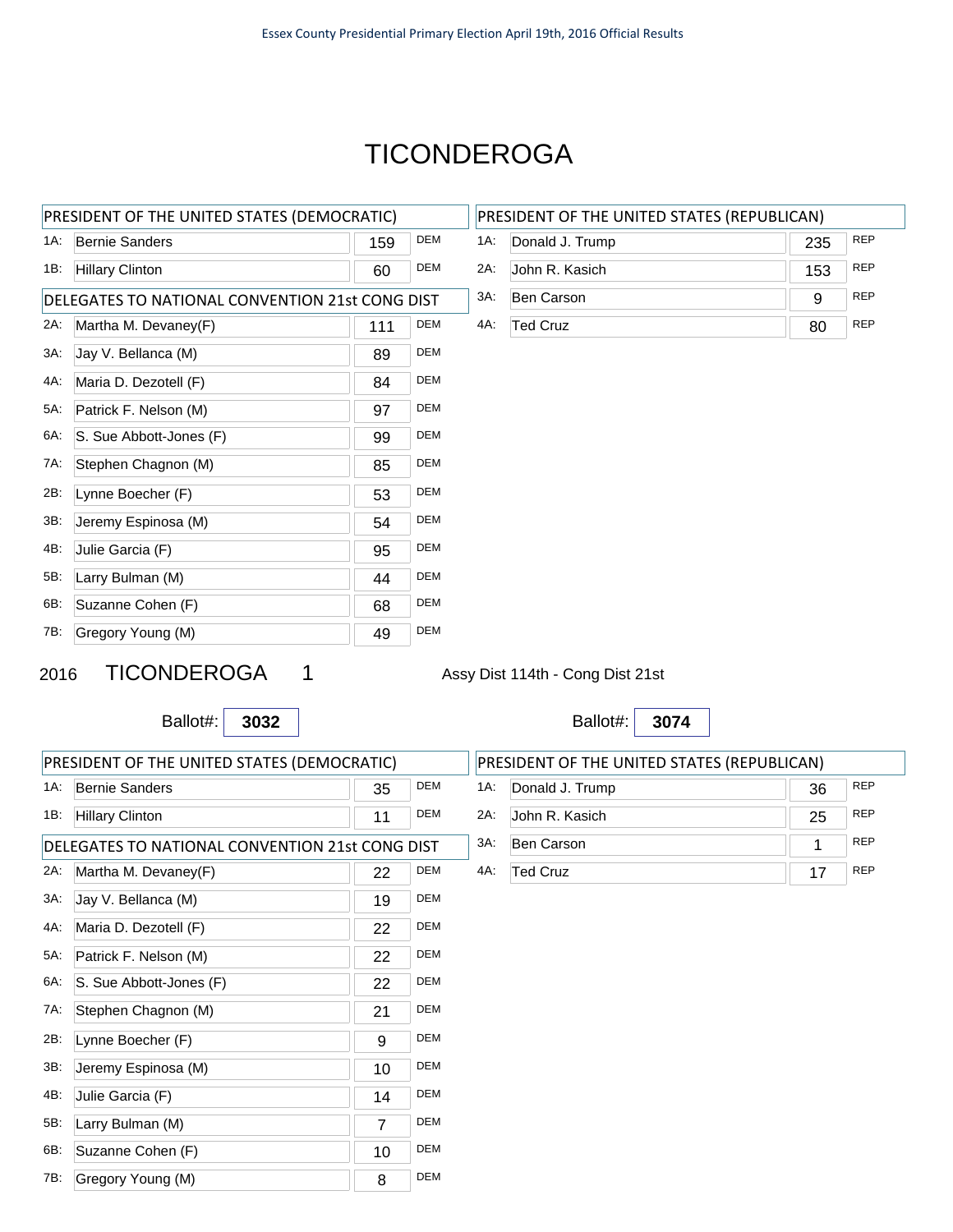#### 2016 TICONDEROGA 2 Assy Dist 114th - Cong Dist 21st

Ballot#: **3033**

|                                                                                         | PRESIDENT OF THE UNITED STATES (DEMOCRATIC)                          |                |            |     | PRESIDENT OF THE UNITED STATES (REPUBLICAN)                    |                |            |
|-----------------------------------------------------------------------------------------|----------------------------------------------------------------------|----------------|------------|-----|----------------------------------------------------------------|----------------|------------|
| 1A:                                                                                     | <b>Bernie Sanders</b>                                                | 28             | <b>DEM</b> | 1A: | Donald J. Trump                                                | 44             | <b>REP</b> |
| 1B.                                                                                     | <b>Hillary Clinton</b>                                               | 9              | <b>DEM</b> | 2A: | John R. Kasich                                                 | 27             | <b>REP</b> |
|                                                                                         | DELEGATES TO NATIONAL CONVENTION 21st CONG DIST                      |                |            | 3A: | <b>Ben Carson</b>                                              | $\overline{2}$ | <b>REP</b> |
| 2A.                                                                                     | Martha M. Devaney(F)                                                 | 16             | <b>DEM</b> | 4A: | <b>Ted Cruz</b>                                                | 19             | <b>REP</b> |
| 3A.                                                                                     | Jay V. Bellanca (M)                                                  | 13             | <b>DEM</b> |     |                                                                |                |            |
| 4A:                                                                                     | Maria D. Dezotell (F)                                                | 13             | <b>DEM</b> |     |                                                                |                |            |
| 5A.                                                                                     | Patrick F. Nelson (M)                                                | 13             | <b>DEM</b> |     |                                                                |                |            |
| 6A:                                                                                     | S. Sue Abbott-Jones (F)                                              | 16             | <b>DEM</b> |     |                                                                |                |            |
| 7A:                                                                                     | Stephen Chagnon (M)                                                  | 10             | <b>DEM</b> |     |                                                                |                |            |
| 2B:                                                                                     | Lynne Boecher (F)                                                    | 5              | <b>DEM</b> |     |                                                                |                |            |
| 3B.                                                                                     | Jeremy Espinosa (M)                                                  | 4              | <b>DEM</b> |     |                                                                |                |            |
| 4B:                                                                                     | Julie Garcia (F)                                                     | 14             | <b>DEM</b> |     |                                                                |                |            |
| 5B:                                                                                     | Larry Bulman (M)                                                     | 5              | <b>DEM</b> |     |                                                                |                |            |
|                                                                                         | Suzanne Cohen (F)                                                    | $\overline{7}$ | <b>DEM</b> |     |                                                                |                |            |
|                                                                                         |                                                                      | 6              | <b>DEM</b> |     |                                                                |                |            |
| 6B:<br>7B:<br>2016                                                                      | Gregory Young (M)<br><b>TICONDEROGA</b><br>3<br>Ballot#:<br>3034     |                |            |     | Assy Dist 114th - Cong Dist 21st<br>Ballot#:<br>3076           |                |            |
|                                                                                         |                                                                      |                |            |     |                                                                |                |            |
|                                                                                         | PRESIDENT OF THE UNITED STATES (DEMOCRATIC)<br><b>Bernie Sanders</b> | 16             | <b>DEM</b> | 1A: | PRESIDENT OF THE UNITED STATES (REPUBLICAN)<br>Donald J. Trump | 42             | <b>REP</b> |
|                                                                                         | <b>Hillary Clinton</b>                                               | 11             | <b>DEM</b> | 2A: | John R. Kasich                                                 | 32             | <b>REP</b> |
|                                                                                         | DELEGATES TO NATIONAL CONVENTION 21st CONG DIST                      |                |            | 3A: | Ben Carson                                                     | 3              | <b>REP</b> |
|                                                                                         | Martha M. Devaney(F)                                                 | 11             | <b>DEM</b> | 4A: | <b>Ted Cruz</b>                                                | 11             | <b>REP</b> |
|                                                                                         | Jay V. Bellanca (M)                                                  | 8              | DEM        |     |                                                                |                |            |
|                                                                                         | Maria D. Dezotell (F)                                                | $\overline{7}$ | <b>DEM</b> |     |                                                                |                |            |
|                                                                                         | Patrick F. Nelson (M)                                                | $\overline{7}$ | <b>DEM</b> |     |                                                                |                |            |
|                                                                                         | S. Sue Abbott-Jones (F)                                              | 12             | DEM        |     |                                                                |                |            |
|                                                                                         | Stephen Chagnon (M)                                                  | 5              | DEM        |     |                                                                |                |            |
|                                                                                         | Lynne Boecher (F)                                                    | 15             | DEM        |     |                                                                |                |            |
|                                                                                         | Jeremy Espinosa (M)                                                  | 10             | <b>DEM</b> |     |                                                                |                |            |
|                                                                                         | Julie Garcia (F)                                                     | 17             | DEM        |     |                                                                |                |            |
|                                                                                         | Larry Bulman (M)                                                     | 11             | <b>DEM</b> |     |                                                                |                |            |
| 1A.<br>1B:<br>2A:<br>3A:<br>4A.<br>5A:<br>6A.<br>7A.<br>2B:<br>3B:<br>4B:<br>5B:<br>6B. | Suzanne Cohen (F)                                                    | 15             | DEM        |     |                                                                |                |            |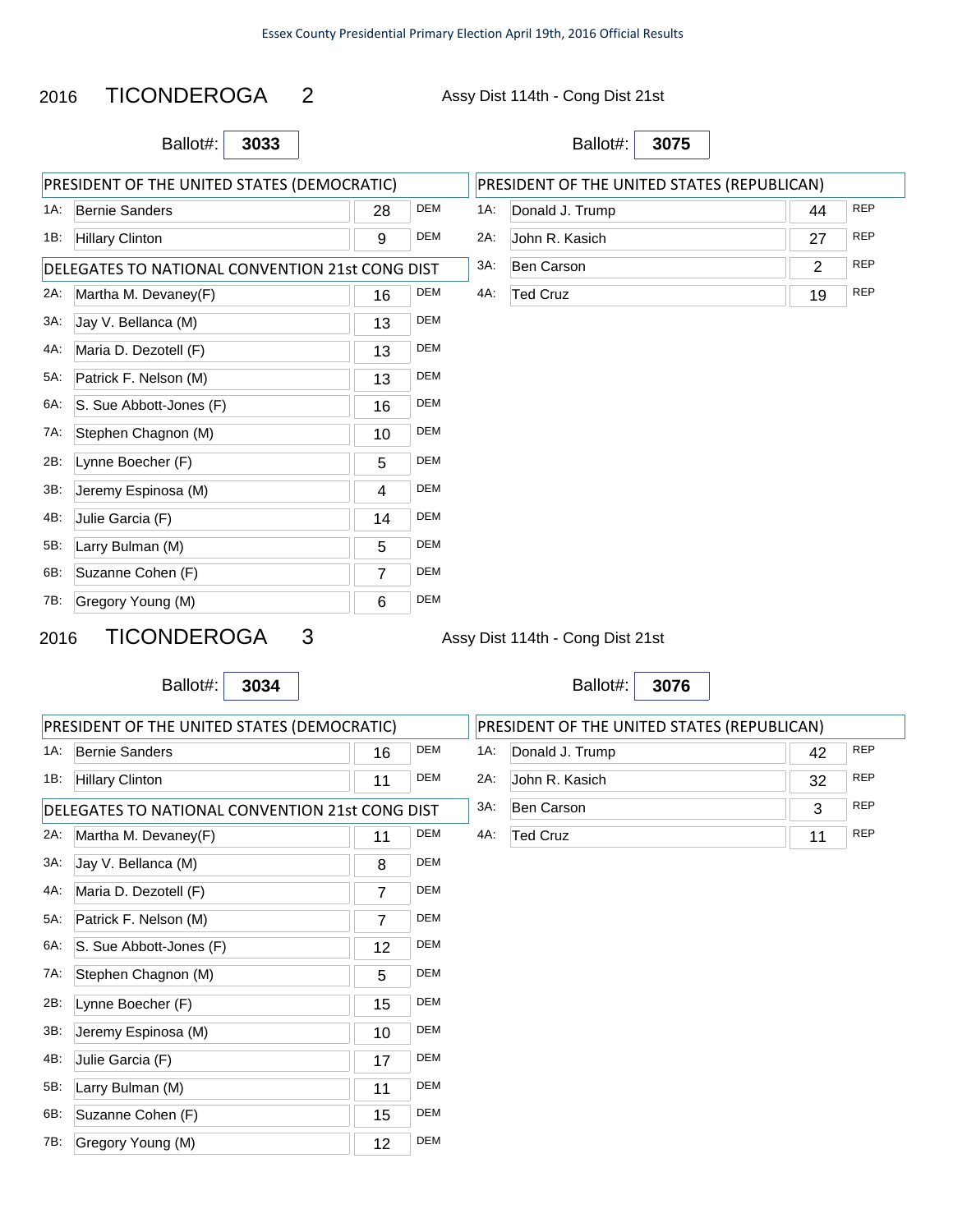#### 2016 TICONDEROGA 4 Assy Dist 114th - Cong Dist 21st

Ballot#: **3035**

7B: Gregory Young (M) 5

Ballot#: **3077**

|      | PRESIDENT OF THE UNITED STATES (DEMOCRATIC)     |          |            |            | PRESIDENT OF THE UNITED STATES (REPUBLICAN) |         |            |
|------|-------------------------------------------------|----------|------------|------------|---------------------------------------------|---------|------------|
| 1A.  | <b>Bernie Sanders</b>                           | 32       | <b>DEM</b> | 1A:        | Donald J. Trump                             | 45      | <b>REP</b> |
| 1B.  | <b>Hillary Clinton</b>                          | 14       | <b>DEM</b> | 2A:        | John R. Kasich                              | 21      | <b>REP</b> |
|      | DELEGATES TO NATIONAL CONVENTION 21st CONG DIST |          |            | 3A:        | <b>Ben Carson</b>                           | 1       | <b>REP</b> |
| 2A.  | Martha M. Devaney(F)                            | 26       | <b>DEM</b> | 4A:        | <b>Ted Cruz</b>                             | 17      | <b>REP</b> |
| 3A.  | Jay V. Bellanca (M)                             | 21       | <b>DEM</b> |            |                                             |         |            |
| 4A.  | Maria D. Dezotell (F)                           | 17       | <b>DEM</b> |            |                                             |         |            |
| 5A.  | Patrick F. Nelson (M)                           | 21       | <b>DEM</b> |            |                                             |         |            |
| 6A.  | S. Sue Abbott-Jones (F)                         | 21       | <b>DEM</b> |            |                                             |         |            |
| 7A.  | Stephen Chagnon (M)                             | 19       | <b>DEM</b> |            |                                             |         |            |
| 2B:  | Lynne Boecher (F)                               | 11       | <b>DEM</b> |            |                                             |         |            |
| 3B:  | Jeremy Espinosa (M)                             | 15       | <b>DEM</b> |            |                                             |         |            |
| 4B:  | Julie Garcia (F)                                | 20       | <b>DEM</b> |            |                                             |         |            |
| 5B:  | Larry Bulman (M)                                | 11       | <b>DEM</b> |            |                                             |         |            |
| 6B:  | Suzanne Cohen (F)                               | 16       | <b>DEM</b> |            |                                             |         |            |
| 7B:  | Gregory Young (M)                               | 9        | <b>DEM</b> |            |                                             |         |            |
| 2016 | <b>TICONDEROGA</b><br>5                         |          |            |            | Assy Dist 114th - Cong Dist 21st            |         |            |
|      | Ballot#:<br>3036                                |          |            |            | Ballot#:<br>3078                            |         |            |
|      | PRESIDENT OF THE UNITED STATES (DEMOCRATIC)     |          | <b>DEM</b> |            | PRESIDENT OF THE UNITED STATES (REPUBLICAN) |         | <b>REP</b> |
| 1A.  | <b>Bernie Sanders</b>                           | 25       |            | 1A:        | Donald J. Trump                             | 24      | <b>REP</b> |
| 1B.  | <b>Hillary Clinton</b>                          | 6        | <b>DEM</b> | 2A:<br>3A: | John R. Kasich                              | 21      | <b>REP</b> |
| 2A:  | DELEGATES TO NATIONAL CONVENTION 21st CONG DIST |          | DEM        | 4A:        | <b>Ben Carson</b><br><b>Ted Cruz</b>        | 1<br>14 | <b>REP</b> |
|      | Martha M. Devaney(F)<br>3A: Jay V. Bellanca (M) | 19<br>15 | <b>DEM</b> |            |                                             |         |            |
| 4A.  | Maria D. Dezotell (F)                           | 11       | <b>DEM</b> |            |                                             |         |            |
| 5A:  | Patrick F. Nelson (M)                           | 18       | <b>DEM</b> |            |                                             |         |            |
| 6A.  | S. Sue Abbott-Jones (F)                         | 15       | <b>DEM</b> |            |                                             |         |            |
| 7A:  | Stephen Chagnon (M)                             | 17       | <b>DEM</b> |            |                                             |         |            |
| 2B:  | Lynne Boecher (F)                               | 6        | <b>DEM</b> |            |                                             |         |            |
| 3B:  | Jeremy Espinosa (M)                             | 6        | <b>DEM</b> |            |                                             |         |            |
| 4B:  | Julie Garcia (F)                                | 14       | <b>DEM</b> |            |                                             |         |            |
| 5B.  | Larry Bulman (M)                                | 4        | <b>DEM</b> |            |                                             |         |            |

DEM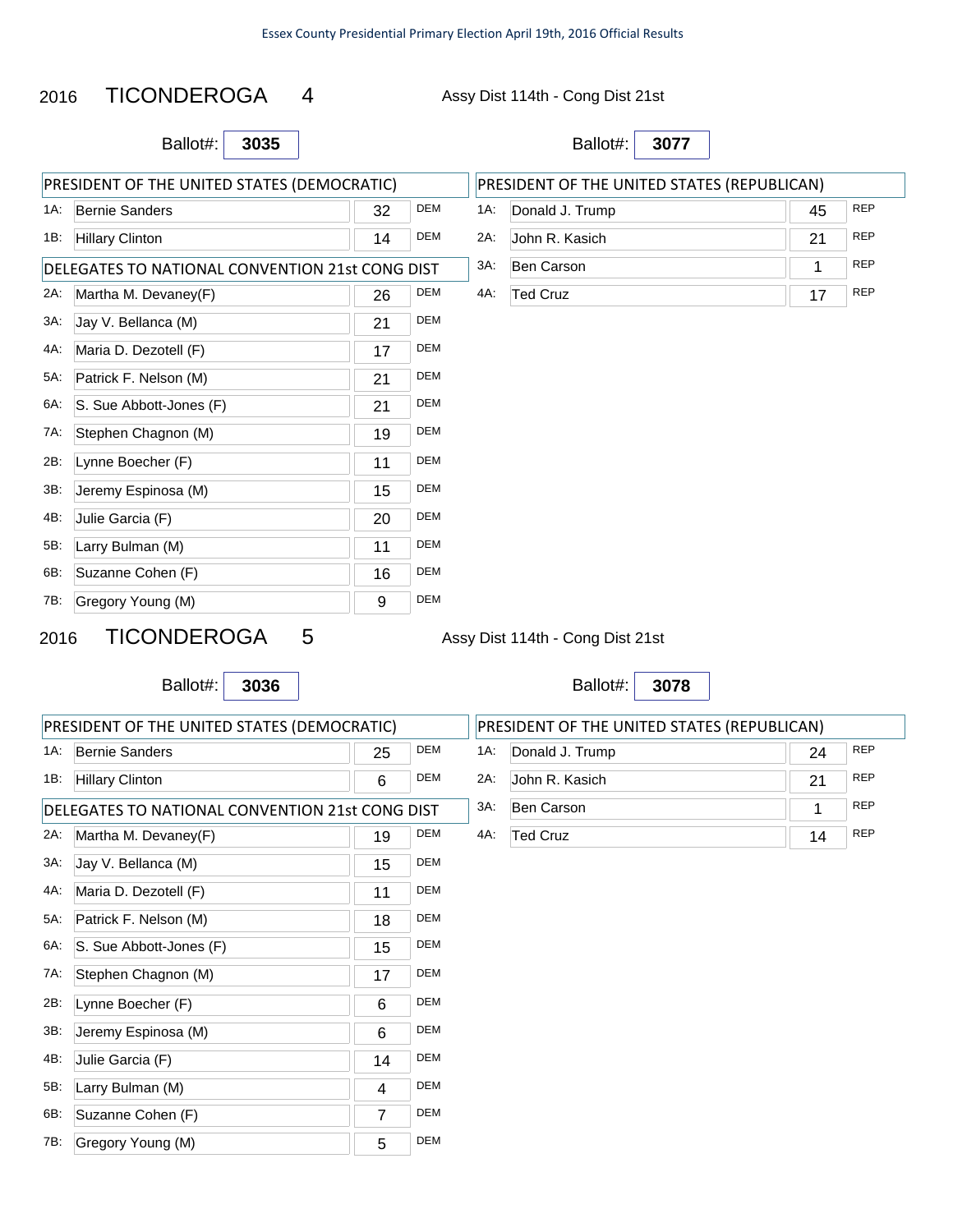hг

#### 2016 TICONDEROGA 6 Assy Dist 114th - Cong Dist 21st

Ballot#: **3037**

7B: Gregory Young (M) 9

Ballot#: **3079**

| PRESIDENT OF THE UNITED STATES (DEMOCRATIC) |                                                 |                | PRESIDENT OF THE UNITED STATES (REPUBLICAN) |     |                   |    |            |
|---------------------------------------------|-------------------------------------------------|----------------|---------------------------------------------|-----|-------------------|----|------------|
| 1A:                                         | <b>Bernie Sanders</b>                           | 23             | <b>DEM</b>                                  | 1A. | Donald J. Trump   | 44 | <b>REP</b> |
| 1B:                                         | <b>Hillary Clinton</b>                          | 9              | <b>DEM</b>                                  | 2A: | John R. Kasich    | 27 | <b>REP</b> |
|                                             | DELEGATES TO NATIONAL CONVENTION 21st CONG DIST |                |                                             | 3A: | <b>Ben Carson</b> | 1  | <b>REP</b> |
| 2A:                                         | Martha M. Devaney(F)                            | 17             | <b>DEM</b>                                  | 4A. | <b>Ted Cruz</b>   | 2  | <b>REP</b> |
| 3A:                                         | Jay V. Bellanca (M)                             | 13             | <b>DEM</b>                                  |     |                   |    |            |
| 4A:                                         | Maria D. Dezotell (F)                           | 14             | <b>DEM</b>                                  |     |                   |    |            |
| 5A:                                         | Patrick F. Nelson (M)                           | 16             | <b>DEM</b>                                  |     |                   |    |            |
| 6A.                                         | S. Sue Abbott-Jones (F)                         | 13             | <b>DEM</b>                                  |     |                   |    |            |
| 7A:                                         | Stephen Chagnon (M)                             | 13             | <b>DEM</b>                                  |     |                   |    |            |
| 2B:                                         | Lynne Boecher (F)                               | $\overline{7}$ | <b>DEM</b>                                  |     |                   |    |            |
| 3B:                                         | Jeremy Espinosa (M)                             | 9              | <b>DEM</b>                                  |     |                   |    |            |
| 4B:                                         | Julie Garcia (F)                                | 16             | <b>DEM</b>                                  |     |                   |    |            |
| 5B:                                         | Larry Bulman (M)                                | 6              | <b>DEM</b>                                  |     |                   |    |            |
| 6B:                                         | Suzanne Cohen (F)                               | 13             | <b>DEM</b>                                  |     |                   |    |            |

DEM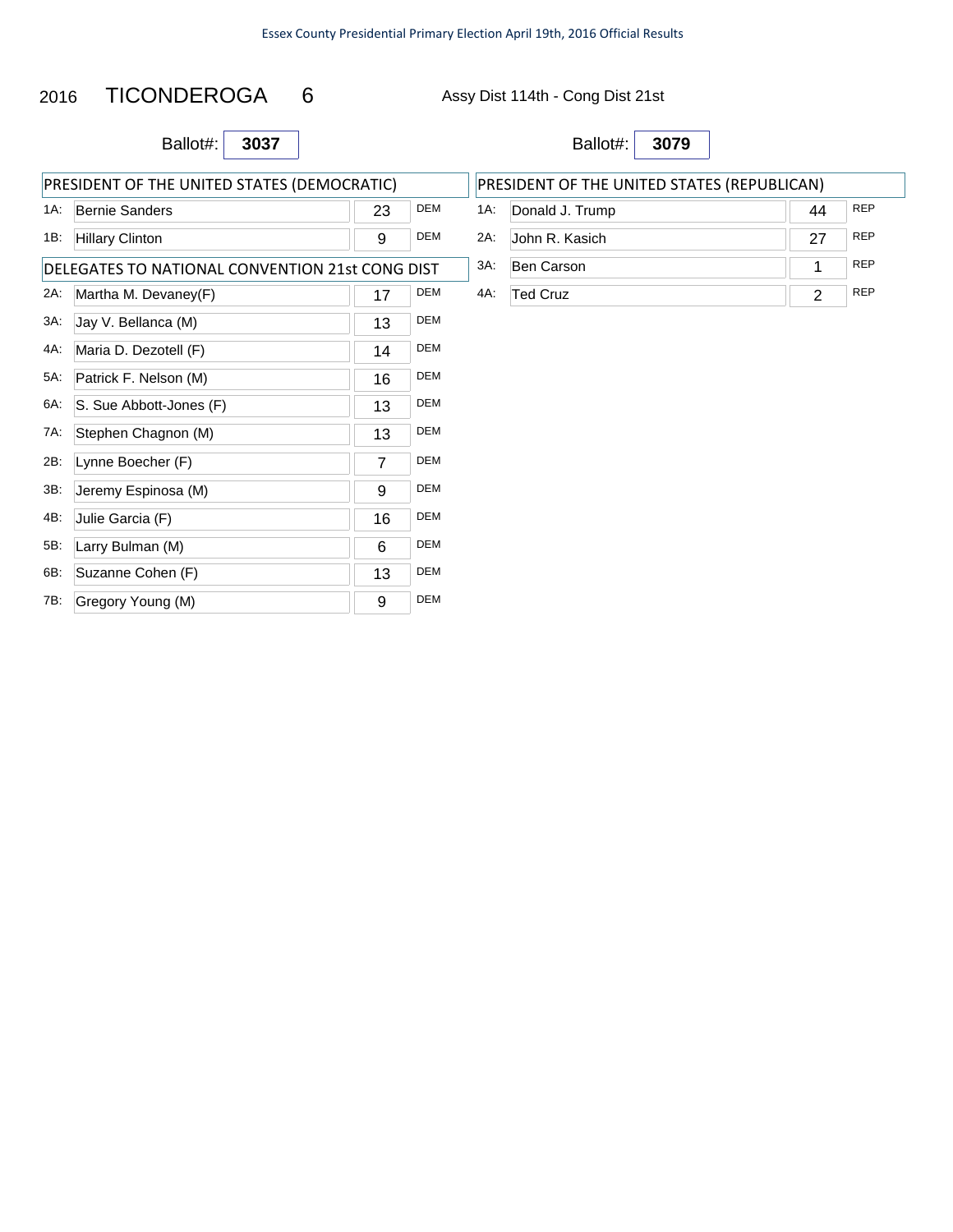### WESTPORT

|        | PRESIDENT OF THE UNITED STATES (DEMOCRATIC)     |     |            |
|--------|-------------------------------------------------|-----|------------|
| $1A$ : | <b>Bernie Sanders</b>                           | 116 | <b>DEM</b> |
| 1B:    | <b>Hillary Clinton</b>                          | 44  | <b>DEM</b> |
|        | DELEGATES TO NATIONAL CONVENTION 21st CONG DIST |     |            |
| 2A:    | Martha M. Devaney(F)                            | 81  | <b>DEM</b> |
| 3A:    | Jay V. Bellanca (M)                             | 74  | <b>DEM</b> |
| 4A:    | Maria D. Dezotell (F)                           | 79  | <b>DEM</b> |
| 5A:    | Patrick F. Nelson (M)                           | 73  | <b>DEM</b> |
| 6A:    | S. Sue Abbott-Jones (F)                         | 85  | <b>DEM</b> |
| 7A:    | Stephen Chagnon (M)                             | 72  | <b>DEM</b> |
| 2B:    | Lynne Boecher (F)                               | 39  | <b>DEM</b> |
| 3B:    | Jeremy Espinosa (M)                             | 32  | <b>DEM</b> |
| 4B:    | Julie Garcia (F)                                | 68  | <b>DEM</b> |
| 5B:    | Larry Bulman (M)                                | 26  | <b>DEM</b> |
| 6B:    | Suzanne Cohen (F)                               | 42  | <b>DEM</b> |
| 7B:    | Gregory Young (M)                               | 30  | <b>DEM</b> |

#### PRESIDENT OF THE UNITED STATES (REPUBLICAN) REP

|     | 1A: Donald J. Trump | 72  | <b>REP</b> |
|-----|---------------------|-----|------------|
|     | 2A: John R. Kasich  | 74  | <b>REP</b> |
| 3A: | Ben Carson          |     | <b>REP</b> |
| 4A: | Ted Cruz            | 36. | <b>RFP</b> |

Ballot#: **3038**

2016 WESTPORT 1 Assy Dist 114th - Cong Dist 21st

|        | PRESIDENT OF THE UNITED STATES (DEMOCRATIC)     |    |            |  |  |  |  |
|--------|-------------------------------------------------|----|------------|--|--|--|--|
| $1A$ : | <b>Bernie Sanders</b>                           | 33 | <b>DEM</b> |  |  |  |  |
| 1B:    | <b>Hillary Clinton</b>                          | 11 | <b>DEM</b> |  |  |  |  |
|        | DELEGATES TO NATIONAL CONVENTION 21st CONG DIST |    |            |  |  |  |  |
| 2A:    | Martha M. Devaney(F)                            | 16 | <b>DEM</b> |  |  |  |  |
| 3A:    | Jay V. Bellanca (M)                             | 16 | <b>DEM</b> |  |  |  |  |
| 4A:    | Maria D. Dezotell (F)                           | 16 | <b>DEM</b> |  |  |  |  |
| 5A:    | Patrick F. Nelson (M)                           | 15 | <b>DEM</b> |  |  |  |  |
| 6A:    | S. Sue Abbott-Jones (F)                         | 19 | <b>DEM</b> |  |  |  |  |
| 7A:    | Stephen Chagnon (M)                             | 14 | <b>DEM</b> |  |  |  |  |
| 2B:    | Lynne Boecher (F)                               | 11 | <b>DEM</b> |  |  |  |  |
| 3B:    | Jeremy Espinosa (M)                             | 5  | <b>DEM</b> |  |  |  |  |
| 4B:    | Julie Garcia (F)                                | 18 | <b>DEM</b> |  |  |  |  |
| 5B:    | Larry Bulman (M)                                | 5  | <b>DEM</b> |  |  |  |  |
| 6B:    | Suzanne Cohen (F)                               | 8  | <b>DEM</b> |  |  |  |  |
| 7B:    | Gregory Young (M)                               | 5  | <b>DEM</b> |  |  |  |  |

|     | PRESIDENT OF THE UNITED STATES (REPUBLICAN) |    |            |  |  |  |  |  |  |
|-----|---------------------------------------------|----|------------|--|--|--|--|--|--|
| 1A: | Donald J. Trump                             | 16 | <b>REP</b> |  |  |  |  |  |  |
| 2A: | John R. Kasich                              | 18 | <b>REP</b> |  |  |  |  |  |  |
| 3A. | <b>Ben Carson</b>                           |    | <b>REP</b> |  |  |  |  |  |  |
| 4A: | <b>Ted Cruz</b>                             |    | <b>REP</b> |  |  |  |  |  |  |
|     |                                             |    |            |  |  |  |  |  |  |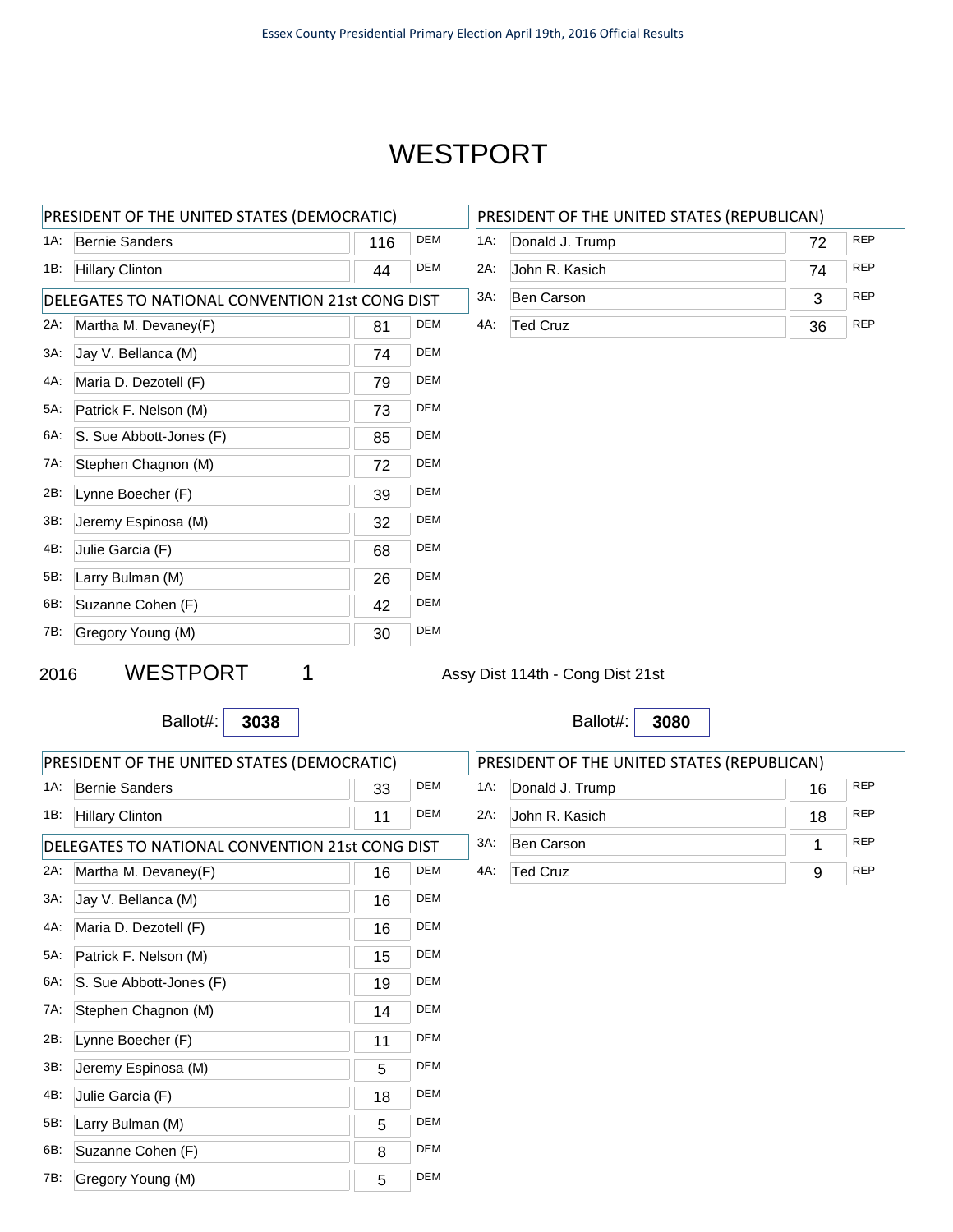#### 2016 WESTPORT 2 Assy Dist 114th - Cong Dist 21st

Ballot#: **3039**

7B: Gregory Young (M) 25 DEM

| PRESIDENT OF THE UNITED STATES (DEMOCRATIC) |                                                 |    |            |     | PRESIDENT OF THE UNITED STATES (REPUBLICAN) |                |            |
|---------------------------------------------|-------------------------------------------------|----|------------|-----|---------------------------------------------|----------------|------------|
| 1A:                                         | <b>Bernie Sanders</b>                           | 83 | <b>DEM</b> | 1A: | Donald J. Trump                             | 56             | <b>REP</b> |
| 1B:                                         | <b>Hillary Clinton</b>                          | 33 | <b>DEM</b> | 2A: | John R. Kasich                              | 56             | <b>REP</b> |
|                                             | DELEGATES TO NATIONAL CONVENTION 21st CONG DIST |    |            | 3A: | Ben Carson                                  | $\overline{2}$ | <b>REP</b> |
| 2A:                                         | Martha M. Devaney(F)                            | 65 | <b>DEM</b> | 4A: | <b>Ted Cruz</b>                             | 27             | <b>REP</b> |
| 3A.                                         | Jay V. Bellanca (M)                             | 58 | DEM        |     |                                             |                |            |
| 4A:                                         | Maria D. Dezotell (F)                           | 63 | <b>DEM</b> |     |                                             |                |            |
| 5A:                                         | Patrick F. Nelson (M)                           | 58 | <b>DEM</b> |     |                                             |                |            |
| 6A:                                         | S. Sue Abbott-Jones (F)                         | 66 | <b>DEM</b> |     |                                             |                |            |
| 7A:                                         | Stephen Chagnon (M)                             | 58 | <b>DEM</b> |     |                                             |                |            |
| 2B:                                         | Lynne Boecher (F)                               | 28 | <b>DEM</b> |     |                                             |                |            |
| 3B:                                         | Jeremy Espinosa (M)                             | 27 | <b>DEM</b> |     |                                             |                |            |
| 4B:                                         | Julie Garcia (F)                                | 50 | <b>DEM</b> |     |                                             |                |            |
| 5B:                                         | Larry Bulman (M)                                | 21 | <b>DEM</b> |     |                                             |                |            |
| 6B:                                         | Suzanne Cohen (F)                               | 34 | <b>DEM</b> |     |                                             |                |            |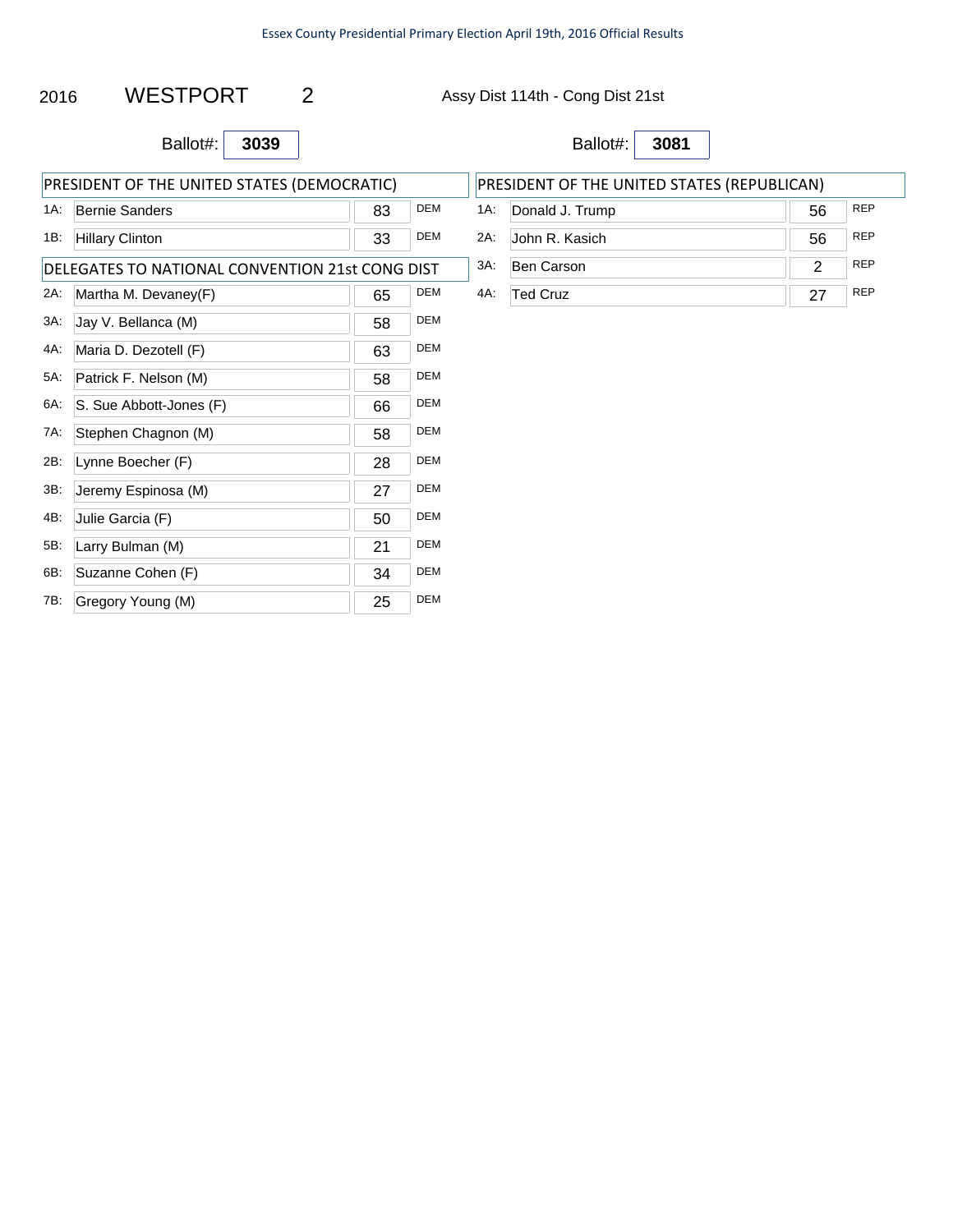### WILLSBORO

 $\overline{\phantom{a}}$ 

| 1A:<br><b>DEM</b><br><b>Bernie Sanders</b><br>99<br><b>DEM</b><br>1B:<br><b>Hillary Clinton</b><br>34<br>DELEGATES TO NATIONAL CONVENTION 21st CONG DIST<br><b>DEM</b><br>2A:<br>Martha M. Devaney(F)<br>55<br><b>DEM</b><br>3A.<br>Jay V. Bellanca (M)<br>53<br><b>DEM</b><br>4A:<br>Maria D. Dezotell (F)<br>57<br><b>DEM</b><br>5A.<br>Patrick F. Nelson (M)<br>57<br><b>DEM</b><br>6A:<br>S. Sue Abbott-Jones (F)<br>57<br><b>DEM</b><br>$7A$ :<br>Stephen Chagnon (M)<br>49<br><b>DEM</b><br>2B:<br>Lynne Boecher (F)<br>34<br><b>DEM</b><br>3B:<br>Jeremy Espinosa (M)<br>31<br><b>DEM</b><br>4B:<br>Julie Garcia (F)<br>58<br><b>DEM</b><br>5B:<br>Larry Bulman (M)<br>27<br><b>DEM</b><br>6B:<br>Suzanne Cohen (F)<br>39<br><b>DEM</b><br>7B:<br>Gregory Young (M)<br>32 | PRESIDENT OF THE UNITED STATES (DEMOCRATIC) |  |  |  |  |  |  |
|----------------------------------------------------------------------------------------------------------------------------------------------------------------------------------------------------------------------------------------------------------------------------------------------------------------------------------------------------------------------------------------------------------------------------------------------------------------------------------------------------------------------------------------------------------------------------------------------------------------------------------------------------------------------------------------------------------------------------------------------------------------------------------|---------------------------------------------|--|--|--|--|--|--|
|                                                                                                                                                                                                                                                                                                                                                                                                                                                                                                                                                                                                                                                                                                                                                                                  |                                             |  |  |  |  |  |  |
|                                                                                                                                                                                                                                                                                                                                                                                                                                                                                                                                                                                                                                                                                                                                                                                  |                                             |  |  |  |  |  |  |
|                                                                                                                                                                                                                                                                                                                                                                                                                                                                                                                                                                                                                                                                                                                                                                                  |                                             |  |  |  |  |  |  |
|                                                                                                                                                                                                                                                                                                                                                                                                                                                                                                                                                                                                                                                                                                                                                                                  |                                             |  |  |  |  |  |  |
|                                                                                                                                                                                                                                                                                                                                                                                                                                                                                                                                                                                                                                                                                                                                                                                  |                                             |  |  |  |  |  |  |
|                                                                                                                                                                                                                                                                                                                                                                                                                                                                                                                                                                                                                                                                                                                                                                                  |                                             |  |  |  |  |  |  |
|                                                                                                                                                                                                                                                                                                                                                                                                                                                                                                                                                                                                                                                                                                                                                                                  |                                             |  |  |  |  |  |  |
|                                                                                                                                                                                                                                                                                                                                                                                                                                                                                                                                                                                                                                                                                                                                                                                  |                                             |  |  |  |  |  |  |
|                                                                                                                                                                                                                                                                                                                                                                                                                                                                                                                                                                                                                                                                                                                                                                                  |                                             |  |  |  |  |  |  |
|                                                                                                                                                                                                                                                                                                                                                                                                                                                                                                                                                                                                                                                                                                                                                                                  |                                             |  |  |  |  |  |  |
|                                                                                                                                                                                                                                                                                                                                                                                                                                                                                                                                                                                                                                                                                                                                                                                  |                                             |  |  |  |  |  |  |
|                                                                                                                                                                                                                                                                                                                                                                                                                                                                                                                                                                                                                                                                                                                                                                                  |                                             |  |  |  |  |  |  |
|                                                                                                                                                                                                                                                                                                                                                                                                                                                                                                                                                                                                                                                                                                                                                                                  |                                             |  |  |  |  |  |  |
|                                                                                                                                                                                                                                                                                                                                                                                                                                                                                                                                                                                                                                                                                                                                                                                  |                                             |  |  |  |  |  |  |
|                                                                                                                                                                                                                                                                                                                                                                                                                                                                                                                                                                                                                                                                                                                                                                                  |                                             |  |  |  |  |  |  |

#### PRESIDENT OF THE UNITED STATES (REPUBLICAN) 1A: Donald J. Trump 81 REP

| 2A: | John R. Kasich | <b>RFP</b> |
|-----|----------------|------------|
| 3A. | Ben Carson     | <b>RFP</b> |
| 4A. | Ted Cruz       | <b>RFP</b> |

Ballot#: **3040**

2016 WILLSBORO 1 Assy Dist 114th - Cong Dist 21st

| PRESIDENT OF THE UNITED STATES (DEMOCRATIC) |                                                 |    |            |  |  |  |  |  |
|---------------------------------------------|-------------------------------------------------|----|------------|--|--|--|--|--|
|                                             |                                                 |    |            |  |  |  |  |  |
| $1A$ :                                      | <b>Bernie Sanders</b>                           | 59 | <b>DEM</b> |  |  |  |  |  |
| 1B:                                         | <b>Hillary Clinton</b>                          | 18 | <b>DEM</b> |  |  |  |  |  |
|                                             | DELEGATES TO NATIONAL CONVENTION 21st CONG DIST |    |            |  |  |  |  |  |
| 2A:                                         | Martha M. Devaney(F)                            | 30 | <b>DEM</b> |  |  |  |  |  |
| 3A:                                         | Jay V. Bellanca (M)                             | 33 | <b>DEM</b> |  |  |  |  |  |
| 4A:                                         | Maria D. Dezotell (F)                           | 32 | <b>DEM</b> |  |  |  |  |  |
| 5A:                                         | Patrick F. Nelson (M)                           | 33 | <b>DEM</b> |  |  |  |  |  |
| 6A:                                         | S. Sue Abbott-Jones (F)                         | 32 | <b>DEM</b> |  |  |  |  |  |
| 7A:                                         | Stephen Chagnon (M)                             | 27 | <b>DEM</b> |  |  |  |  |  |
| 2B:                                         | Lynne Boecher (F)                               | 19 | <b>DEM</b> |  |  |  |  |  |
| 3B:                                         | Jeremy Espinosa (M)                             | 18 | <b>DEM</b> |  |  |  |  |  |
| 4B:                                         | Julie Garcia (F)                                | 35 | <b>DEM</b> |  |  |  |  |  |
| 5B:                                         | Larry Bulman (M)                                | 14 | <b>DEM</b> |  |  |  |  |  |
| 6B:                                         | Suzanne Cohen (F)                               | 21 | <b>DEM</b> |  |  |  |  |  |
| 7B:                                         | Gregory Young (M)                               | 18 | <b>DEM</b> |  |  |  |  |  |

|     | PRESIDENT OF THE UNITED STATES (REPUBLICAN) |    |            |  |  |  |  |  |
|-----|---------------------------------------------|----|------------|--|--|--|--|--|
| 1A: | Donald J. Trump                             | 44 | <b>REP</b> |  |  |  |  |  |
| 2A. | John R. Kasich                              | 46 | <b>REP</b> |  |  |  |  |  |
| 3A. | <b>Ben Carson</b>                           | 3  | <b>REP</b> |  |  |  |  |  |
| 4A: | <b>Ted Cruz</b>                             | 18 | <b>REP</b> |  |  |  |  |  |
|     |                                             |    |            |  |  |  |  |  |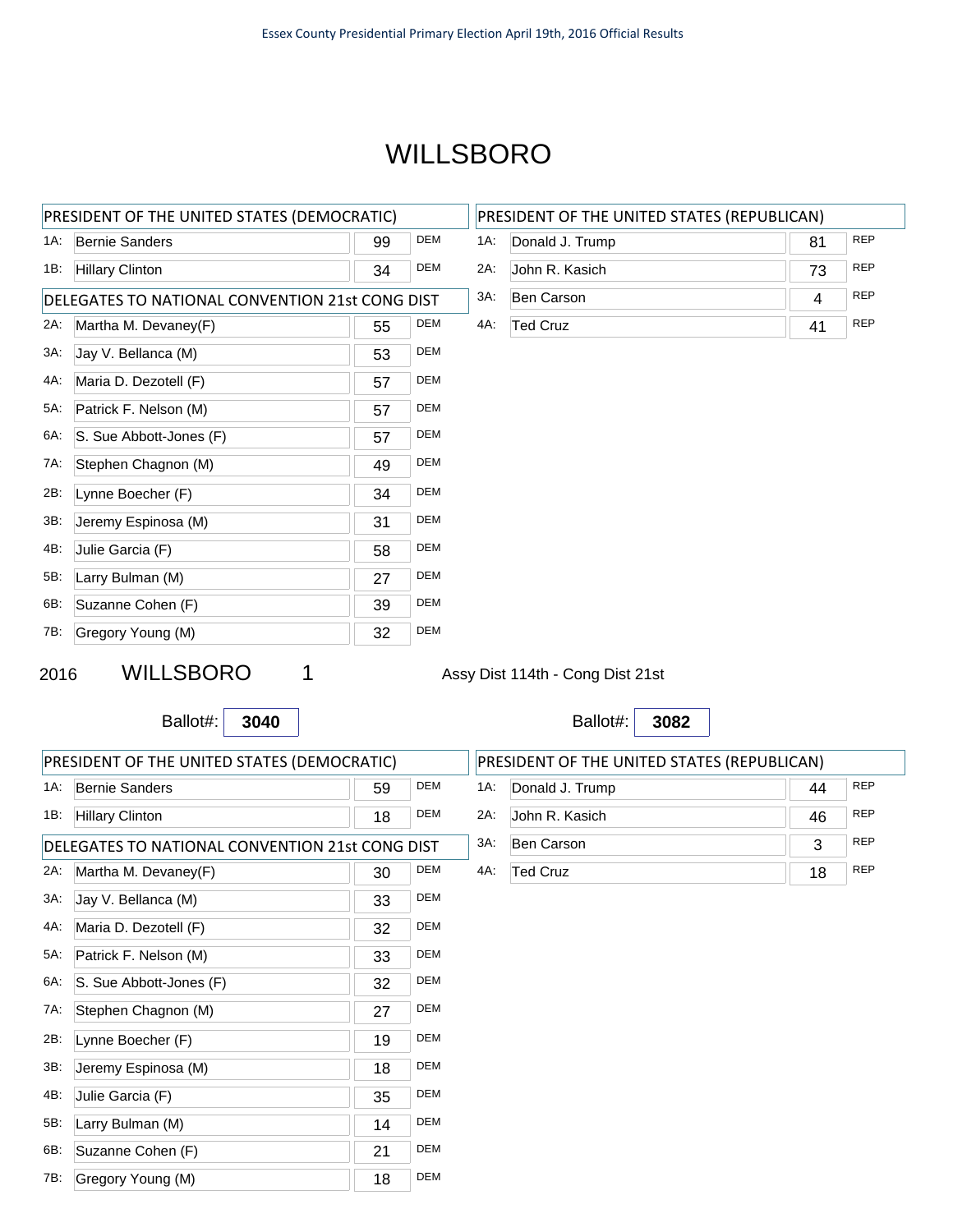п'n

#### 2016 WILLSBORO 2 Assy Dist 114th - Cong Dist 21st

Ballot#: **3041**

7B: Gregory Young (M) 14 DEM

|     | PRESIDENT OF THE UNITED STATES (DEMOCRATIC)     |    |            |     | PRESIDENT OF THE UNITED STATES (REPUBLICAN) |              |            |
|-----|-------------------------------------------------|----|------------|-----|---------------------------------------------|--------------|------------|
| 1A: | <b>Bernie Sanders</b>                           | 40 | DEM        | 1A: | Donald J. Trump                             | 37           | <b>REP</b> |
| 1B: | <b>Hillary Clinton</b>                          | 16 | DEM        | 2A: | John R. Kasich                              | 27           | <b>REP</b> |
|     | DELEGATES TO NATIONAL CONVENTION 21st CONG DIST |    |            | 3A: | <b>Ben Carson</b>                           | $\mathbf{1}$ | <b>REP</b> |
| 2A: | Martha M. Devaney(F)                            | 25 | DEM        | 4A: | <b>Ted Cruz</b>                             | 23           | <b>REP</b> |
| 3A: | Jay V. Bellanca (M)                             | 20 | <b>DEM</b> |     |                                             |              |            |
| 4A: | Maria D. Dezotell (F)                           | 25 | DEM        |     |                                             |              |            |
| 5A: | Patrick F. Nelson (M)                           | 24 | <b>DEM</b> |     |                                             |              |            |
| 6A: | S. Sue Abbott-Jones (F)                         | 25 | <b>DEM</b> |     |                                             |              |            |
| 7A: | Stephen Chagnon (M)                             | 22 | <b>DEM</b> |     |                                             |              |            |
| 2B: | Lynne Boecher (F)                               | 15 | <b>DEM</b> |     |                                             |              |            |
| 3B: | Jeremy Espinosa (M)                             | 13 | DEM        |     |                                             |              |            |
| 4B: | Julie Garcia (F)                                | 23 | <b>DEM</b> |     |                                             |              |            |
| 5B: | Larry Bulman (M)                                | 13 | DEM        |     |                                             |              |            |
| 6B: | Suzanne Cohen (F)                               | 18 | <b>DEM</b> |     |                                             |              |            |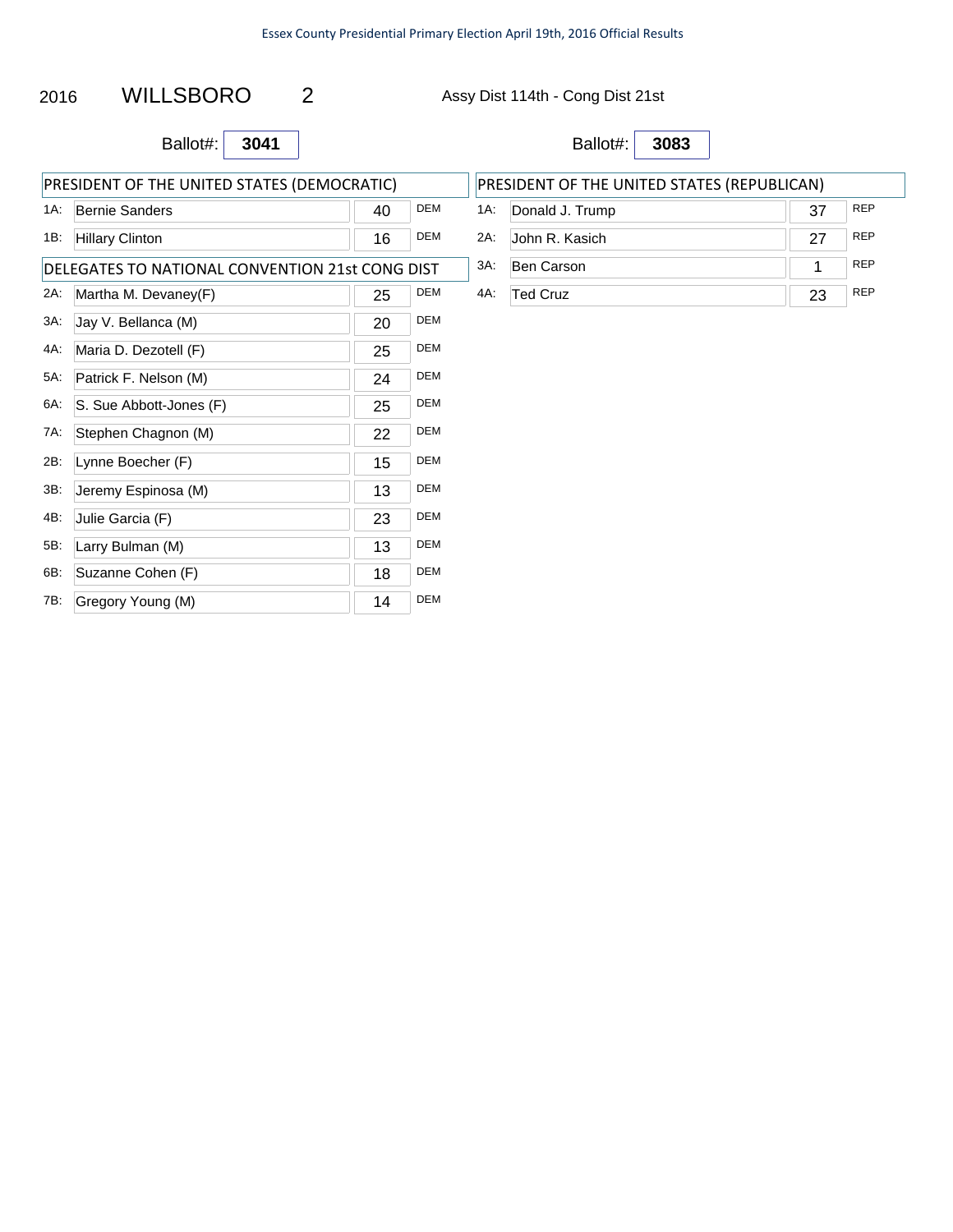#### 2016 WILMINGTON 0 Assy Dist 114th - Cong Dist 21st

Ballot#: **3042**

Ballot#: **3084**

|     | PRESIDENT OF THE UNITED STATES (DEMOCRATIC)     |    |            |     | PRESIDENT OF THE UNITED STATES (REPUBLICAN) |    |            |
|-----|-------------------------------------------------|----|------------|-----|---------------------------------------------|----|------------|
| 1A: | <b>Bernie Sanders</b>                           | 91 | <b>DEM</b> | 1A: | Donald J. Trump                             | 84 | <b>REF</b> |
| 1B: | <b>Hillary Clinton</b>                          | 30 | <b>DEM</b> | 2A: | John R. Kasich                              | 36 | <b>REF</b> |
|     | DELEGATES TO NATIONAL CONVENTION 21st CONG DIST |    |            | 3A: | <b>Ben Carson</b>                           | 1  | <b>REF</b> |
| 2A: | Martha M. Devaney(F)                            | 65 | <b>DEM</b> | 4A: | <b>Ted Cruz</b>                             | 19 | <b>REF</b> |
| 3A: | Jay V. Bellanca (M)                             | 57 | <b>DEM</b> |     |                                             |    |            |
| 4A: | Maria D. Dezotell (F)                           | 61 | <b>DEM</b> |     |                                             |    |            |
| 5A: | Patrick F. Nelson (M)                           | 63 | <b>DEM</b> |     |                                             |    |            |
| 6A: | S. Sue Abbott-Jones (F)                         | 66 | <b>DEM</b> |     |                                             |    |            |
| 7A: | Stephen Chagnon (M)                             | 57 | <b>DEM</b> |     |                                             |    |            |
| 2B: | Lynne Boecher (F)                               | 27 | <b>DEM</b> |     |                                             |    |            |
| 3B: | Jeremy Espinosa (M)                             | 29 | <b>DEM</b> |     |                                             |    |            |
| 4B: | Julie Garcia (F)                                | 38 | <b>DEM</b> |     |                                             |    |            |
| 5B: | Larry Bulman (M)                                | 23 | <b>DEM</b> |     |                                             |    |            |
| 6B: | Suzanne Cohen (F)                               | 31 | <b>DEM</b> |     |                                             |    |            |
| 7B: | Gregory Young (M)                               | 29 | <b>DEM</b> |     |                                             |    |            |

**ED STATES (REPUBLICAN)** 1A: Donald J. Trump 84 2A: John R. Kasich 36 REP REP 3A: Ben Carson 1 REP